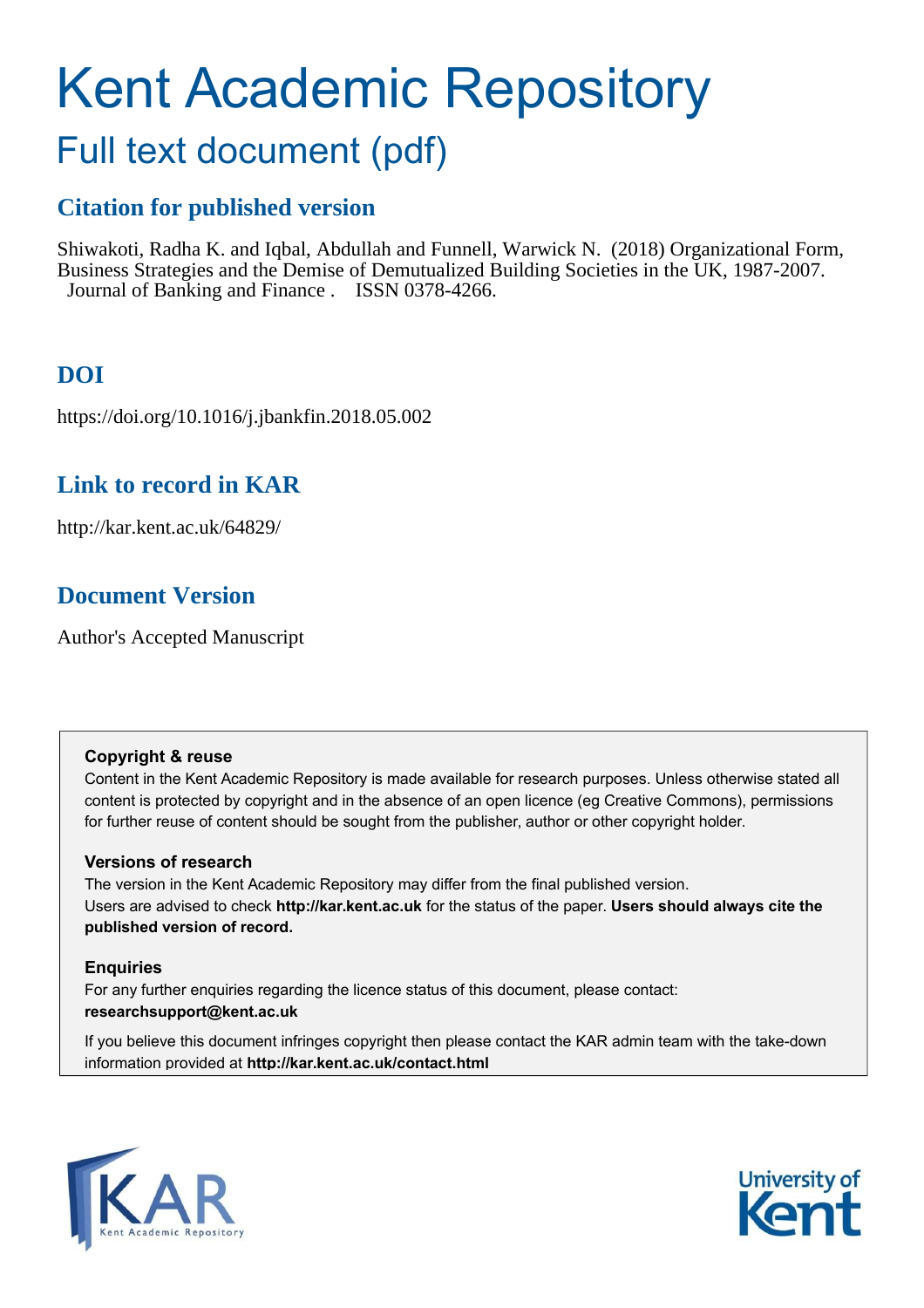# **Organizational Form, Business Strategies and the Demise of Demutualized Building Societies in the UK**

RADHA K SHIWAKOTI<sup>a</sup> ABDULLAH IQBAL <sup>b</sup> WARWICK FUNNELL <sup>c</sup>

<sup>a</sup> Senior Lecturer in Accounting, Brunel Business School, Brunel University London, Uxbridge, UB8 3PH. UK. [radha.shiwakoti@brunel.ac.uk;](mailto:radha.shiwakoti@brunel.ac.uk) Telephone +44 1895 268299

**<sup>b</sup> Corresponding author:** Senior Lecturer in Accounting and Finance, Kent Business School, University of Kent, Chatham. UK. Phone: +44 1634 202980.

[A.Iqbal@kent.ac.uk](mailto:A.Iqbal@kent.ac.uk)

**c** Professor of Accounting and Public Sector Accountability, Kent Business School.

University of Kent, Canterbury. UK. [W.N.Funnell@kent.ac.uk](mailto:W.N.Funnell@kent.ac.uk)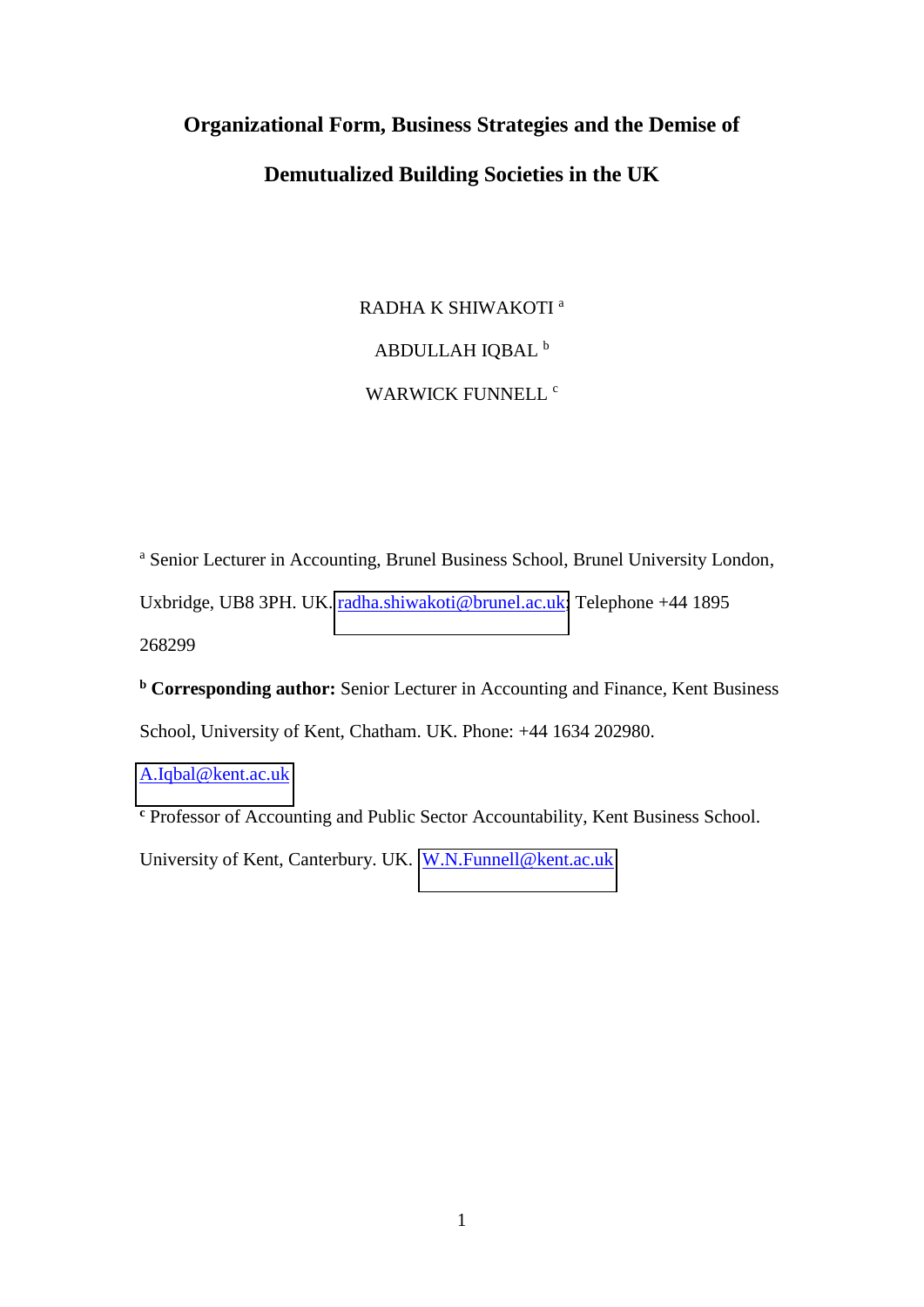# **Organizational Form, Business Strategies and the Demise of Demutualized Building Societies in the UK**

#### **Abstract**

This paper examines and compares the performance and operating behavior of demutualized building societies (DBS) over the period of 1987-2007 relative to mutual building societies and major retail banks in the UK. We find significant differences in their operating behavior over this period and show that the operating behavior varies with the form of ownership. We also investigate the potential causes of the failure of all DBS in the UK. Our findings show significant changes in the funding and lending strategies of DBS which expose them to higher risk. We also find a strained capital formation and deteriorating capital base of DBS in the post-conversion period. Our results suggest that changes in the business model, diminished capital base and, in part, failing to get all the necessary funding from the wholesale market at the time of the financial crisis of 2007-08 contributed to the demise of a once a successful financial institution in the UK.

Keywords: Building societies; Mortgage banks; Banks; Organizational form; Demutualization; Financial crisis

JEL Classification: G2; G21; L2

Abbreviations**: Demutualized Building Societies (DBS); Mutual Building Societies (MBS)**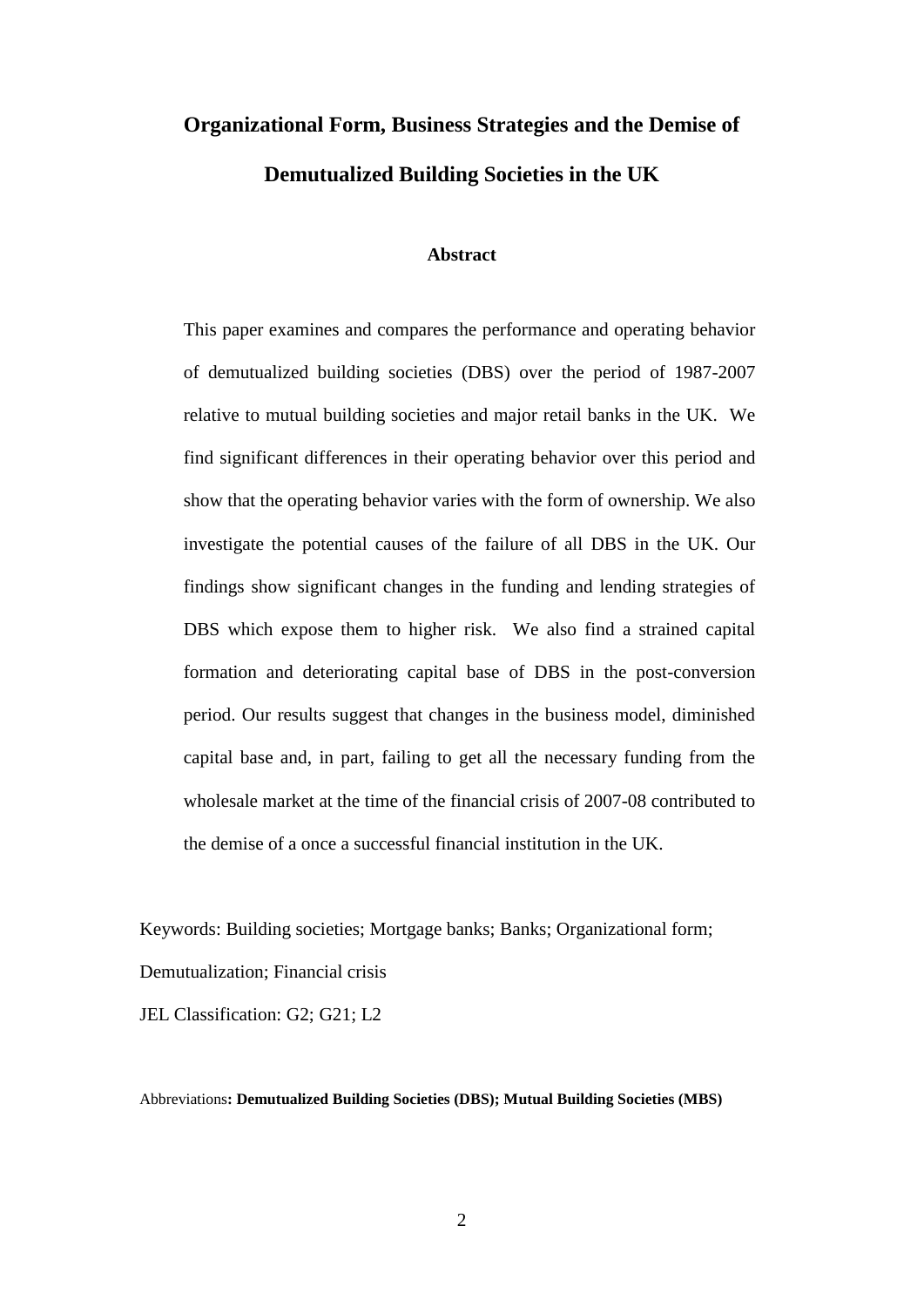# **Organizational Form, Business Strategies and the Demise of Demutualized Building Societies in the UK**

#### **1. Introduction**

Prior literature shows that the form of ownership can have a significant influence on the performance of an organization, especially a financial institution. For example, organizations with a mutual form of ownership, where the members are the owners, experience lower levels of profitability than profit maximising, privately owned organizations (see Wilson et al. (2010), O'Hara (1981)). Fama (1980) and Fama and Jensen (1983) find that this could be due to the greater potential for conflict between managers and owners in mutual organizations over the relative importance which should be given to 'social' objectives rather than to 'profit maximizing' objectives. Other studies, however, show that mutual banks are often more efficient than privately owned banks because of the disciplining effect of the actions of depositors (see for example Saunders et al. (1990)).

In the UK, mutual building societies have been the most important mutual financial institution and hold about 18 % of the total retail deposits and 22 % of the total outstanding residential mortgage loans (BSA (2017)). The unique feature of UK building societies was that initially they were established only as mutual institutions. This changed after the Building Societies Act 1986 which allowed mutual building societies to demutualize and transform themselves into the stock-form of banks. Ten of the 15 largest building societies demutualized between 1989 and 2000, transferring about 80 % of the industry's assets to the banking sector (see Table 1). Since 2000, there have been no new demutualizations. This is due to the remaining mutual building societies establishing charitable foundations where new members, from 1997, are required to relinquish their rights to conversion benefits (windfall gain) to the charitable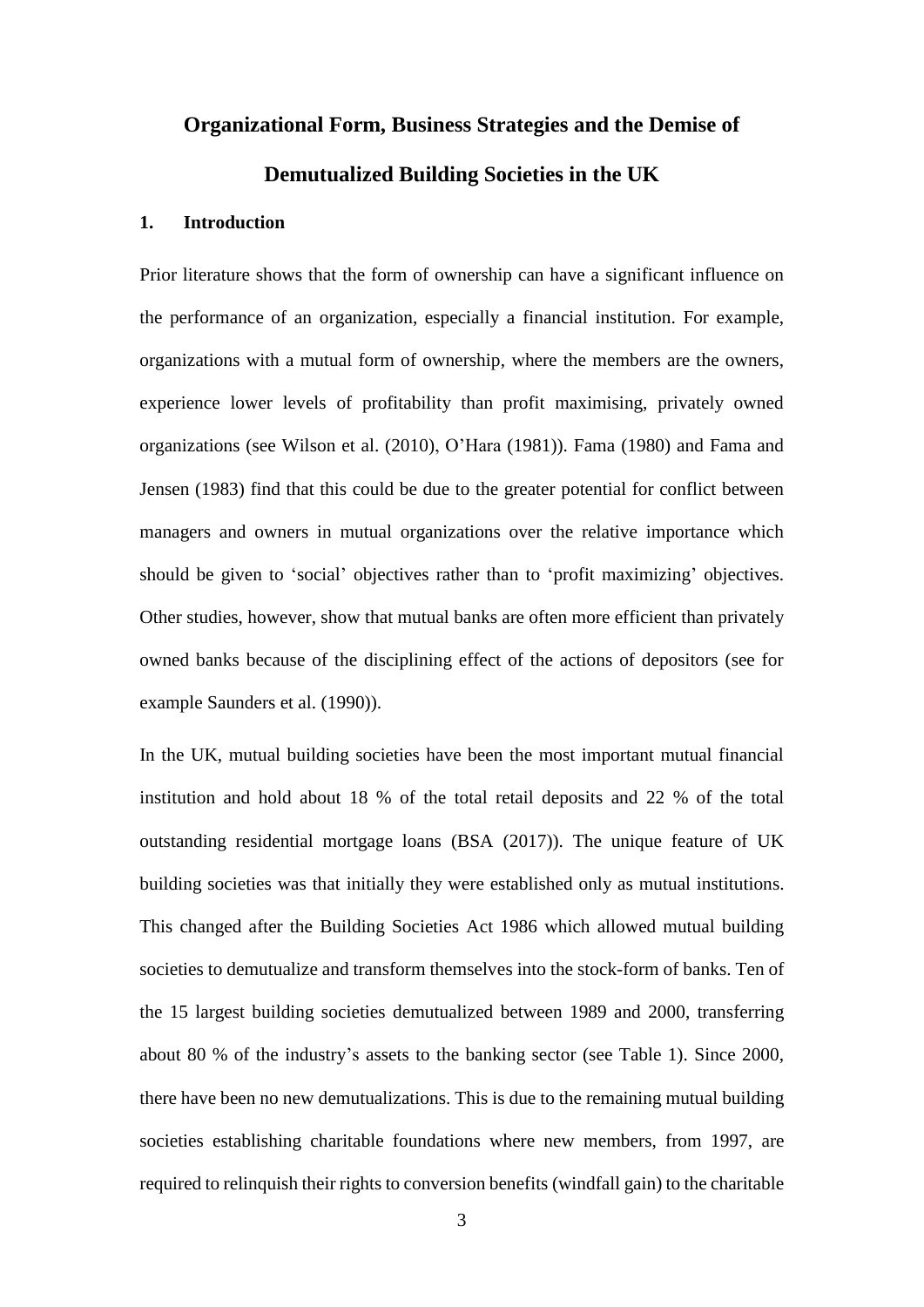foundation if the building society is converted to a company or there is a take-over of the building society. The absence of further conversions<sup>1</sup> is also related to the small size of most of the remaining mutual building societies where a stand-alone conversion is not a realistic possibility. Although all British demutualized building societies were very large and successful while they were mutual, remarkably none of them exist today on a standalone basis.

#### TABLE 1 ABOUT HERE

The main objective of this paper is to establish why once successful building societies with long histories and strong brands became financially vulnerable and failed to survive when they converted to the stock-form of ownership. This occurred not only in the UK but also in the US. For example, in the US the largest demutualized savings and loan association, Washington Mutual, also collapsed in 2008. Much of the previous research concerning the demutualization of building societies in Britain has focused mainly on the most prominent examples of failure, notably the demise of Northern Rock, rather than demutualized building societies as an entire group (see, for example, Eisenbeis and Kaufman (2009), Shin (2009), Marshall et al. (2011), Branston et al. (2009)). Klimecki and Willmott (2009, p. 120) used discursive analysis to examine changes in the business models of two demutualized societies, Northern Rock and Bradford & Bingley, 'in the context of the neoliberal expansion of the financial sector'. Prior research mainly focuses on causes, motives and the process of demutualization (see, Stephens (2001), Tayler (2003), Martin and Turner (2000)). One particular objective of this paper is to examine the interplay among strategy (particularly funding and lending strategies), ownership form, and performance from 1987 to 2007 of mutual

<sup>&</sup>lt;sup>1</sup> In this study, 'demutualization' and 'conversion' are used interchangeably.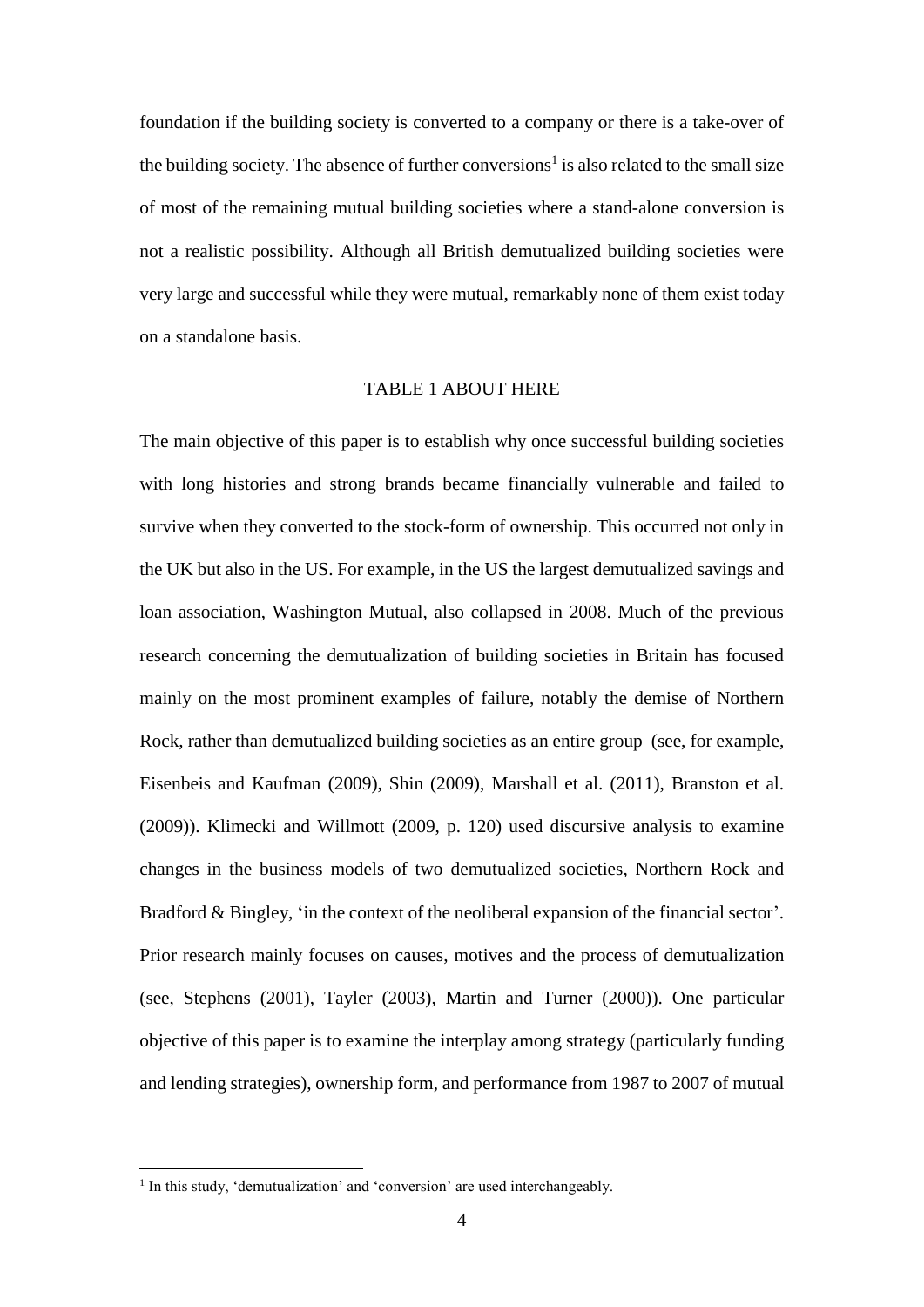building societies, demutualized building societies, and retail banks.<sup>2</sup> The performance and strategic decisions of demutualized building societies, both prior and subsequent to adopting the new form of ownership, are compared to, and contrasted with, building societies which remain mutual and with retail banks to gauge differences in their behaviour and any subsequent changes in their behaviour after demutualization.

This paper extends the literature in several ways. First, this study covers the total population of demutualized building societies in the UK. Second, we investigate UK building societies which have unique features compared to savings and loans associations or the insurance industry where mutual and stock firms co-exist. Third, we investigate whether the form of ownership has an impact on the performance and efficiency of demutualized building societies for which we compare their pre- and postdemutualization performance. In addition, we compare the performance of demutualised building societies with (a) building societies which remain mutual and  $(b)$  with major UK retail banks.<sup>3</sup> Fourth, this study provides further evidence about the relationship between ownership, performance (and/or efficiency), and risk taking behaviour of financial institutions. Prior literature on the form of ownership and performance (efficiency) has produced contradictory results. For example, O'Hara (1981) finds that mutual firms are less efficient than stock firms. Similarly, Erhemjamts and Leverty (2010) report improved operational efficiency after demutualization in their study of demutualised life insurers in the US between 1995 and 2004. However, Jeng et al. (2007) do not find improved performance after demutualization of life

<sup>&</sup>lt;sup>2</sup> Other than Abbey National, all building societies demutualized in or after 1995.

<sup>&</sup>lt;sup>3</sup> It is to be noted that UK banking sector is highly concentrated and dominated by a few very large banks. Drake and Simper (2003) consider that market shares of UK banks are oligopolistic. Matthews et al. (2007) report the monopolistic competition in British banking and confirm that competition remained the same despite the conversion of building societies. During the financial crisis, the term 'Too big to fail' was used for major British banks. Since the financial crisis, the UK government has introduced several reforms and issued new banking licences for the first time in a century and several challenger banks are emerging in recent years (for details, see, Casu and Gall (2016)).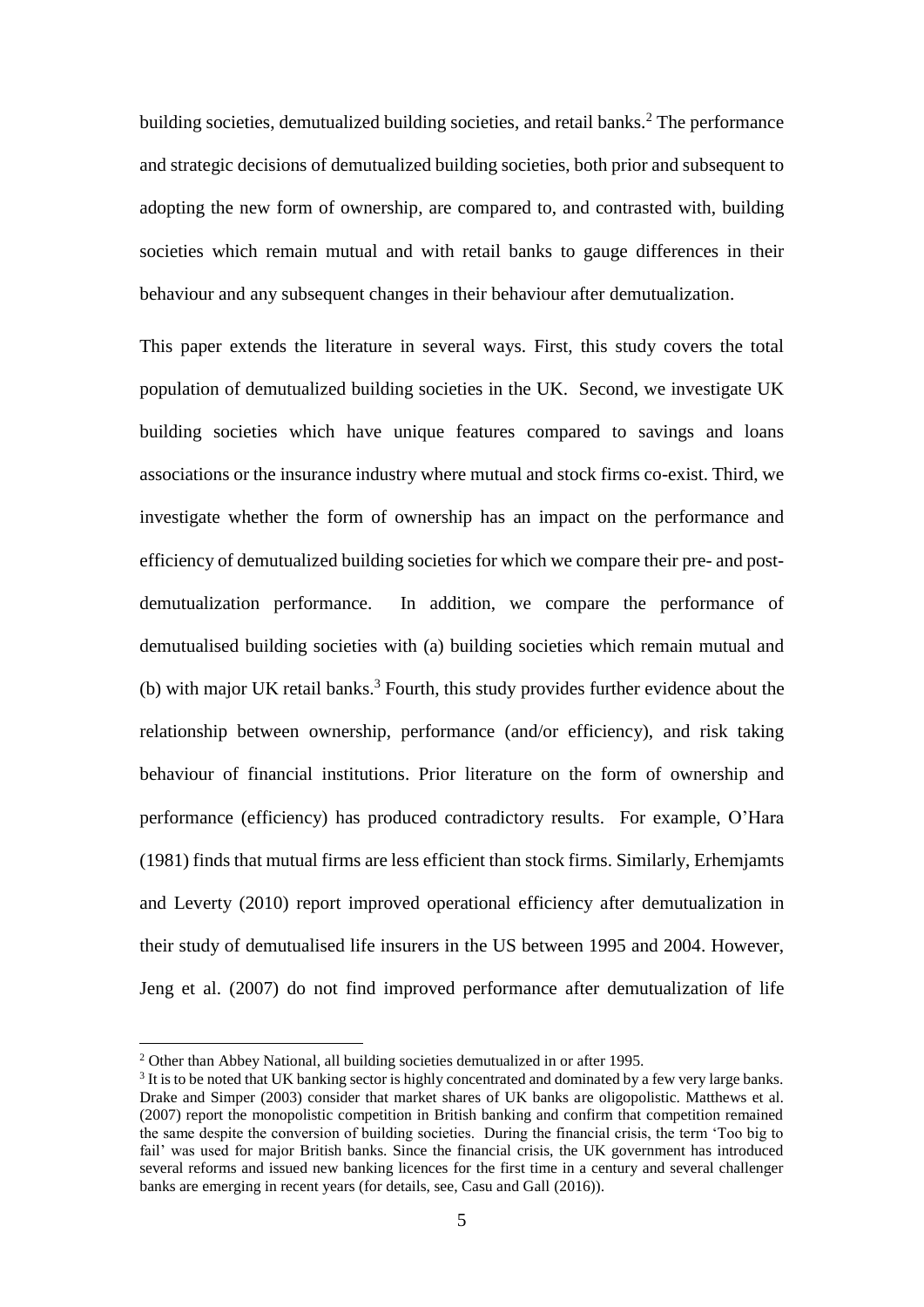insurance firms which had demutualized before 1995. This study of the demutualization of UK building societies, all of which subsequently failed, therefore provides the means to understand these very different findings about the relationship between the form of ownership and performance by broadening the context from the US to the UK. Finally, the study sheds light on the potential reasons why once successful building societies failed to survive after converting to the stock-form of ownership.

The paper offers a brief history of building societies and their demutualization in Section 2. Section 3 discusses the theoretical background. Sections 4 and 5 outlines data, variables, and research methods. Section 6 reports empirical results on the relationship among strategy, performance, and form of ownership for demutualized societies, mutual societies and banks. Section 7 provides concluding comments.

#### **2. UK building societies and demutualization**

Building societies originated in the UK in the late  $18<sup>th</sup>$  century when a small group of highly paid workers pooled their savings to buy houses for each member, after which their association was terminated. By the 1840s similar associations had begun to accept savings from a wide range of members who were not investing for the purpose of buying houses for themselves and by 1845 the first permanent building society was established. Gradually these local building societies disappeared and developed as regional and national organizations. Despite this growth, for over 100 years UK building societies retained their mutual identity while in other countries, most notably in the US, both mutual and stock savings and loans associations, similar to building societies, co-existed.

In the US, the pace of demutualizations increased significantly in the savings and loans industry in the 1980s and early 1990s. Esty (1997a, p.26) reports that by the early 1980s savings and loan regulators in the US were arguing that organizational form had a major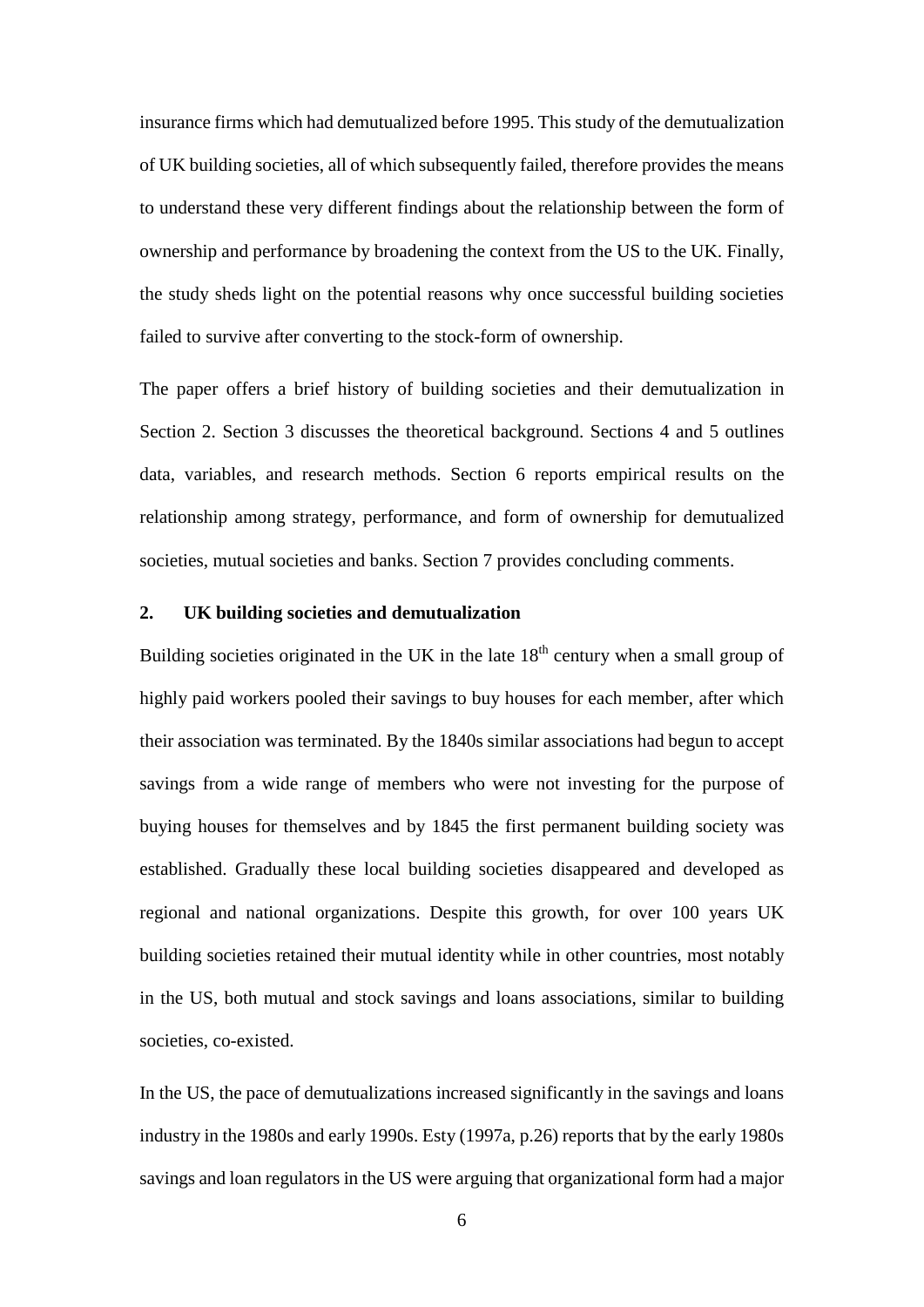impact on a firm's performance and 'based on these beliefs, the regulators encouraged mutual-to-stock conversions'. Esty (1997a, p. 60) further suggests that failing mutual thrifts were forced 'to convert to stock ownership to facilitate mergers with healthy stock thrift'. In contrast, in the UK, when demutualization was permitted after 1986, only successful, profitable, and large building societies converted to the stock-form of ownership. These demutualizations, other than that of Bradford and Bingley, were initiated internally by the managers, not by government regulators as had been the case in the US, and approved by the members who owned the building societies.

The UK building societies compete in the same market as banks with similar products and services. However, unlike the banking sector the operational flexibility of mutual building societies is restricted, most especially the purposes for which lending is permitted.<sup>4</sup> For example, Llewellyn and Holmes (1991) report that other than the UK, mutual institutions in several countries have no restrictions and are free to engage in any banking business. This is further confirmed by Garcia-Marco and Robles-Fernandez (2008, p. 336) where they report that in Spain commercial banks and savings banks, the latter operating in markets similar to UK building societies, compete in the same products and there is no legal restriction on their lending. These clearly show the distinctive features of UK building societies with comparable firms in the US and European countries.

#### **3. Theoretical background and motivation**

<u>.</u>

Extant literature offers a number of explanations as to why firms change their form of ownership. For example, Jensen and Meckling (1976) show that when economic

<sup>&</sup>lt;sup>4</sup> The Building Societies Act requires that at least 75 % of building society assets must be loans fully secured on residential property and 50 % of the funds must be raised from the individual members (retail depositors) of the society. Although the Butterfill Act 2007 allows the Treasury to increase the limit of building societies' funding to up to 75 % from wholesale markets, this has yet to be implemented.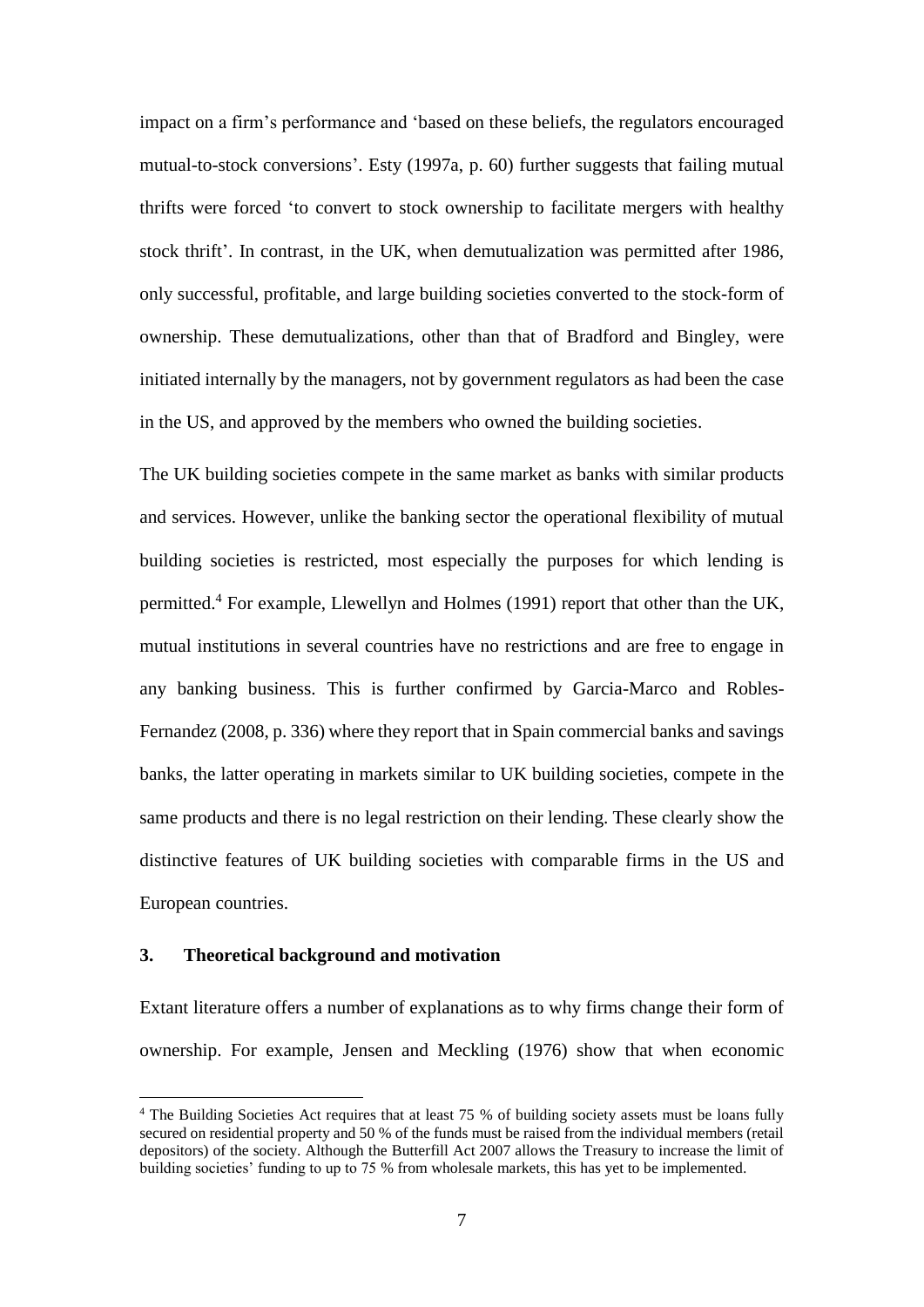efficiencies are to be achieved, organizational change takes place. San-Jose et al. (2014) find efficiency as a reason to change in the Spanish banking system. However, Cowling and Sugden (1998) consider that the efficiency approach is incompatible with the modern big corporation and offer instead a strategic decision making approach 'as important for distinguishing the essence of the modern large corporation' (p. 59). Mayers and Smith (1986) discuss the possibility of expropriation in organizational change. Erhemjamts and Leverty (2010) investigate the US life insurance industry and find that operational efficiency is one of the important determinants of organizational change and show that it improves after demutualization. Cole and Mehran (1998, p. 291), using a sample of demutualized US thrift institutions, also conclude that 'after conversion and the expiration of ownership-structure restrictions, firm performance improves significantly'. They argue that restrictions harm a company's performance because it prevents them from choosing an optimal structure. Demirguc-Kunt and Huizinga (2010) also provide a similar type of explanation where they argue that differences in asset-mix could impact an institution. These findings are particularly important for this study with the restrictions on the types of funding and lending permitted for UK mutual building societies.

Another explanation for changing the form of ownership refers to risk taking behaviour. For example, Esty (1997b) finds that organizational form has an impact on risk-taking behaviour of financial institutions with stock-form institutions having more incentive to take risk than mutually-owned savings and loans associations. Lack of capital market discipline is another reason explored in the literature to explain the differences in operations of different forms of organizations (see Altunbas et al. (2001), Llewellyn and Holmes (1991)), given that mutual firms face little pressure from the market and are less efficient than the stock-form of banks. These aspects also highlight that UK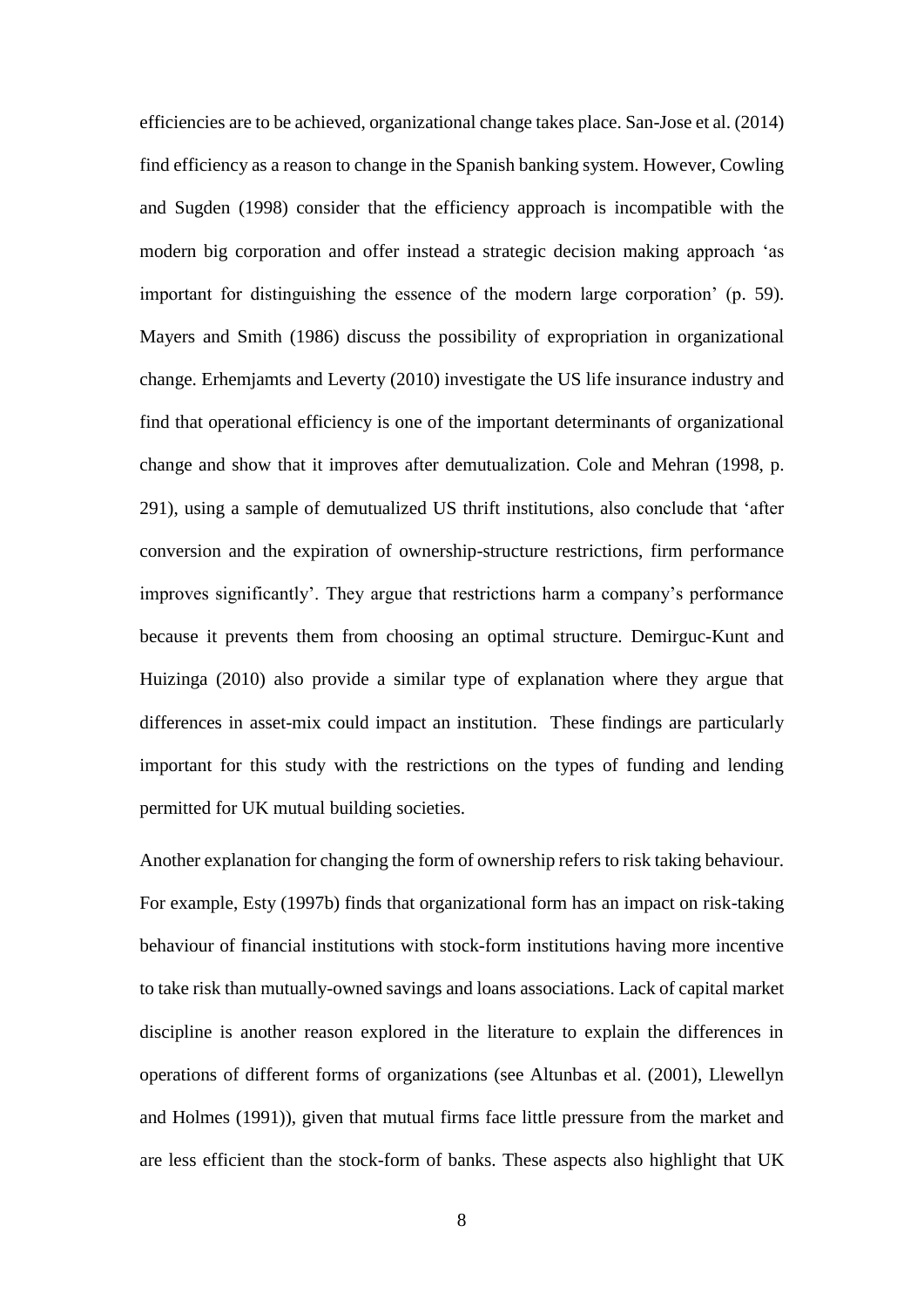building societies are unique in their operations as compared to similar types of organizational forms elsewhere as well as retail banks in the UK. By examining the operating behaviour of demutualized building societies in comparison to those which retained their mutual status and retail banks, this study seeks to answer the following questions:

- i. What made successful financial institutions so vulnerable once they changed their form of ownership?
- ii. Did demutualized societies change their funding and lending strategies and did this play a role in their demise?
- iii. Does the organizational form affect investment and funding strategies?
- iv. Does the form of ownership have an impact on the performance of a firm?

#### **4. Data and variables**

The sample consists of all ten demutualized building societies (DBS) in the UK that either floated on the London Stock Exchange or were taken over by other demutualized societies and retail banks. Table 1 (Panel A) shows that six of these DBS were floated on the stock market while the remaining four were taken over by other DBS or retail banks. Of the societies which floated, Woolwich was bought by Barclays plc in 2000 and Abbey National by the Spanish bank, Santander, in 2004. One DBS, Northern Rock, was the first major financial institution in the UK to be brought to the brink of collapse, and subsequently nationalised by the British Government in February 2008. Another large DBS, Halifax, merged with the Bank of Scotland in 2001 to form Halifax Bank of Scotland (HBOS). During the financial crisis of 2007-08, HBOS was threatened with closure and was taken over by Lloyds TSB in January 2009. This takeover was encouraged by the government to avoid another nationalisation and it came after Santander's takeover of Bradford and Bingley (the last building society to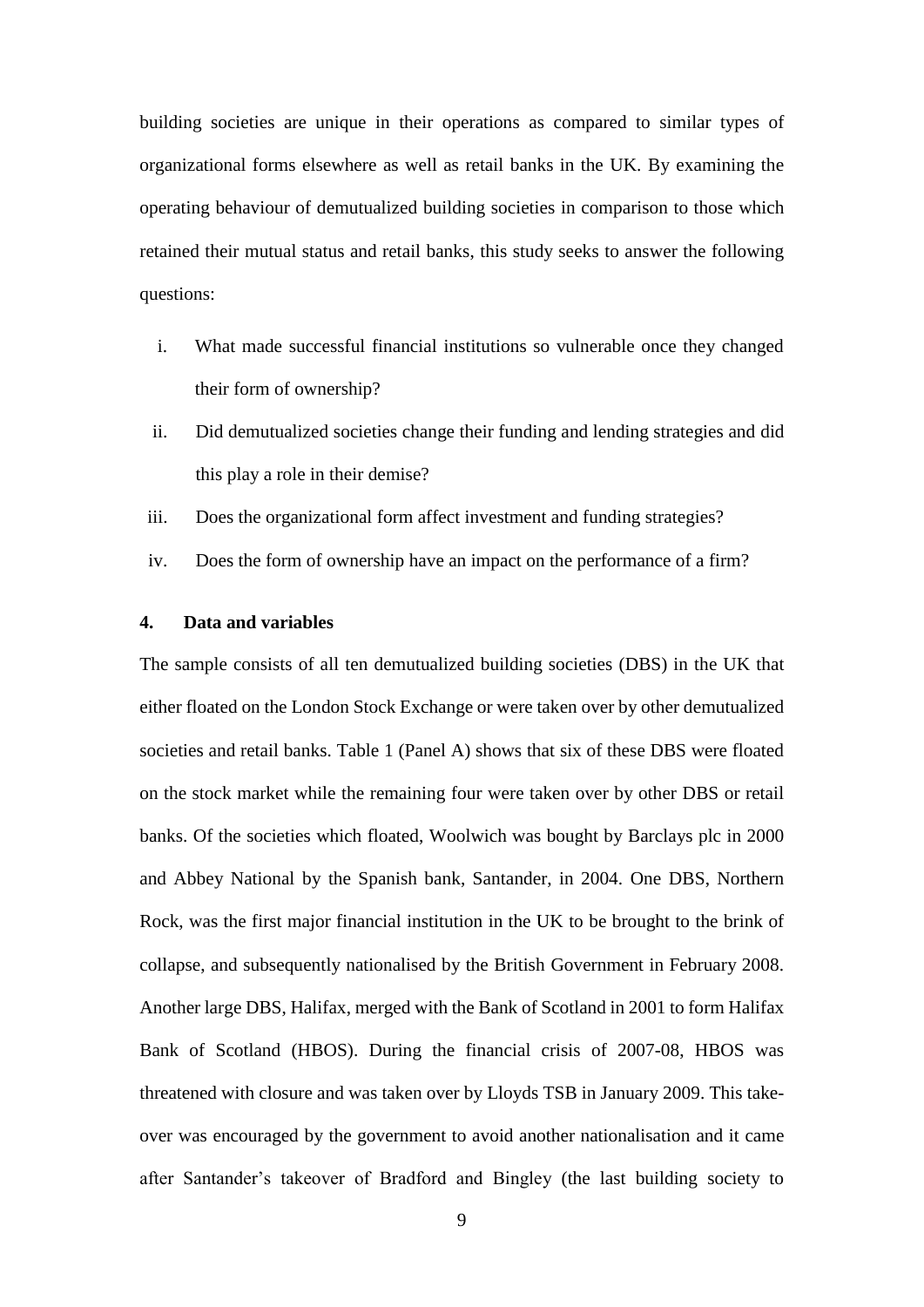demutualize) in September 2008. Alliance and Leicester was also taken over by Santander at the peak of the financial crisis in late 2008. This study also encompasses the ten largest building societies which remain mutual  $(MBS)^5$  and seven major UK retail banks (Banks) that continue to operate<sup>6</sup> (see Table 1, Panel B for list of MBS and Banks).

This study covers a period of 21 years between 1987 and 2007. This period has been chosen for two reasons. First, Haynes and Thompson (1999, p. 844) notes that 'since 1987, the UK building societies have been in direct competition with for-profit rivals and have had the option of demutualizing to become commercial banks'. Second, the first demutualization took place in 1989 and at least two years of data is needed to compare pre- and post-demutualization performance (Esty, 1997b). Thus, the study period covers two years before the first demutualization of a building society in 1989 and ends when the financial crisis began in 2007. This was just before the run on the Northern Rock Bank, a DBS, and partial nationalisation of Bradford and Bingley. Most of the financial data is acquired from 'thedata  $\text{ltd}^7$ , a commercial data provider company.

Variables were chosen for the study which are considered as the main reasons/determinants for demutualization by DBSs in the UK in their transfer documents and elsewhere in the conversion from of mutual to stock-form of

<sup>&</sup>lt;sup>5</sup> Since mid-1980s, competition increased between the building societies; and banks also entered into the mortgage market. This led to a wave of mergers among building societies and the concentration of their assets. In 2007-08, the ten largest building societies considered in this study (Table 1, Panel B) shared just over 85% of building societies' assets and 74% of branches (BSA, key statistics, 2007/08).

<sup>&</sup>lt;sup>6</sup> In the UK, it is very common to compare and report performance of only major banks. For example, the Bank of England regularly reports major UK banks in their Financial Stability Report. KPMG also reports the performance of major banks in their annual UK banks performance benchmarking report. KPMG reports performance of building societies in different peer groups because of the big differences in the size of the building societies. Matthews et al. (2007) also studied major British banks.

<sup>&</sup>lt;sup>7</sup> 'thedata ltd' has become suppliers of software to the financial services industry and do not collect and provide financial data anymore.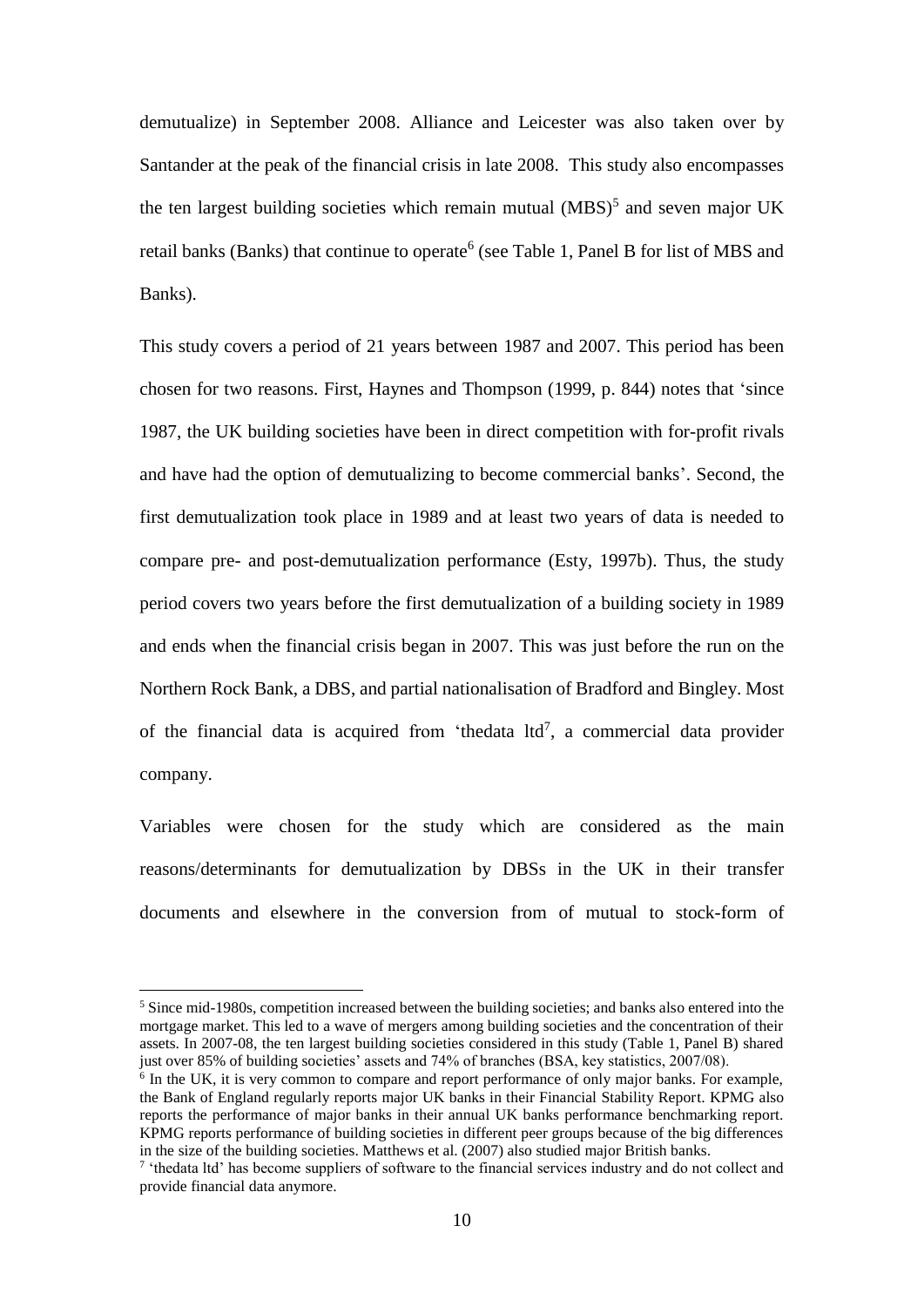organization. The reasons cited by the UK demutualized firms were: greater access to capital, less restrictive regulatory regime, greater freedom to compete with the banks and their desire for more flexibility in the operation of business to allow them to diversify their business beyond mainly lending for residential mortgages and relying on retail deposits for their funding.<sup>8</sup> These are also considered as the determinants of demutualization in prior studies of US savings and loan associations (see for example, Masulis, 1987). Overall, the variables used in the analysis are grouped under: profitability, growth, operating efficiency, funding and lending, and risk exposure. These are discussed here and also defined in Appendix I.

#### **4.1 Measures of profitability**

Profitability is measured using: (a) return on assets (ROA); (b) profit growth before and after tax (PBT and PAT); (c) return on equity (ROE); (d) gross yield (GY); and (e) net interest margin (NITM). ROA is computed from total income minus total operating expenses divided by total assets. Profit growth is profit for the current year minus profit in the previous year divided by profit in the previous year. ROE is the ratio of profit before tax, including extraordinary expenses to total equity and reserves. GY is the ratio of total interest and similar income divided by interest earning assets while NITM is the ratio of net interest receivable divided by interest earning assets.

#### **4.2 Measures of growth**

<u>.</u>

While growth is important for all types of organizations, DBSs have more growth potential than MBSs because of their ability to raise equity capital from the market when they need additional capital. $9$  Growth is measured as: (a) asset growth (asstgro),

<sup>8</sup> Discussion on restrictions imposed on building societies in their operation are discussed on p6. Please see Stephens (2001), Taylor (2003), Shiwakoti et al. (2008) for details of the reasons/motives for demutualization in the UK in detail.

<sup>&</sup>lt;sup>9</sup> It may be worth noting that building societies have only limited access to capital. As a mutual society, their shares are not marketable and there are no outside shareholders. A common method of raising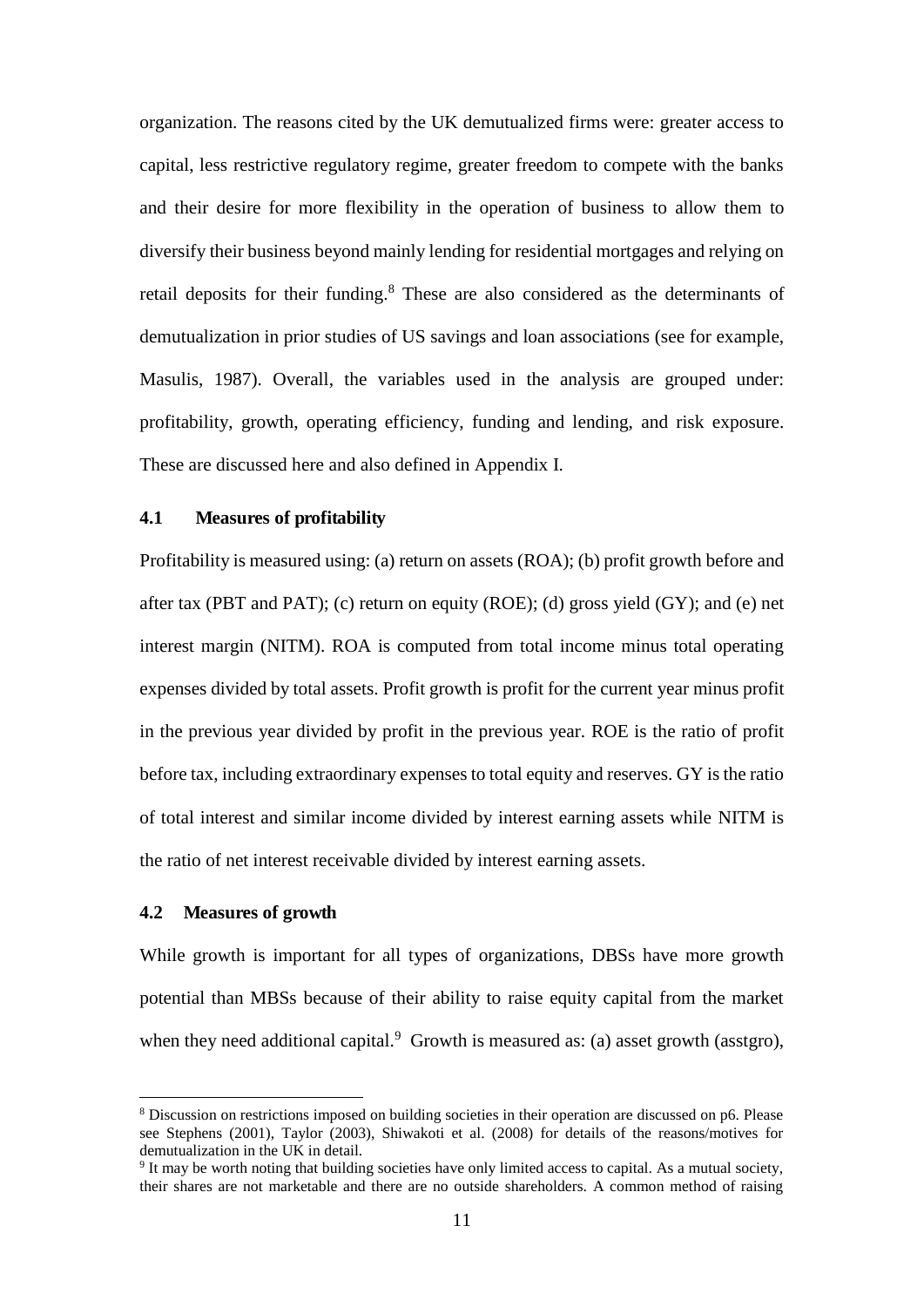which is computed using current year's assets less last year's assets divided by last year's assets; (b) diversification associated with growth, measured by increases in total other income (TOIinc); and (c) the ratio of total other income to total income (TOITI). TOITI is important as the housing crisis and recession in the early 1990s forced many societies to diversify their operation rather than just relying on the mortgage market (interest income). The Building Societies Act 1986 allowed building societies to diversify into non-traditional areas of business. However, the Act offered them less operational flexibility than that of banks which is expected to be overcome when they have the ability to diversify their operations after demutualization. The means by which different institutions increase their capital is measured by the ratio of profit transferred to reserves divided by total equity and reserves, excluding subordinated debt, defined here as capital formation (CF). After demutualization, these societies become owned by outside shareholders to whom they are expected to pay dividends, thereby creating the possibility of a deterioration in CF. Alternatively, they could increase their risk portfolio to increase their profit and maintain or increase their capital base. Mutual building societies remain owned by members and, thus, they do not pay dividends with all profits transferred to reserve.

#### **4.3 Measures of operating efficiency**

<u>.</u>

As noted earlier, one of the motivations for change in the form of ownership is to increase operating efficiency. This is measured by (a) the management expense ratio (Mgtexp), computed from total operating expenses divided by total assets, and (b) the

finance is by issuing permanent interest bearing shares (PIBS). In 2010, HM Treasury produced a discussion paper on building society capital and related issues followed by an All-Party Parliamentary Group inquiry for Building Societies & Financial Mutuals (July 2011). Gaining access to capital was one of the reasons given by demutualized societies for changing their organizational form.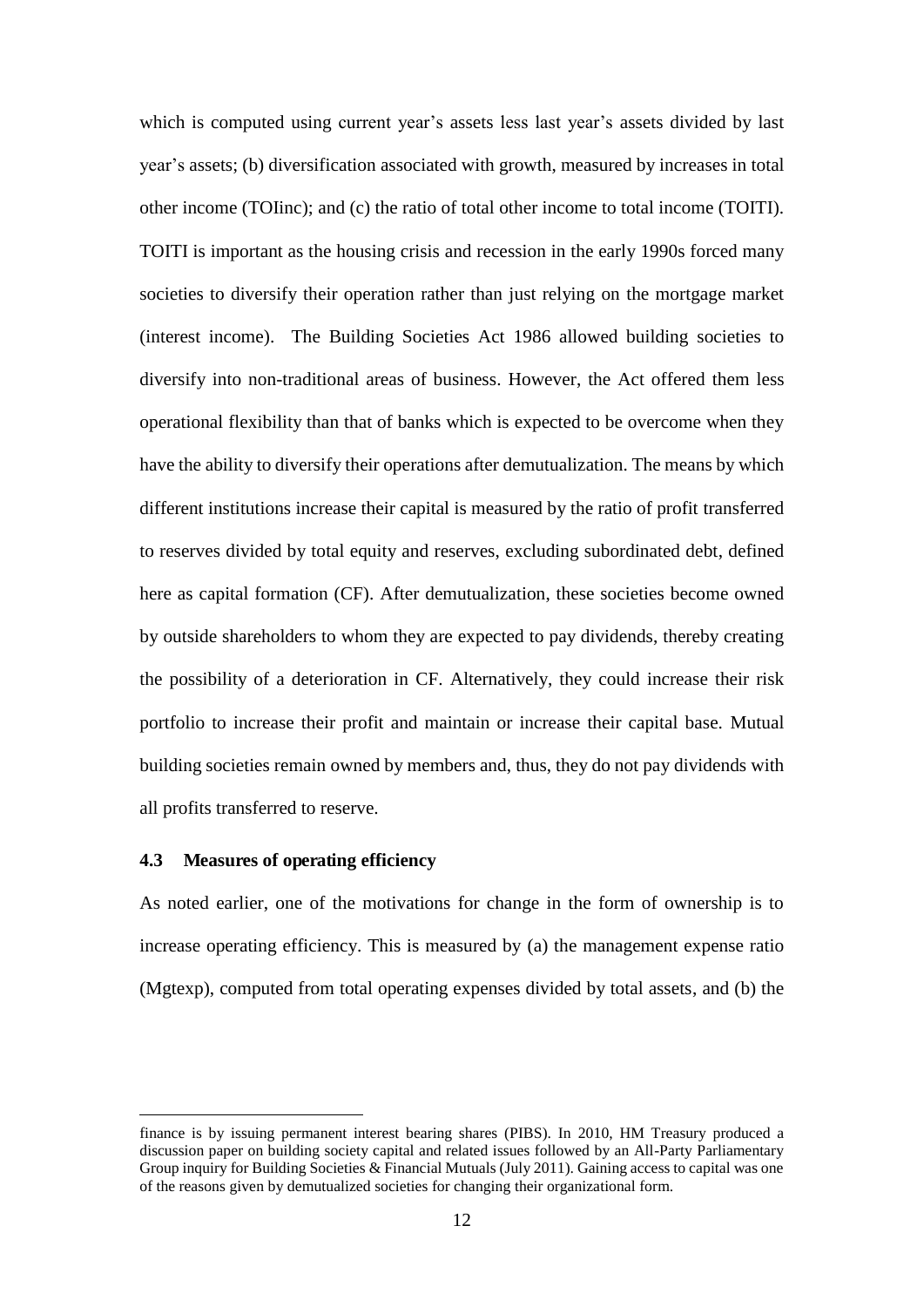cost to income ratio (costi), which is the ratio of total operating expenses divided by total income where cost of funding is deducted.

#### **4.4 Measures of risk**

The relationship between risk and the form of ownership continues to be a prominent concern of studies of ownership. As measures of risk the present study uses: (a) loanloss write-off (DWOCA); (b) yearly provision for doubtful debts (PROCA); (c) net worth ratio (NWrat); and (d) core capital (CC). The first two ratios indicates the risk exposure and quality of assets. DWOCA is debts written-off during the year divided by total commercial assets. Commercial assets are used rather than total assets because provision-for and writing-off of debts are related to commercial assets. PROCA is the ratio of provision for doubtful debts to commercial assets and measures the riskiness of assets undertaken by the firm during the year. NWrat is included in the study for comparison with previous studies in the US where one of the objectives in the US for allowing conversion of savings and loans associations was to increase net worth of the company (see Esty 1997b). With demutualized firms able to issue new equity capital, it is expected that the core capital ratio (CC) should increase after demutualization. Access to equity capital was one of the main reasons motivating the move from mutual to stock-form of ownership. Capital ratio is particularly important for financial institutions, with its importance increasing after the recent financial crisis. There is a continuing debate about how much capital financial institutions should hold to avoid another financial crisis. This study uses total equity and reserve divided by total assets instead of regulatory capital to measure the capital ratios. Beltratti and Stulz (2012) argue that capital markets consider this ratio to be more important than regulatory capital ratio.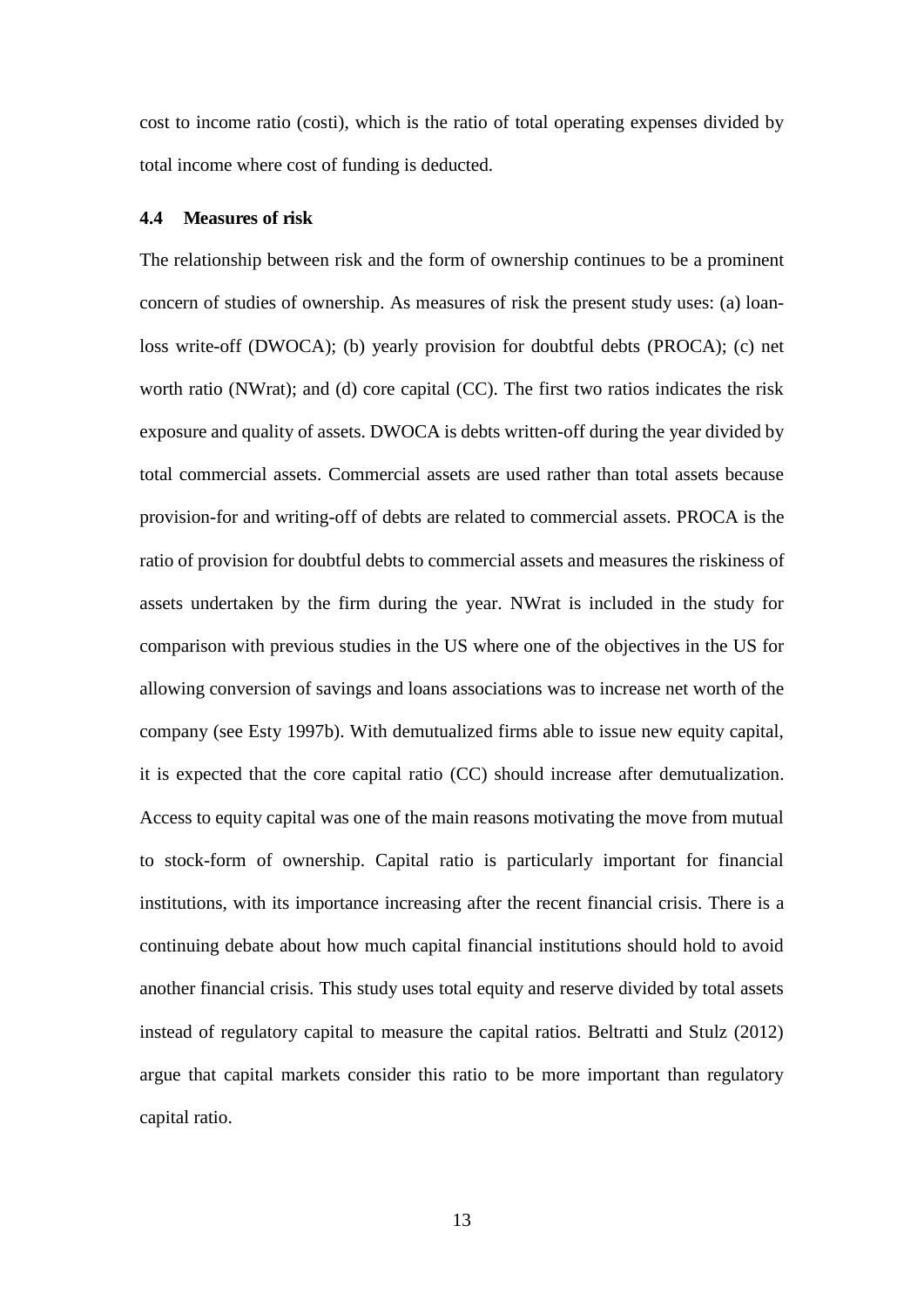#### **4.5 Measures of funding and lending**

Lending strategy is captured by the ratio of loans for residential mortgages to total commercial assets (resCA). This ratio gives an indication of changes in asset composition. Funding strategy is captured by the ratio of the percentage of retail funding and deposits to total share deposits and loans (RFPSDL). This ratio indicates the composition of liabilities and changes in these over the period examined. Changes in funding strategy will have an impact on the cost of funding (costfund) which is captured by the ratio of cost of funding (total interest and similar charges plus fees and commission payable and other charges) divided by total share deposits and loans. Finally, we also report loan-to-deposit ratios of sample firms.

#### **5. Methodology**

Our sample includes three sub-groups: ten demutualized building societies (DBS), ten mutual building societies (MBS), and seven banks (Banks), belonging to the same industry (i.e. banking) (see Table 1). Each DBS is matched with an MBS and a Bank to make our treatment (DBS) and control groups (MBS and Banks) more comparable and to minimise the potential effect of omitted variables on our results. We use ROA (our main performance measure variable) of each DBS in the year before demutualisation to match with an equivalent MBS and Bank. This approach is similar to Barber and Lyon (1996) and Kothari et al. (2005). We report both mean and median values of each sub-group's profitability, growth, operating efficiency, risk exposure, and funding and lending characteristics in relevant tables but draw our conclusions based on medians.

To determine what caused changes in the operating behaviour of DBSs, the sample period is divided into pre- and post-conversion (or demutualization) sub-periods, with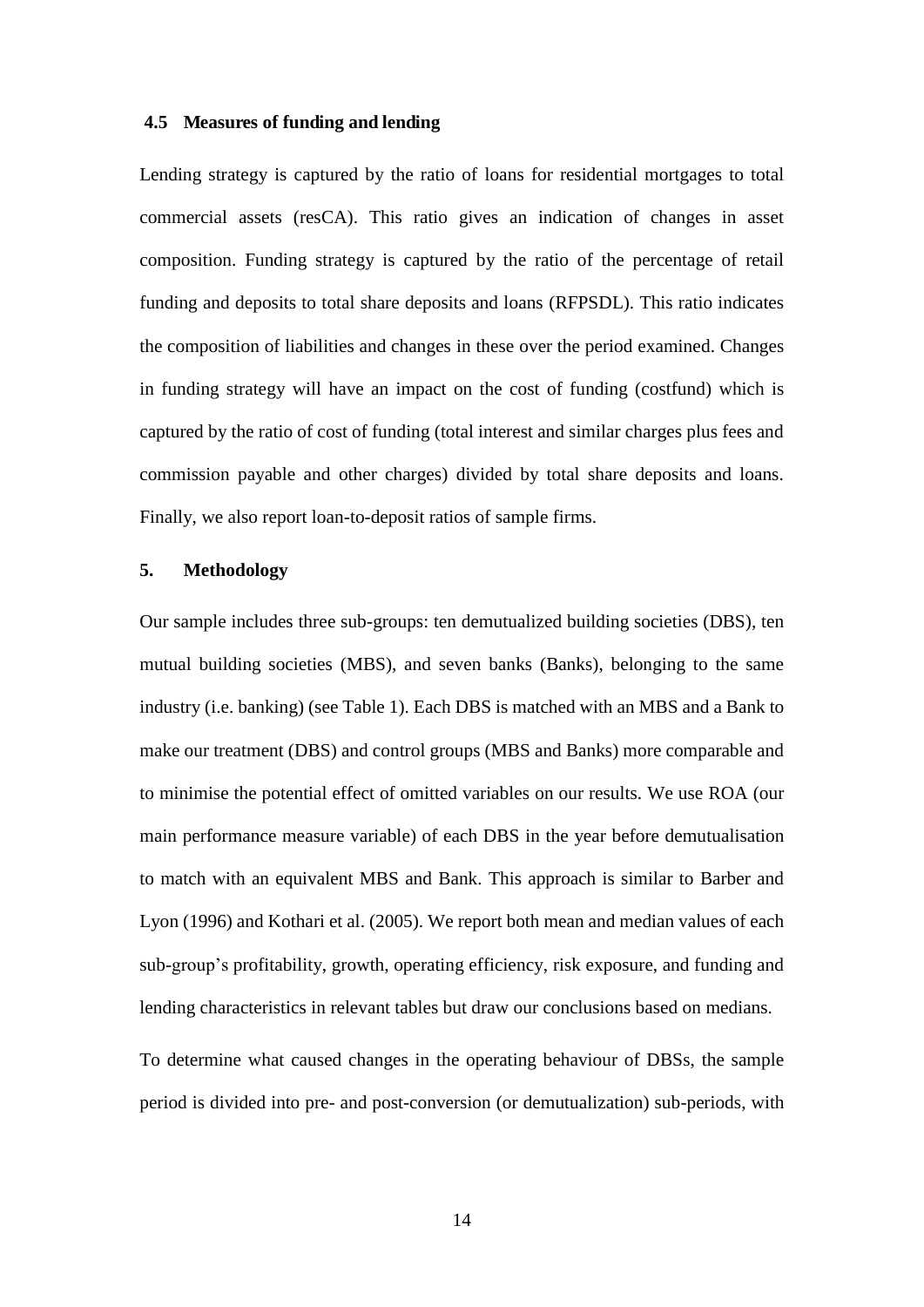conversion year as year zero, and perform the following comparisons.<sup>10</sup> First, we compare the performance of DBSs from three years before to three years after conversion, which is more meaningful than just comparing the year-on-year performance of the DBS sample. Next, we compare the performance of DBS with those of MBS and Banks in both the pre- and post-conversion sub-periods. For this a threeyear window is used for pre-conversion period and three and five year windows for post-conversion period. This helps in assessing the impact of changing status on the operating behaviour of DBS, MBS and Banks. The Wilcoxon-Mann-Whitney (WMW) test is used to examine if different variables (under each category) for DBS are significantly different from those for mutuals (MBS) and Banks and across the two (pre and post) sub-periods.

In accordance with earlier studies (for example, Esty (1997b), Valnek (1999), and Dietrich and Wanzenried (2011)), regression analysis is performed to determine which specific form of ownership perform better, using both profitability (ROA - return on assets) and efficiency (costi - cost to income ratio) measures as the dependent variables. Following prior studies, ROA is used to measure profitability (see for example, Esty (1997b)) and costi ratio to measure efficiency (see Mesa et al. (2014)). Financial institutions also regularly report cost to income ratio (costi) in their financial highlight in the annual reports and accounts. Consistent with Esty (1997b) and Valnek (1999), the following model is used:

 $10$  The pre- and post-conversion years are different for different firms because DBSs demutualized in different years. Please refer to Table 1 for the year of demutualization and list of DBSs.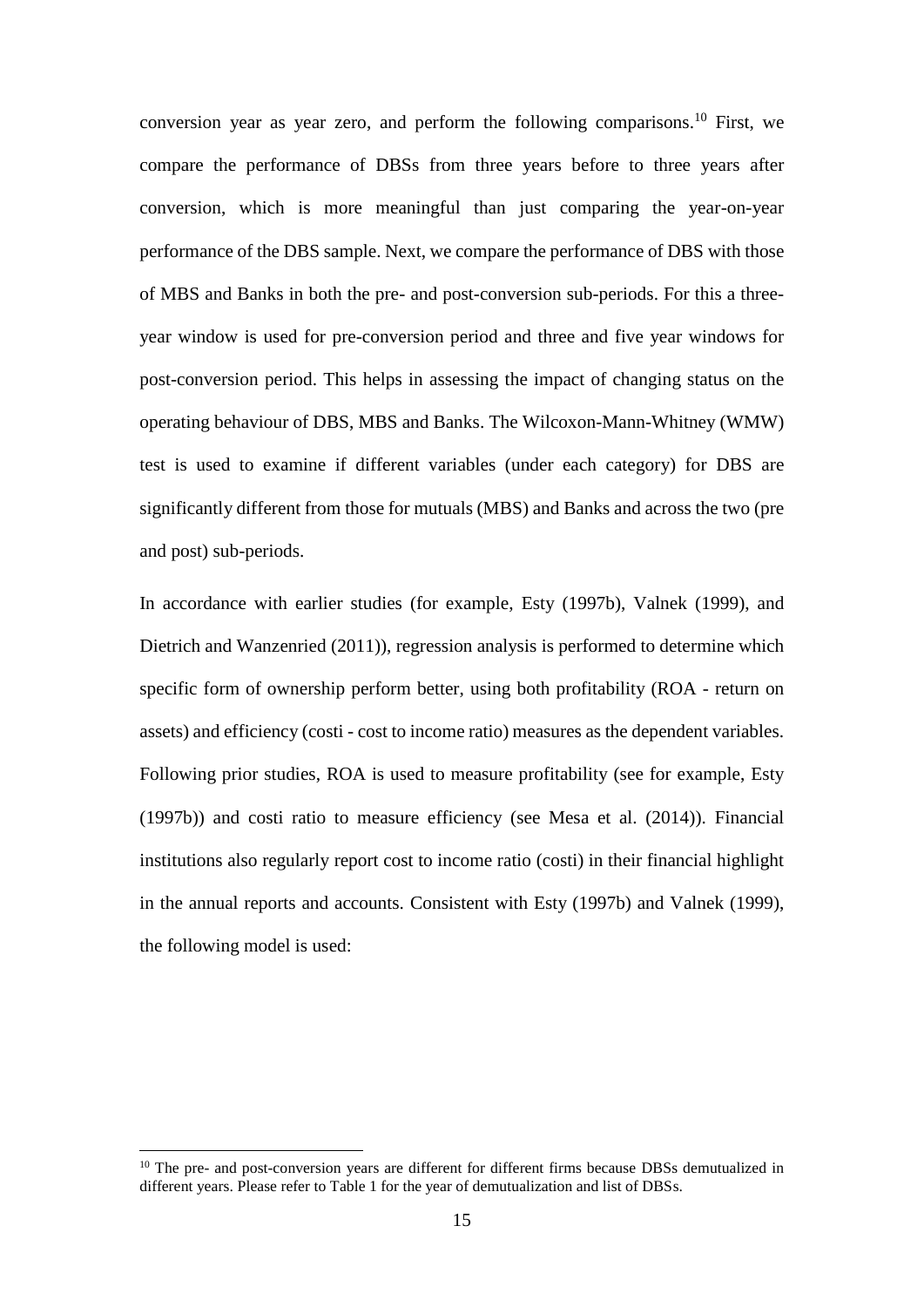ROA<sub>it</sub> or costi<sub>it</sub> =  $\gamma_1$ DBSdum +  $\gamma_2$  Bankdum +  $\beta_1$  Prpodum +  $\beta_2$  Lnta<sub>it</sub> +  $\beta_3$  TOITI<sub>it</sub> +

 $\beta_4$  resCA<sub>it</sub> +  $\beta_5$  RFPSDL<sub>it</sub> +  $\beta_6$  Prpodum\*DBSdum +  $\beta_7$  Prpodum\*Bankdum +

 $\beta_8$  Prpodum\*Lnta<sub>it</sub> +  $\beta_9$  Prpodum\*TOITI<sub>it</sub> +  $\beta_{10}$  Prpodum\*resCA<sub>it</sub> +

 $\beta_{11}$  Prpodum\*RFPSDL<sub>it</sub> +  $\delta_{t}$  Year Dummies<sub>t</sub> +  $\beta_{0}$  +  $\varepsilon_{t}$ 

Here, in each Least Square Dummy Variable (LSDV) regression, ROA is the return on assets, costi is the ratio of total operating expenses to total income minus cost of funding, and i and t represent sample firm and year. To differentiate among the three types of firms in our sample, we cluster the data around DBS, MBS and Banks and use two dummies, DBSdum and Bankdum. DBSdum takes value of one for demutualized firms (DBS) and zero for MBS and Banks over the full sample period. Bankdum takes the value of one for banks and zero for DBS and MBS. Prpodum is also a dummy variable representing pre- (a value of zero) and post- (a value of one) demutualization period. The natural log of total assets (lnta) is included in the model to control for size (Esty 1997b) due to the differences in the sizes (total assets) of DBS, MBS and Banks. For example, during the sample period average total assets of sample DBS, MBS, and Banks are £58 billion, £12 billion, and £300 billion, respectively.<sup>11</sup> To control for diversification, TOITI is included in the model. Given the differences in the productmix of DBS, MBS, and Banks, their relevant lending (resCA) and funding (RFPSDL) characteristics (representing their business models) are included in the regression. All the independent variables are interacted with Prpodum to control for cross-section heterogeneity and to test whether the relevant type of firm/characteristics affect performance (profitability or efficiency as the case may be) in the post-demutualization

 $<sup>11</sup>$  All six demutualized firms, which floated on London Stock Exchange were in FTSE 100 constituents</sup> at the time of their demise. Out of these six, Abbey National, Alliance & Leicester, Halifax and Woolwich became the constituents of FTSE 100 at the time of flotation and Northern Rock and Bradford & Bingley joined FTSE 100 in 2001 and 2002, respectively.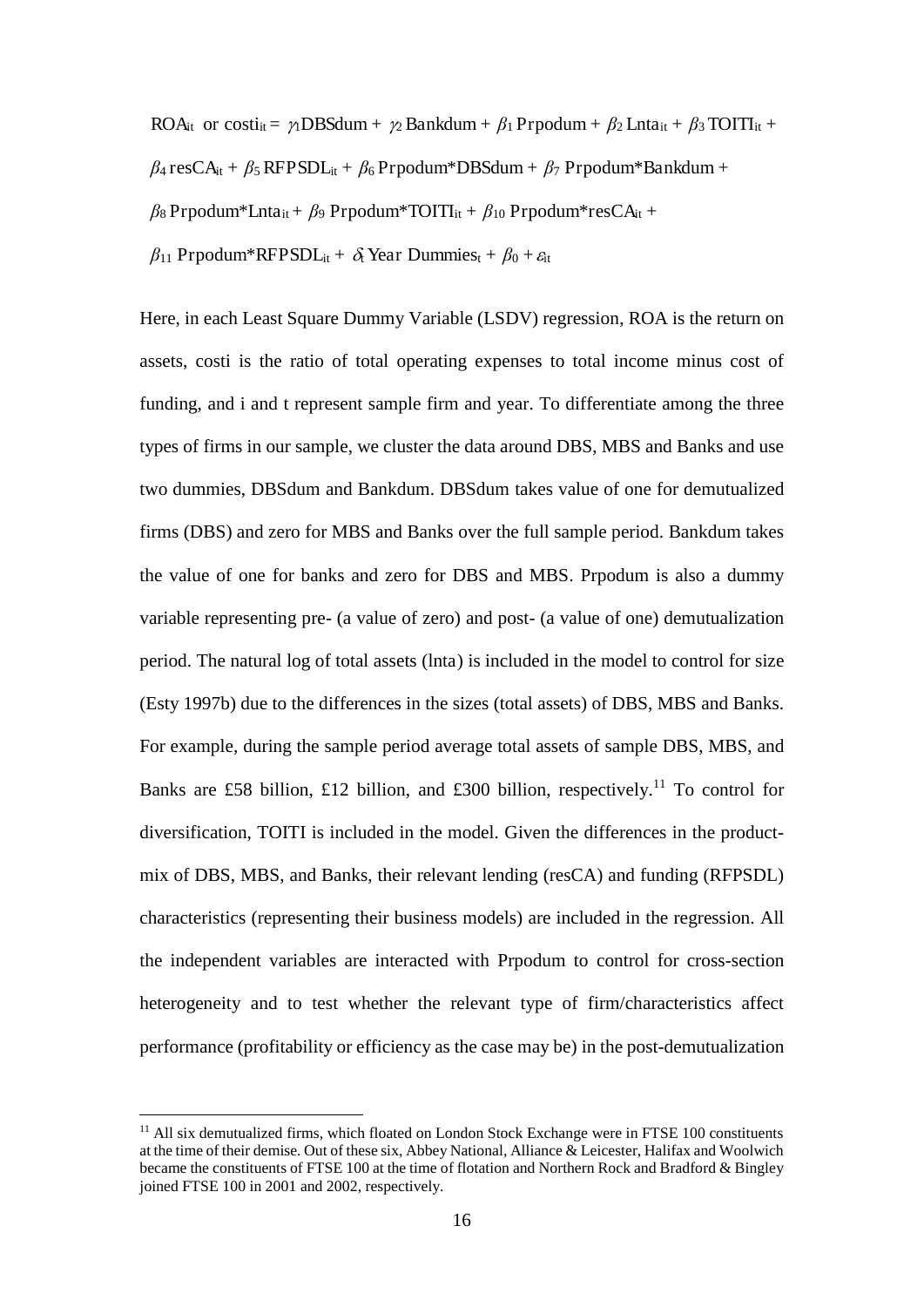period. In addition, Prpodum is used to interact with each group dummy to assess whether the performance/efficiency improve in the post conversion period. The model also includes year dummies to control for cyclical/time effects but for brevity their coefficients ( $\delta_t$ ) are not reported.  $\gamma_{1-2}$  are coefficients of group dummies,  $\beta_{1-11}$  represent coefficients of relevant variables for each firm i,  $\beta_0$  is the intercept and  $\varepsilon_{\text{it}}$  is the error term.

#### **6. Results and discussion**

#### **6.1 Univariate results**

Descriptive statistics of different variables for all three groups of firms over the full sample period are presented in Table 2. It shows that DBS have higher ROA and Banks have higher ROE. MBS exposure to different risk measures is lower than those for DBS and Banks. Banks have the lowest rate of capital formation and have both higher management expenses and cost to income ratios. MBS has higher net worth and core capital.

#### TABLE 2 ABOUT HERE

Lending (resCA) and funding (RFPSDL) measures show that there are differences in product-mix and business structures across the three forms of businesses. The Table shows that the lending model of both DBS and MBS are similar, lending primarily for residential mortgages (more than 90 %). This ratio for Banks is only about 25 %. As expected, Banks are less reliant on retail funding and are more diversified compared to both DBS and MBS. For example, approximately 26 % of Banks' income is generated from non-interest income, a finding which is similar to that of Demirguc-Kunt and Huizinga (2010) for an international sample of commercial banks. This percentage for DBS and MBS is much lower at about 10 and 8, respectively. DBS also has the highest average cost of funding of about 7 %. The business model adopted by DBS appears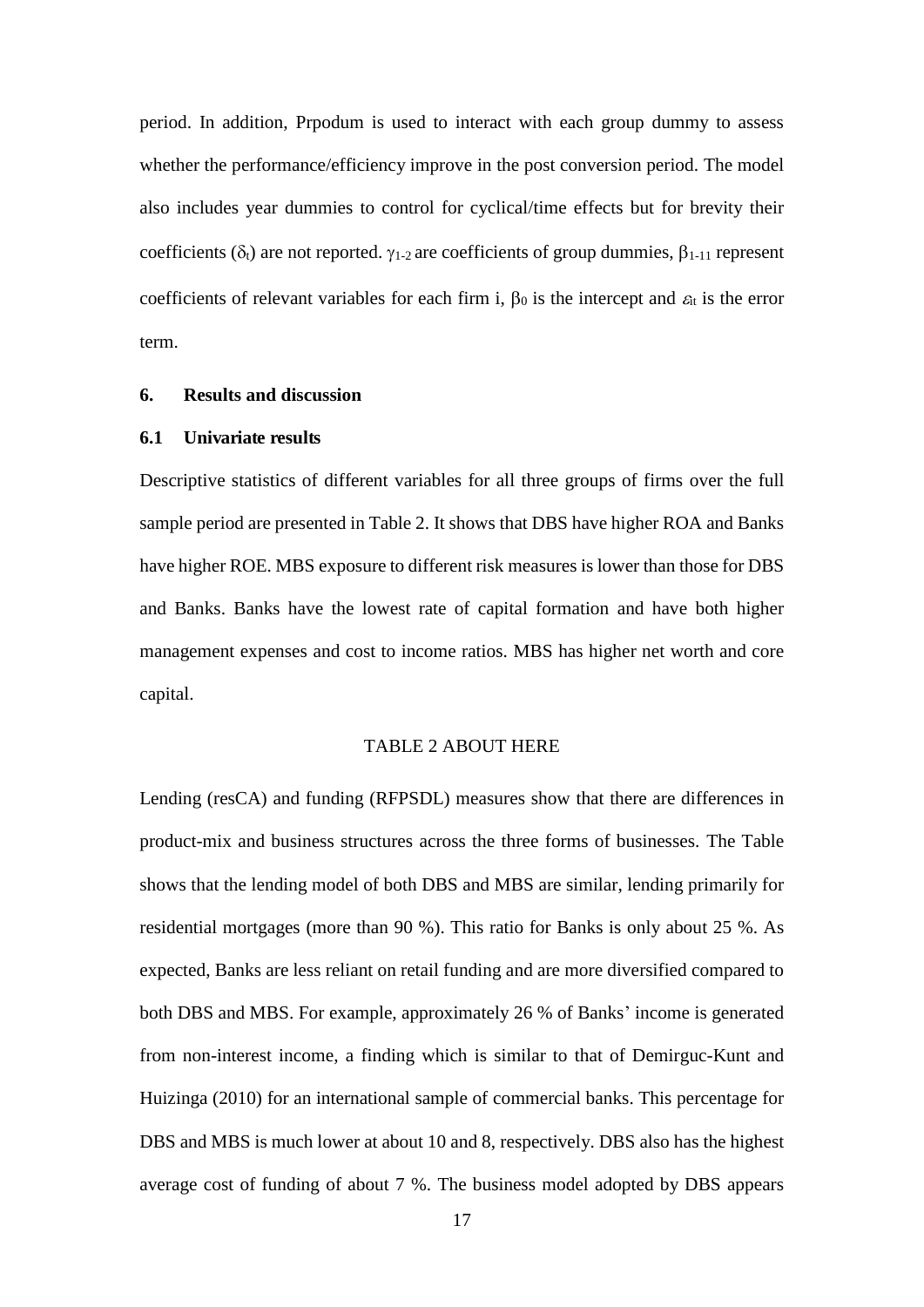more risky than that adopted by Banks and MBS. Demutualized societies became more fragile by increasing their reliance on more volatile non-retail funds. Thus, these results clearly show that in many aspects demutualized societies look different from mutual building societies and that they increasingly look similar to banks in their operating behaviour. However, especially large standard deviations in funding, lending, and capital formation measures suggest differences within the DBS group.

#### **6.2 DBS before and after conversion**

Table 3 shows the operating behaviour of DBS in the pre- (three years before) and post- (three years after) conversion period. The WMW test shows that most of the variables used to compare the changes in operating behaviour before and after demutualization of DBS are not significantly different from each other with a few exceptions. For example, ROE and total other income to total income (TOITI) ratio show significant increases coupled with significant decreases in net interest margin, debt write-offs, capital formation, and net worth ratio. However, it is not surprising to observe a significantly higher ROE in the post demutualization period, that is late- 1990s onwards, as stock form of companies are under pressure to meet expectations of shareholder returns. A degree of caution is necessary while interpreting decreases in net interest margin and debt write-offs for in the early 1990s interest rates were very high in the UK and there was a crisis in the housing market. These economic conditions, leading to higher interest margins and higher written-offs in the pre-conversion period, started to ease off in the mid-1990s. Additionally, significant changes can be seen in the business model. For example, DBS are relying less on retail funds and deposits and also lending less in residential mortgages after demutualization. That said, the magnitude of the change in funding model is more vivid than in the lending model, although this change has little effect on cost of funding of DBS.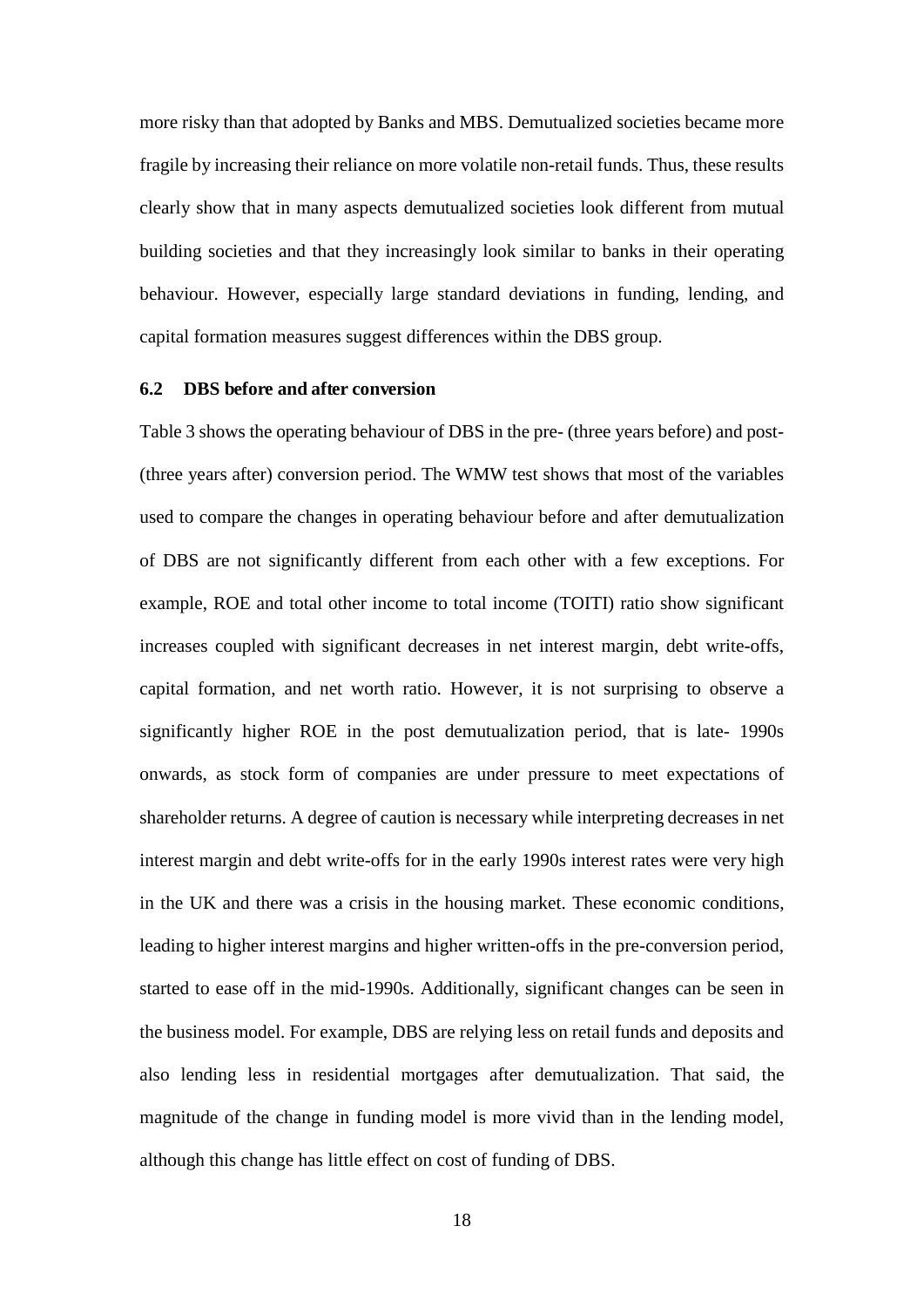#### TABLE 3 ABOUT HERE.

#### **6.3 DBS vs. MBS and Banks, pre-conversion (the pre-demutualization period)**

Table 4, Panel A (columns 8 and 9) shows some significant differences in the operating behaviour between DBS and MBS and between DBS and Banks in the pre-conversion period.<sup>12</sup> It shows that converted societies (DBS) are more diversified compared to the societies which remain mutual (MBS). For example, the median of total other income to total income (TOITI) for DBS is 7.96 and for MBS is 6.02 and the difference is significant at the 1% level. Despite most of MBSs being smaller when compared to DBS, no significant differences can be seen in their lending (resCA) strategy with both groups lending more than 93% in residential mortgages. However, their funding strategy (RFPSDL) appears significantly different, where MBS relies more (79%) on retail funds and deposits than the DBS firms (75%).

Interestingly, building societies which remain mutual were exposed to higher risk and made more provisions for bad and doubtful debts (PROCA), although this difference was insignificant. It is worth noting here that between 1988 and 1991 mortgage arrears and repossessions<sup>13</sup> increased significantly in the UK, coinciding with a period of recession<sup>14</sup> when risk exposure increased dramatically for both mutual and demutualized societies. This is consistent with, for example, Wilson et al. (2010, p. 163) who suggest that 'provisioning for loan-losses varies with the business cycle'. Both provision and debt written-off ratios clearly show that MBS are affected more from this crisis. This is not surprising as Murphy and Salandro (1997, p. 19) in the US

 $12$  We only report some of the main results here. Please refer to Appendix II for full set of results for all variables/measures during the three years pre-conversion (Panel A), and three (Panel B) and five years (Panel C) post-conversion periods.

 $13$  See Bramley, G. (1994) for details of the housing crisis in the UK in the early 1990s.

<sup>&</sup>lt;sup>14</sup> See Pain, D. (2003) for factors affecting provision for loan losses of the major UK banks, including demutualized building societies.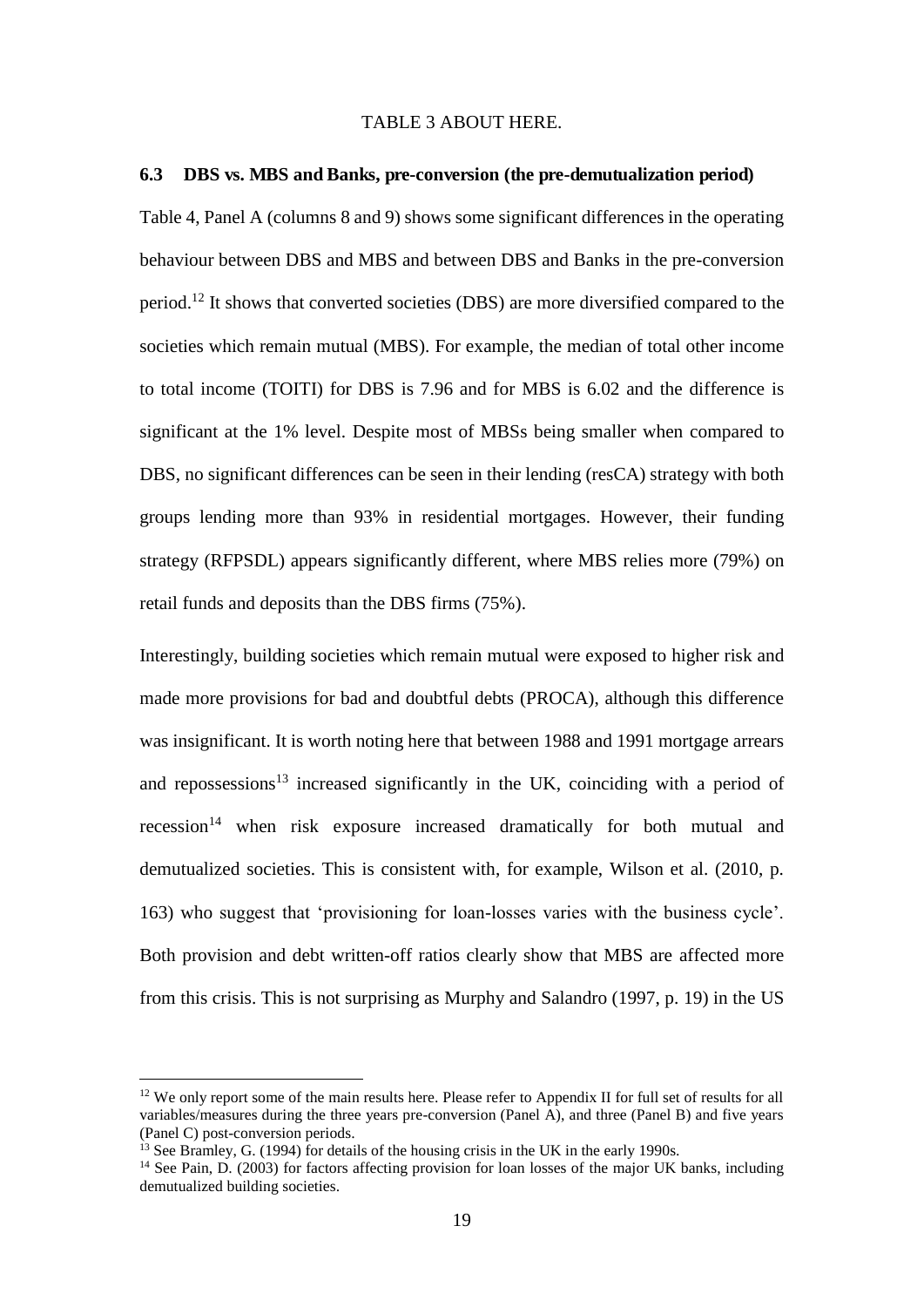also find that 'cyclical decline in property values resulted in a decline in the credit quality of loan portfolios with a substantially greater impact on those savings banks that converted from mutual to stock status'. No differences are found in the efficiency measured by management expense. In addition, most of the measures reported in Table 4 (Panel A) and Appendix II (Panel A) are broadly similar, suggesting that no major differences are present between DBS and MBS in the pre-conversion period.

The comparison between DBS and Banks (column 9) shows they are very different in most of the characteristics other than the growth variables.<sup>15</sup> For example, DBS are investing largely in residential properties and relying more on retail deposits. However, Banks are more diversified and have significantly higher ROE and the lowest cost of funding amongst the three groups. Overall, this comparison and the results in column 10 (MBS vs Banks) highlight that the operating behaviour of DBS and MBS is quite different from that of the Banks.

#### TABLE 4 ABOUT HERE

#### **6.4 DBS vs. MBS and Banks, post-conversion (the post-demutualization period)**

Table 4, (Panel B) column 8 (DBS vs. MBS) and column 9 (DBS vs. Banks) reports the operating behaviour over three years after demutualization. It shows that in this short period after conversion, the operating behaviour of DBS significantly widened as compared to that of MBS across most of the measures. For example, median ROE of DBS (26.02) almost doubled that of MBS (13.63), which could be explained by the stock form of organization having pressure from the shareholders to meet shareholder return expectations. As expected, net interest margin also widened for DBS as compared to that for their MBS counterparts, possibly due to the abolition of

<sup>&</sup>lt;sup>15</sup> Please refer to Appendix II (Panel A) for full set of results during the three pre-conversion years.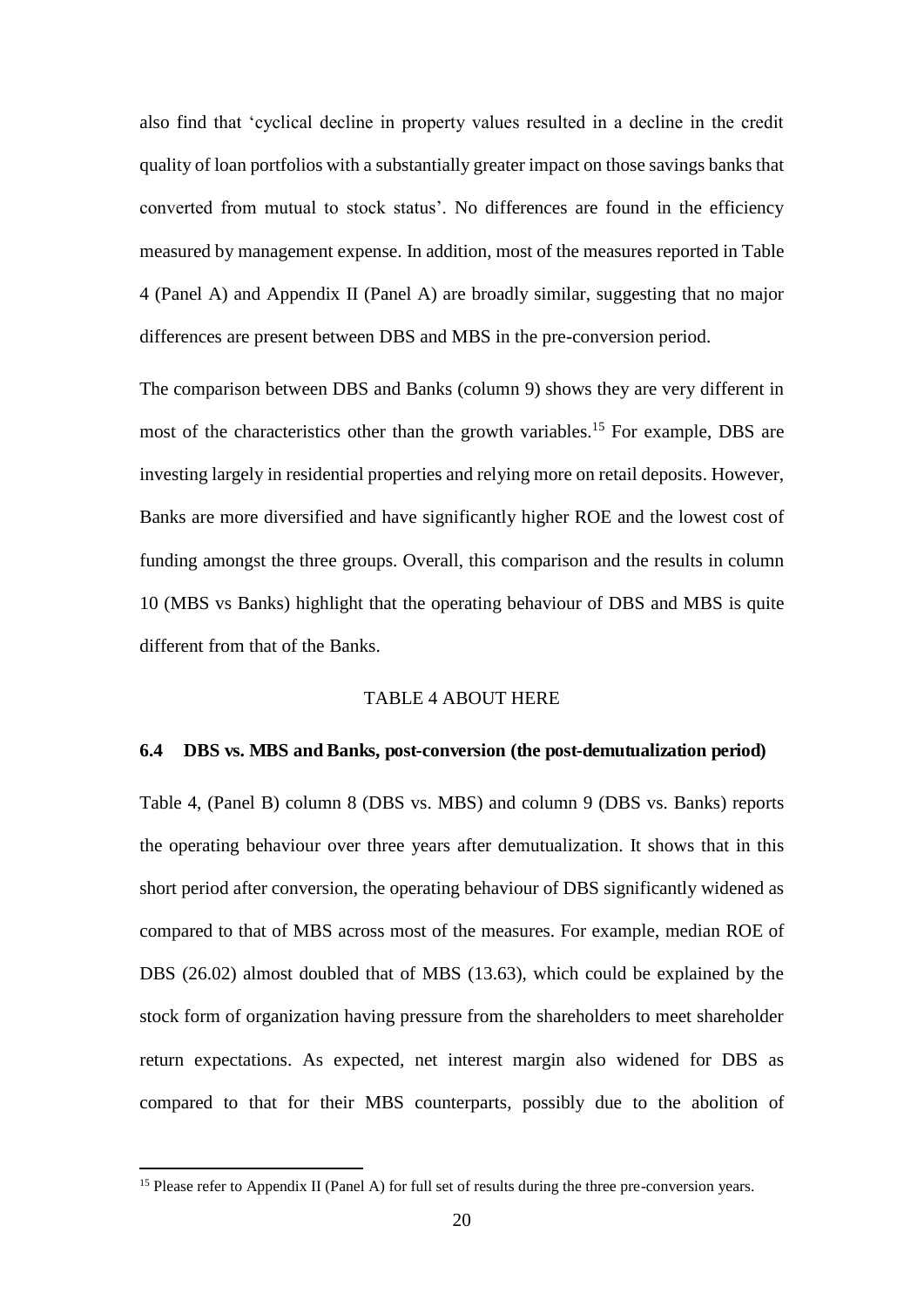preferential interest rate given to members compared to standard rate offered by the banks<sup>16</sup>. This is consistent with Heffernan  $(2005)$  for the period 1995-2001 where she also reports the highest interest margins on most of the products offered by demutualized societies compared to mutual societies.

Results show that DBS are also taking significantly higher risk (PROCA) compared to MBS. This is in complete contrast to their behaviour in the pre-conversion period, indicating that the stock-form (demutualisation) of ownership leads to taking higher risks. This is consistent with Esty (1997b, p.25) where he notes that 'conversions from mutual to stock ownership are associated with increased investment in risky assets ...'. Pain (2003) also reports that changes in the composition of loan portfolio will impact the banks' loan-loss provisions. He further reports that higher lending to riskier sectors generally increases loan-loss provisions. Investigating the UK unit trusts, Shinozawa (2007) also finds that the mutual firms are more risk-averse than the stock-form of ownership and suggests that risk exposure differs between the two different organizational groups. Similarly, Hoggarth and Pain (2002, p. 116) consider that 'provisions are typically one of the first quantitative indicators of a deterioration in the loan quality and, at the same time, a key contributor to fluctuations in bank earnings and capital'. Wilson et al. (2010) also provide a similar explanation and suggest that 'loan-loss provisions are directly linked to a financial institution's current loan portfolio'. Our results also show that DBS are accumulating bad quality assets (DWOCA) in their portfolio within this short period after demutualization. This is further supported by significant changes in their lending policy measured by lending for residential properties (resCA) during this period. MBS are consistently lending over

<sup>&</sup>lt;sup>16</sup> We are grateful to reviewers for providing these possible explanations.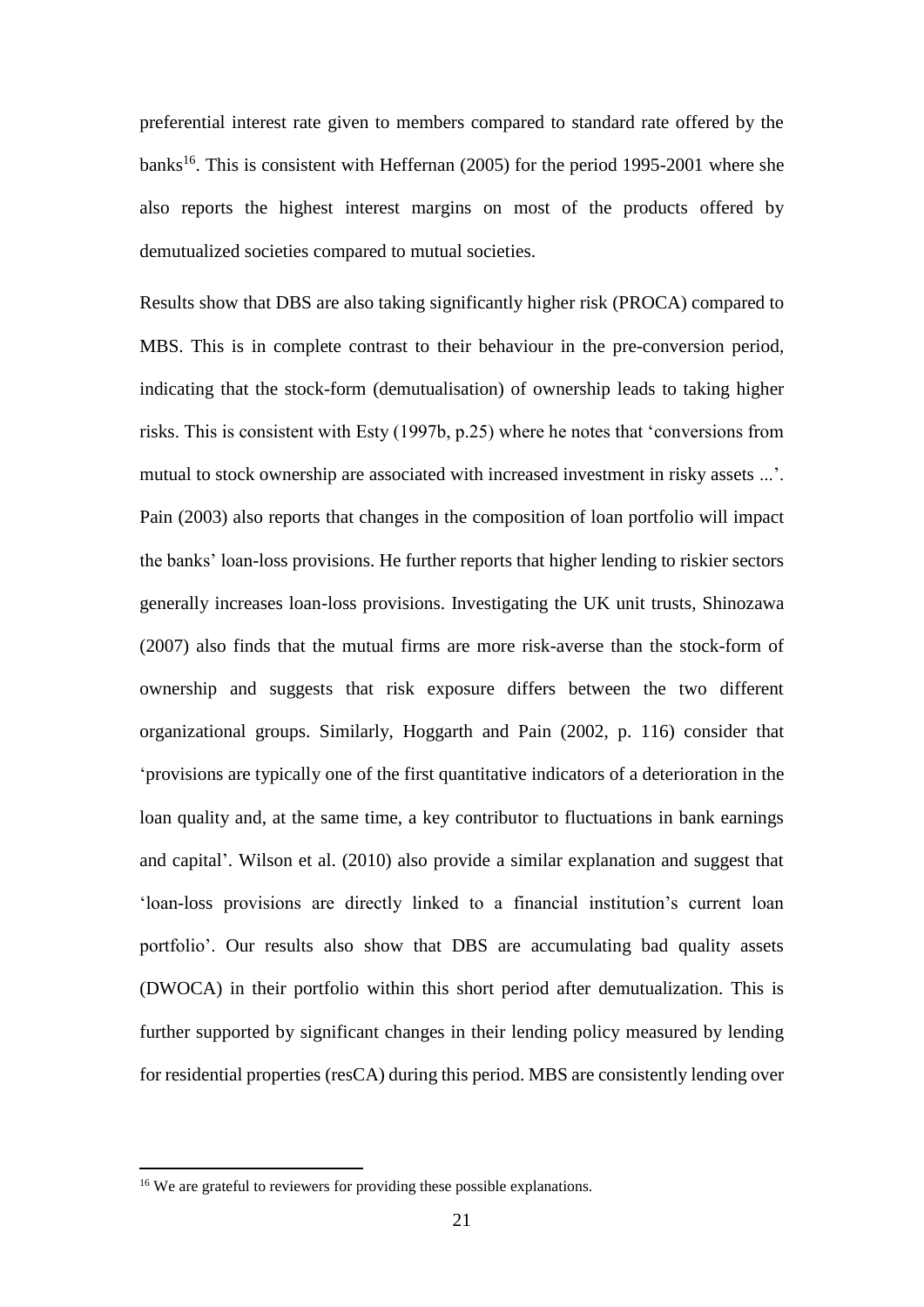95% of their loans in residential mortgages but this percentage for DBS falls to 91% three years after their demutualization.

Consistent with the changes in lending, stark changes can be seen in the funding strategy. The funding model of DBS and MBS is significantly different from the period when both groups were mutual societies, with DBS relying more on wholesale funding. Reliance on retail funding (median RFPSDL) by demutualized societies in this postconversion period is 69%, substantially down from about 75% before conversion, which is very similar to that for Banks (at about 68%). Speight and Parkinson (2003) argue that the increased use of wholesale funding in recent years is a result of the rapid growth in customer lending rather than growth in their customer deposits. In addition, they argue that UK households are borrowing more from banks and building societies resulting in a slow increase in retail deposits and an increased use of wholesale markets to fund such growth. Some other possible reasons for increased use of wholesale funding are a fall in the savings rate and the removal of quantitative limits on mortgage and other consumer borrowing.<sup>17</sup> These results are also consistent with DBS and MBS increasing their loan-to-deposit ratios (LntoDep) during this period.

Capital formation (CF) deteriorated in this period (See Appendix II, Panel B) for both DBS and MBS, with MBS maintaining slightly higher values for this measure. The recent financial crisis has further emphasised the importance of higher capital for banks and financial institutions to minimise the impact of losses. Findings from this study show that MBS have a consistently higher capital base (CC) than both DBS and Banks. Ayadi et al. (2010) also find consistently higher capital levels for cooperative banks compared to commercial banks in Germany and argue that this is one of the reasons

<sup>&</sup>lt;sup>17</sup> We are grateful to reviewers for providing these possible explanations.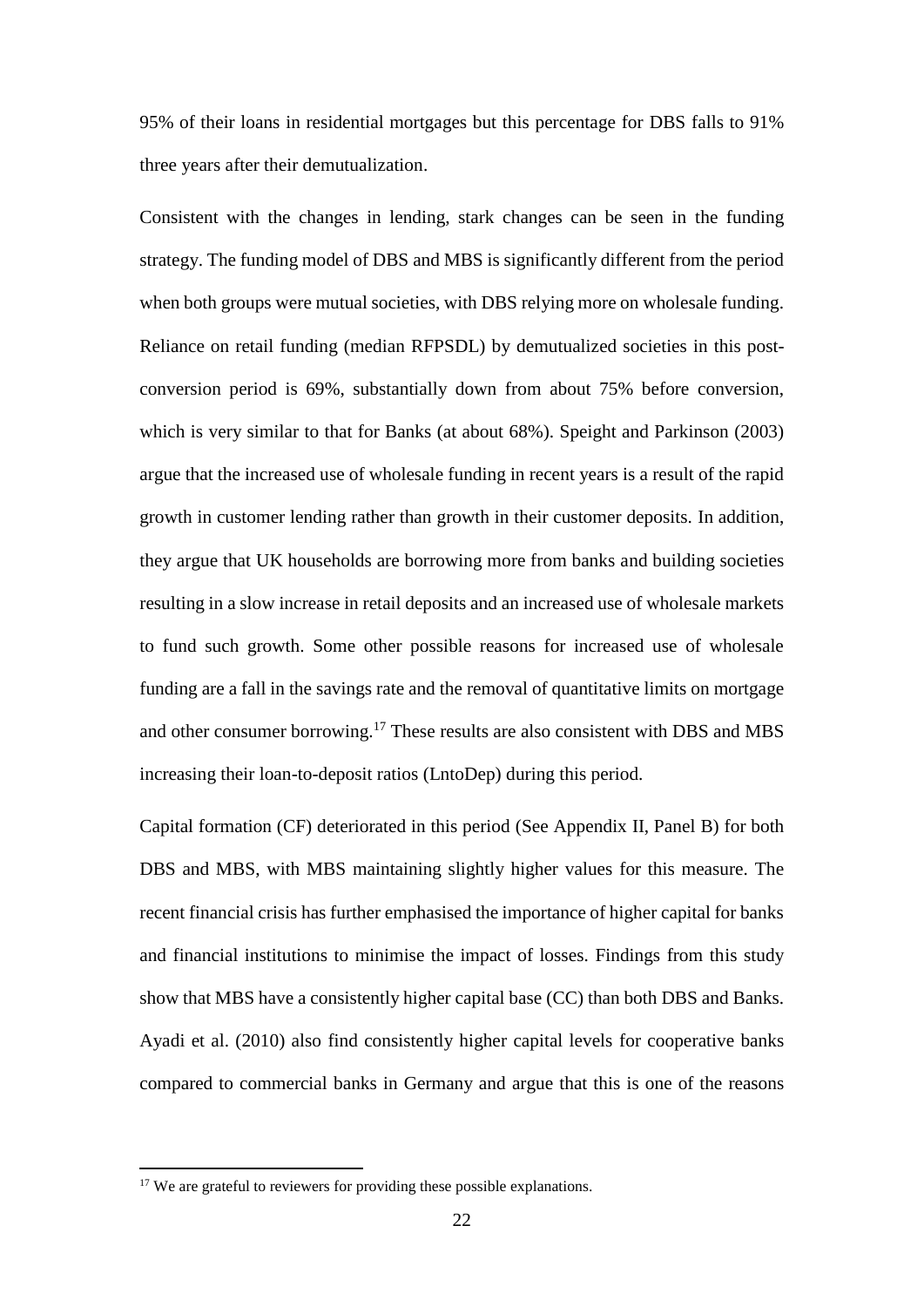why most of the cooperative banks were less affected by the financial crisis. DBS also appear more diversified (TOITI) than MBS, with Banks being more diversified than the other two groups. This is consistent with prior studies (see, for example, Hadaway and Hadaway (1981), Mester (1993), and Valnek (1999)). Similarly, managementexpense ratio, one of the measures of efficiency, significantly widened between DBS and MBS in this post-conversion period. This might be the result of higher remuneration paid to DBS directors after the conversion. Examining the causes of the conversion of UK building societies, Shiwakoti et al. (2004) report large increases in remuneration of chief executives and directors and conclude that the potential for directors to enhance their remuneration was one of the major driving factors behind the conversion of building societies. In US savings and loan conversion, Masulis (1987) also reported large wealth gains to management after conversion.

The operating behaviour of Banks (Table 4 Panel B, columns 9 and 10) show that they are taking more risks than both the other groups (DBS and MBS). However, both the funding and lending models of Banks seem consistent with those of DBS. Overall, the results show that during the three years after conversion, the behaviour of DBS has started to diverge from MBS while it has started to converge with Banks.<sup>18,19</sup>

We also show changes in key variables over a longer period  $(-3 \text{ to } +10 \text{ years})$  between DBS and MBS in Figure 1, DBS and Banks in Figure 2, and MBS and Banks in Figure 3. Figure 1 clearly shows that DBS and MBS have been on diverging paths in their operation after the demutualization.

<sup>&</sup>lt;sup>18</sup> Please refer to Appendix II, Panel B for full set of results over three-year post-conversion period.  $19$  When the examining window is extended to a five-year post-conversion period (as reported in Appendix II, Panel C), the differences in the operating behaviour of DBS widen further in comparison with MBS. Other results are similar to those reported for the three-year post-conversion window. However, the magnitude of differences increased over this period.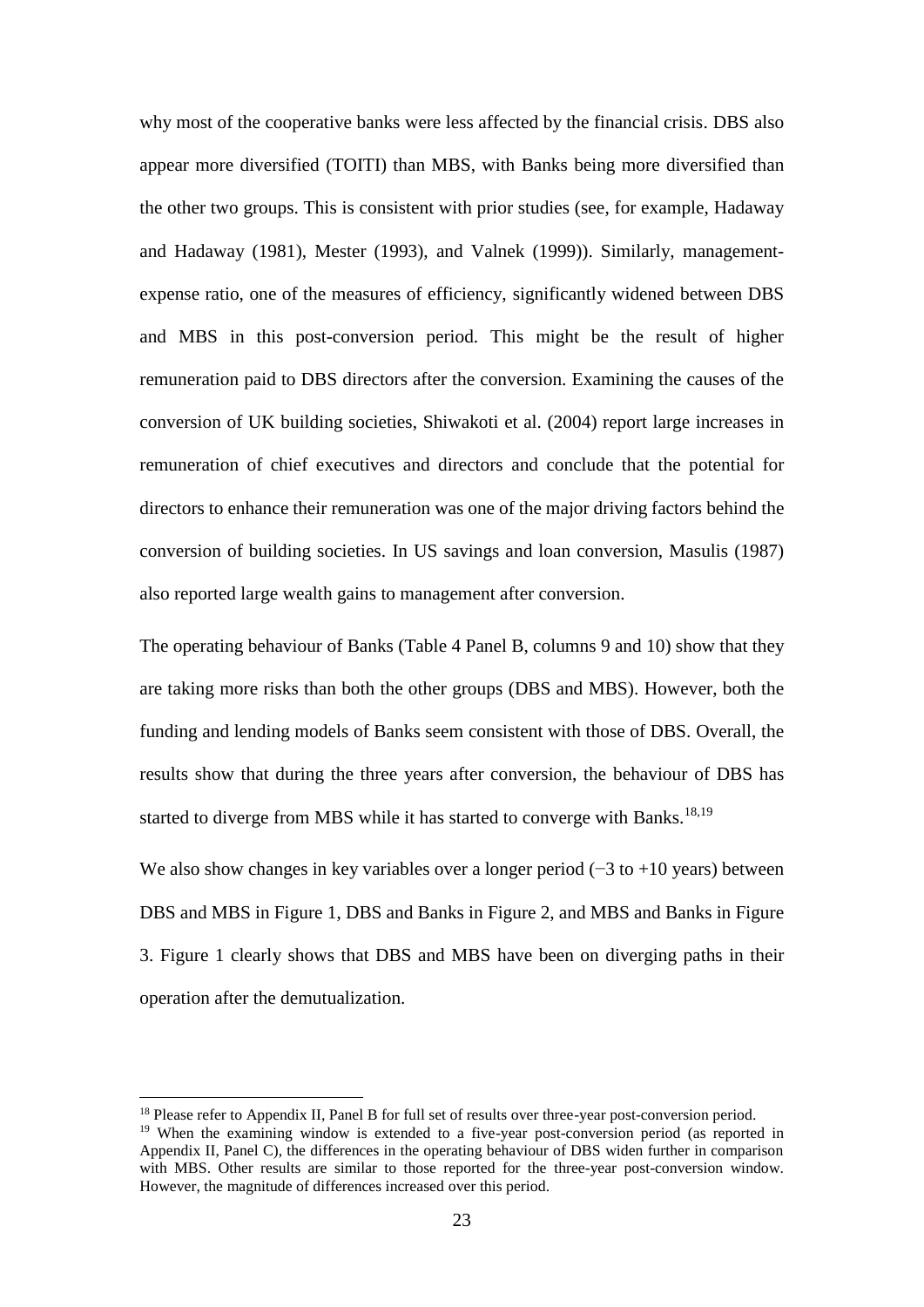#### FIGURES 1 TO 3 ABOUT HERE

The above discussion indicates that there are clear differences in the business model of DBS. For example, Banks are offering just over 22% of their lending to residential mortgages (resCA) but this figure is about 89% for DBS. Surprisingly, DBS are indifferent on their funding model (RFPSDL) with the Banks, Banks appear significantly more diversified (TOITI) than DBS. In addition, DBS became the least capitalised group within the five years after demutualization (see Appendix II, Panel C). Overall, results show that Banks are better in adopting a business model that suits them and are better capitalised than those of their DBS counterparts. These results show that DBS are increasingly looking similar to banks and, thus, organizational form could be seen to affect business strategies. For example, DBS changed their business model (i.e. their funding and lending strategies) and increasingly started to behave more like retail banks after demutualization. Similarly, DBS are increasingly and significantly becoming more diversified than MBS but the extent of this diversification is moderate compared to Banks.

Overall, it seems that the funding strategy played a significant role in the demise of demutualized societies, particularly around the time of the financial crisis when most of DBS could not survive as independent firms. As discussed above, the shift in operating behaviour between DBS and MBS is quite remarkable even over a shorter post-conversion period. Although these results provide support to the proposition that DBS began to behave differently from that of MBS soon after demutualization, further tests performed are reported in the next sub-section.<sup>20</sup>

<sup>&</sup>lt;sup>20</sup> We also match DBS with MBS using cost to income (costi) ratio in the year before demutualization and compare the performance of these two groups across all characteristics (result not reported for brevity) in both pre- and post-demutualization periods. However the results largely remain qualitatively similar to ROA-based matching, as reported in sub-sections 6.2 and 6.3.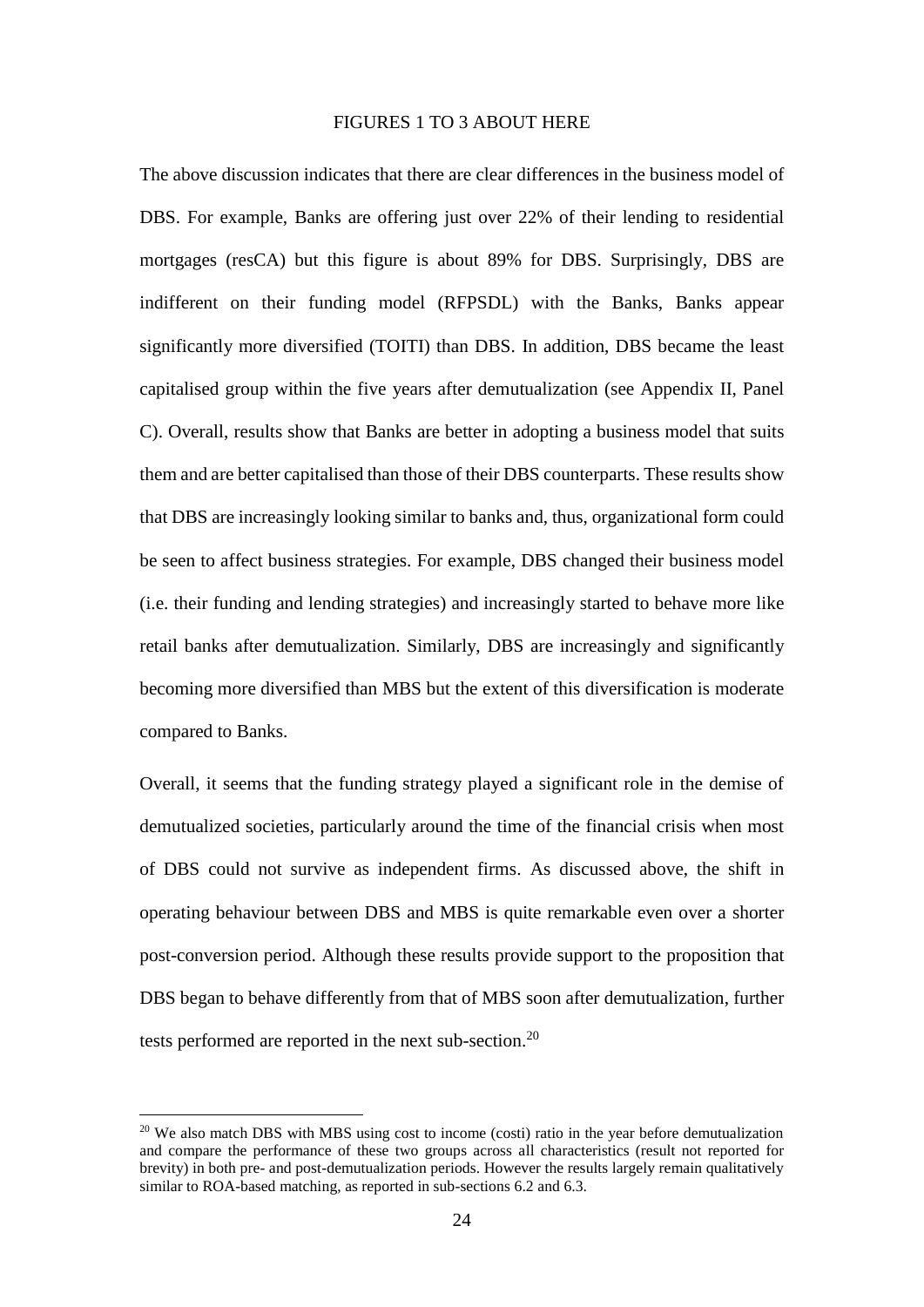#### **6.5 Performance and form of ownership**

Extant empirical literature on the impact of form of ownership on firm performance shows mixed results. Jensen and Meckling (1976) and Fama and Jensen (1983) suggest that mutual organizations, which are owned by members and have diffused ownership, result in weak control by owners over management. This leads to a lack of capital market discipline resulting in fewer incentives to improve efficiency. This is confirmed by Chaddad and Cook (2004) for the US demutualization of savings and loan and insurance industries. They report that demutualization generally enhances efficiency. McNamara and Rhee (1992, p. 236) also support enhanced efficiency 'as the justification and result of demutualization'. Others (see, for example, Mester 1993), however, suggest that mutual firms are more efficient in their operations. Casu and Girardone (2009) also find mutual firms being more efficient in Europe. In the UK, Valnek (1999, p. 936) reports superior performance of mutual building societies over retail banks and suggests that 'the benefits of mutual organizations have outweighed the benefits of stock organizations'.

Table 5 reports regression results. In the LDSV (least square dummy variable) regression model, both profitability and efficiency measures are used as dependent variables. Profitability is represented by return on assets (ROA) and efficiency by cost to income (costi) ratio. We begin analysis with ROA as an indicator variable for form of ownership (DBSdum, value of 1 for DBS and 0 for MBS and Banks), Bankdum (value of 1 for Banks and 0 for DBS and MBS); a dummy variable for pre- (value of 0) and post- (value of 1) conversion period (Prpodum), and a number of explanatory and control variables as discussed in Section 4. In the analysis, group dummies and all independent variables are interacted with Prpodum to model cross-sectional heterogeneity and year dummies are included to control the impact of time.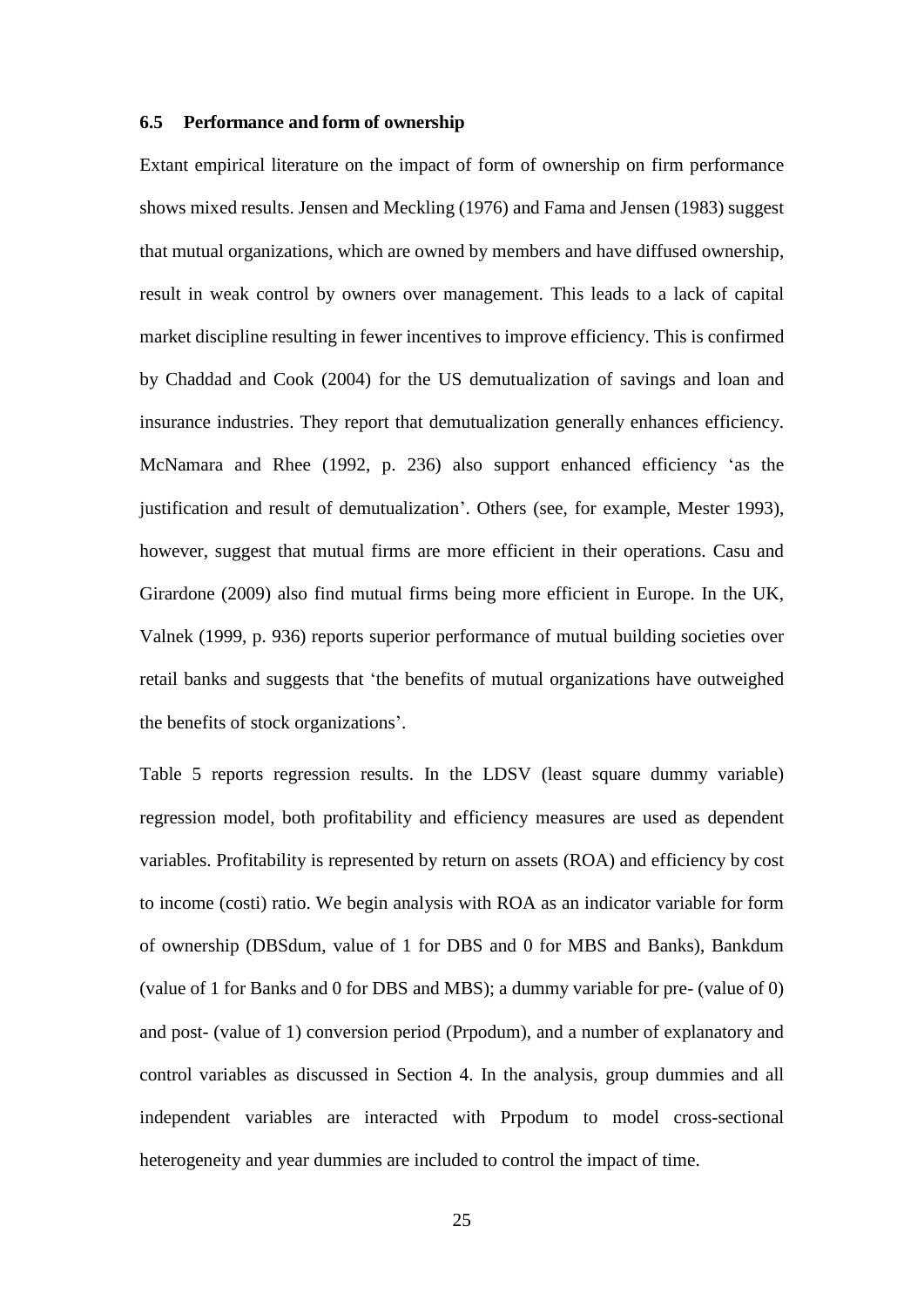#### TABLE 5 ABOUT HERE

Regression with ROA as dependent variable shows that the demutualization dummy (DBSdum) is positive but insignificant, suggesting that DBS performance is indifferent from MBS and Banks over the full sample period. In addition, pre-post dummy (Prpodum) is also positive and insignificant. However, the interaction of DBSdum with Prpodum is positive and significant, suggesting that DBS experience superior performance in the post-conversion period. Untabulated results show that all year dummies after 1991 are negative and significant (except 1991), indicating deteriorating performance over time. Results for independent and control variables show that only the variable for lending (resCA) is positively and significantly contributing to profitability. The other three control and independent variables are negative but only funding variable (RFPSDL) has negative and significant impact on performance. Overall, the above result confirms that DBS have higher ROA but once controlled for conversion and time effects, their ROA decreases suggesting that demutualization is not rewarding and performance deteriorates after conversion. The overall impact of size on ROA is negative and both negative and significant in the post-conversion period based on its interaction with Prpodum. This is not surprising as Esty (1997b) and Carhill and Hasan (1997) also document negative and significant coefficient of size variable in their studies of US savings and loan association, which are similar in nature to building societies in the UK. The interaction of lending (resCA) and funding policies (RFPSDL) with Prpodum also show significant changes. For example, lending to residential mortgage has a marginally negative impact whereas the use of wholesale funds has a significant positive impact on profitability in the post-conversion period. Results also show no significant changes in the non-interest income in the post-conversion period.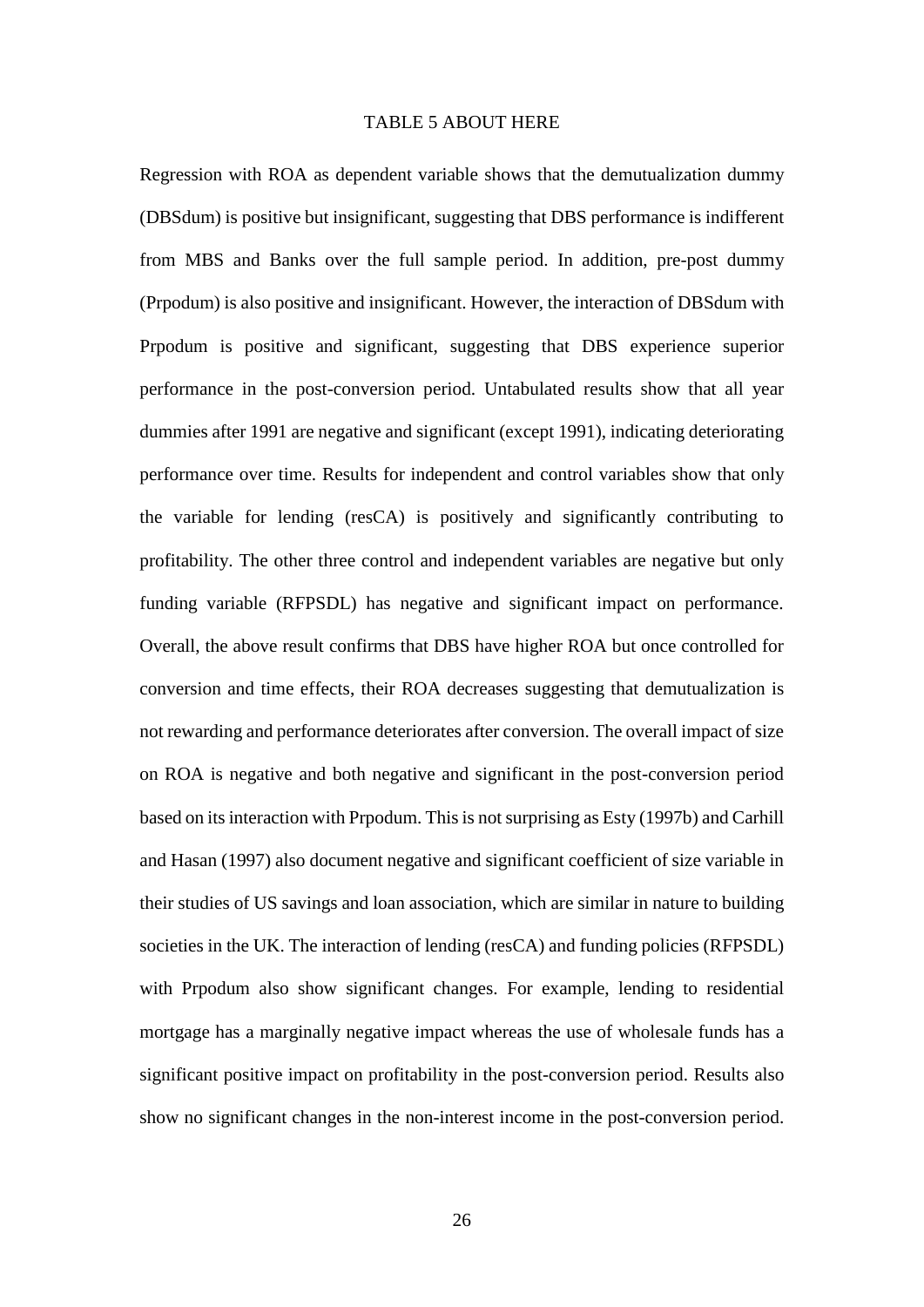The ROA-regression model has an adjusted R-squared of 68%, which is much higher than those reported in earlier studies (see Esty (1997b), Shinozawa (2007)).

In the second regression (columns 5 to 7), profitability variable (ROA) is replaced with efficiency variable, the cost to income (costi) ratio. Referring to previous literature, Halkos and Salamouris (2004) report that simple cost to income ratio estimates the efficiency of banks. The results of this study show that Prpodum is negative but insignificant suggesting no significant changes in efficiency after conversion. Similarly, DBSdum is also negative and insignificant. The coefficients on interaction of Prpodum with different variables are statistically insignificant with the exception of that of the interaction with TOITI (a proxy for diversification). It shows a negative and significant relation between diversification and costi in the post-conversion period, implying that diversification increases the cost to the firms. This is consistent with the extant literature. For example, studying the effects of focus versus diversification on bank performance on Chinese banks, Berger et al. (2010) report that diversification is associated with higher costs. Stiroh (2004) also found little diversification benefit from shifting to non-interest income. In the earlier period comparing the UK commercial banks and building societies, Vittas (1991) also concluded that high operating ratios of banks is largely associated with their business mix, the diversification of their business. In contrast to some earlier studies (see for example, Halkos and Salamouris, (2004), Mesa et al. (2014)), our results show that size has no impact on efficiency of banks. For example, Halkos and Salamouris (2004) find that larger asset size is associated with improved efficiency. However, Mesa et al. (2014) report no relation between efficiency and size for larger banks (with assets more than \$25 billion). The results show that an increase in wholesale funding (RFPSDL) has significant and negative impact on the efficiency of our sample firms. We also find that overall income diversification (TOITI)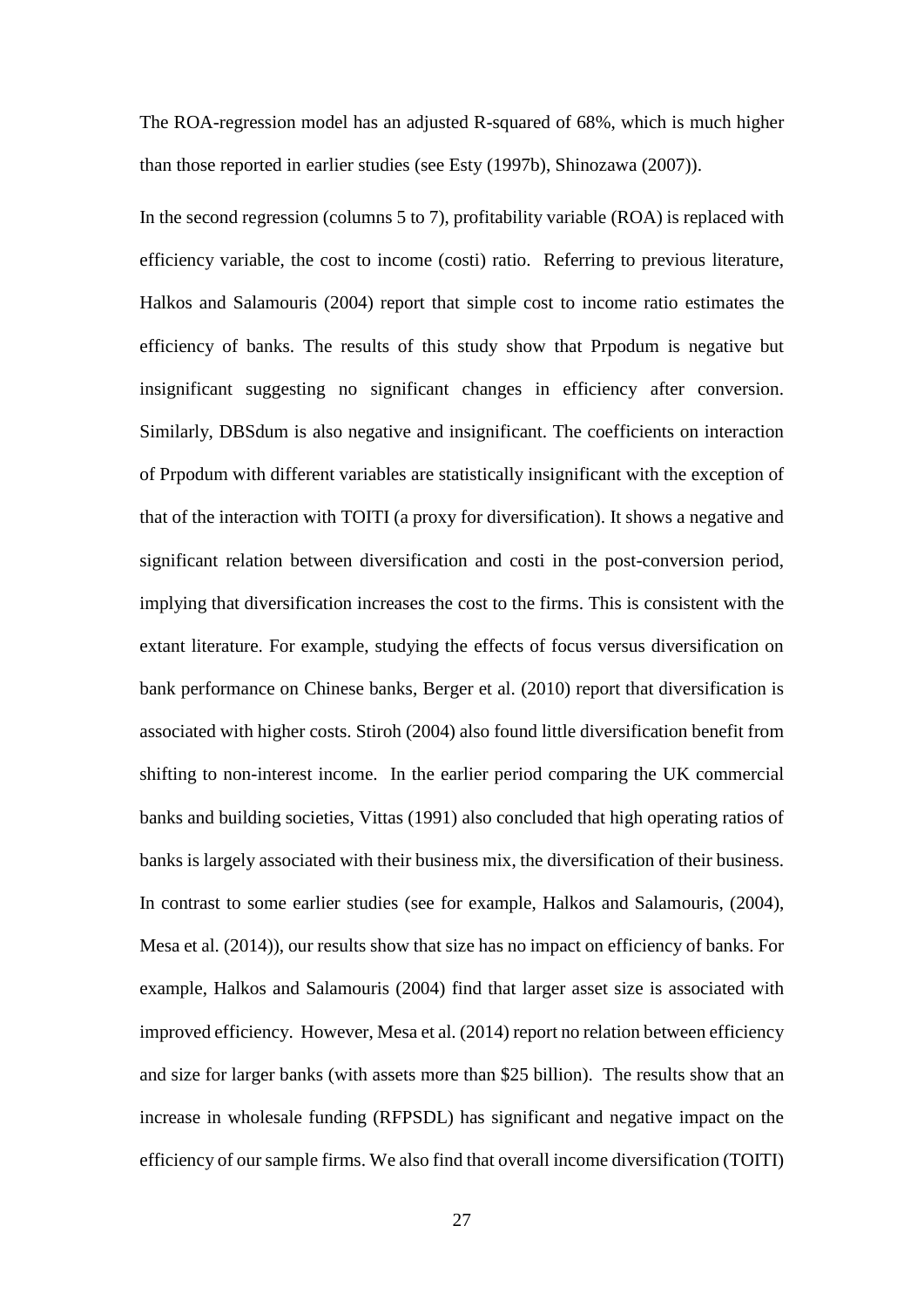led to an increase in the cost to income ratio, though it is argued that non-interest income is risky and more highly volatile than interest income. In addition, the study has found negative and only a marginally significant relation between asset diversification (resCA) and efficiency. Untabulated results show that cost to income ratio significantly increased in early 1990s around the housing crisis (ERM crisis) while no significant changes were observed in other years. Overall, the above results confirm that DBS did not achieve the main objective of demutualisation, that is, significant improvement in efficiency after the change to the stock-form of ownership.

#### **7. Conclusion**

The main objective of this study is to investigate the possible causes of the demise of demutualized building societies (DBS) in the UK. The study performed thorough analysis of the business strategy, ownership, and performance of UK financial institutions comprising the population of demutualized building societies and a sample of seven major retail banks (Banks), and the ten largest building societies which remain mutual (MBS). To establish the causes of disappearance of DBS, several tests were performed. First, we compare pre- and post-conversion behaviour of DBS. To explore this further, the performance and efficiency of DBS with MBS and Banks was compared in the pre-  $(-3 \text{ to } -1)$  years period) and post-demutualization periods  $(+1 \text{ to } -1)$  $+3$  years and  $+1$  to  $+5$  years). It is also possible that a change in the operating behaviour may have had little to do with changes in the organizational form and more to do with changes in the market. To overcome this problem, control for time period effects is incorporated in the regression model. While performance and operating behaviour are examined directly across pre-and-post conversion periods of DBS, the results show improvement only in ROE along with changes in their business models. Additionally, DBS experienced a deteriorating capital base and capital formation.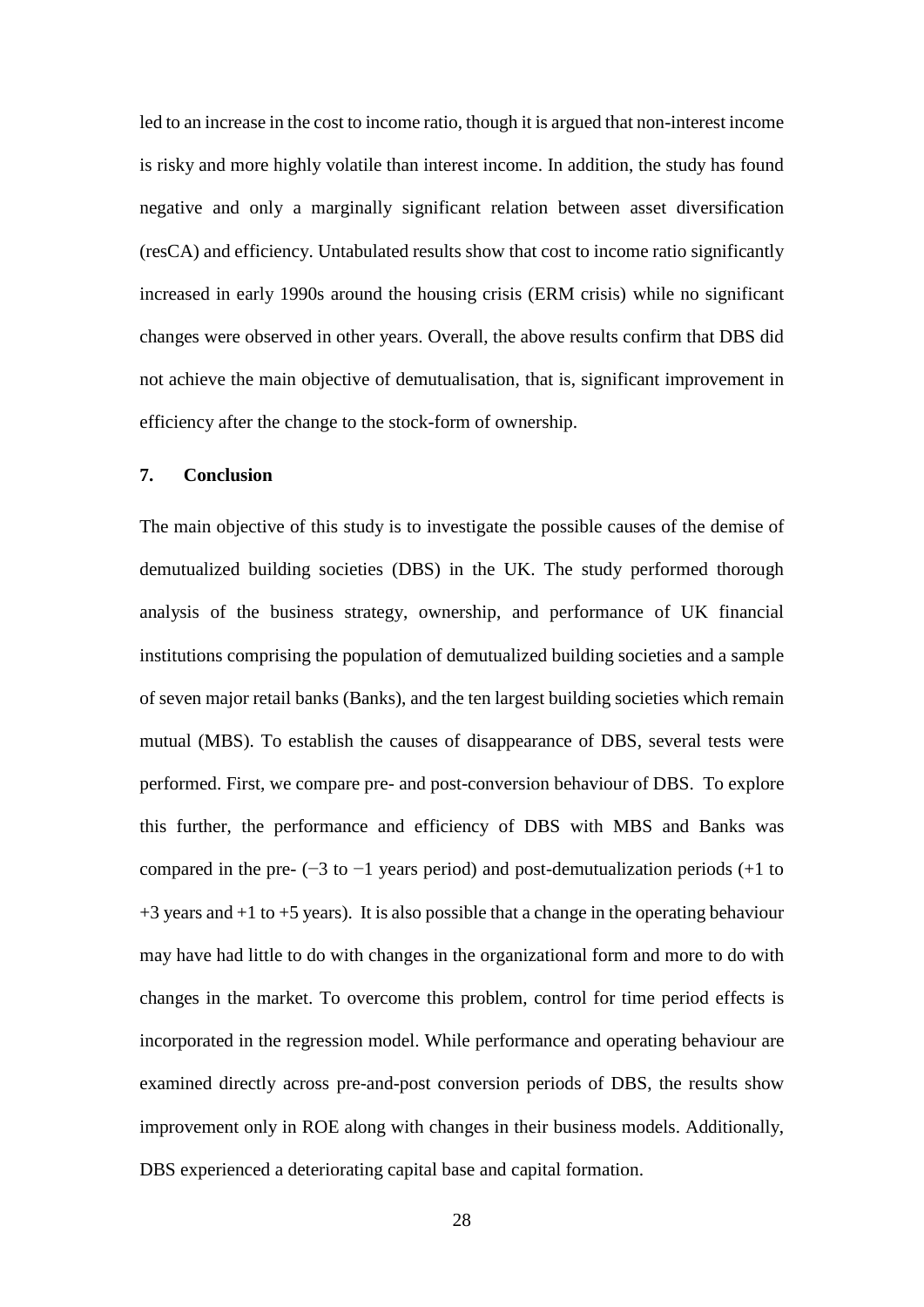The behaviour of all DBS, MBS and Banks was compared in the pre- and postconversion periods to find the origin of differences. The results show significant differences in their operating behaviour in the post-conversion period. In addition, demutualized building societies were found to substantially change both their funding and lending strategies (business model) with funding strategy changes being more dramatic than those associated with lending strategy. DBS are less reliant on retail funds and deposits after conversion than retail banks but still DBS are largely lending for residential properties. Their lending strategy is more risky than those of MBS and Banks. For example, loan to deposit ratio just before the financial crisis was 400 % for demutualized societies, 126 % for mutual building societies and 115 % for banks.<sup>21</sup> This ratio was just over 850 % for Northern Rock in the year of demise and 321% in 2006, which became a symbol of financial crisis in the UK. Converting societies did not experience any significant improvement in their efficiency after demutualization.

The MBS sample also appear better capitalised compared to the DBS sample when both were mutual, but in the post-conversion period the capital formation for DBS deteriorate and become significantly lower than that for MBS. Most noticeable changes are in their risk exposure across both risk measures. Such risk is not reflected in the profitability performance of DBS. Their diminished reliance on more expensive retail funds and deposits has no impact on their cost of funding. In fact, cost of funding remains higher for DBS as compared to MBS both in pre- and post-conversion periods. These results clearly show that DBS are increasingly looking different from MBS and more similar to Banks. However, Banks appear better capitalised than DBS. Although Banks have higher risk exposure than DBS, Banks are also compensated more for such risks than are DBS. The business model of Banks is also different from that of DBS and

 $21$  Loan-to-deposit ratios of sample firms are reported in Tables 2-4.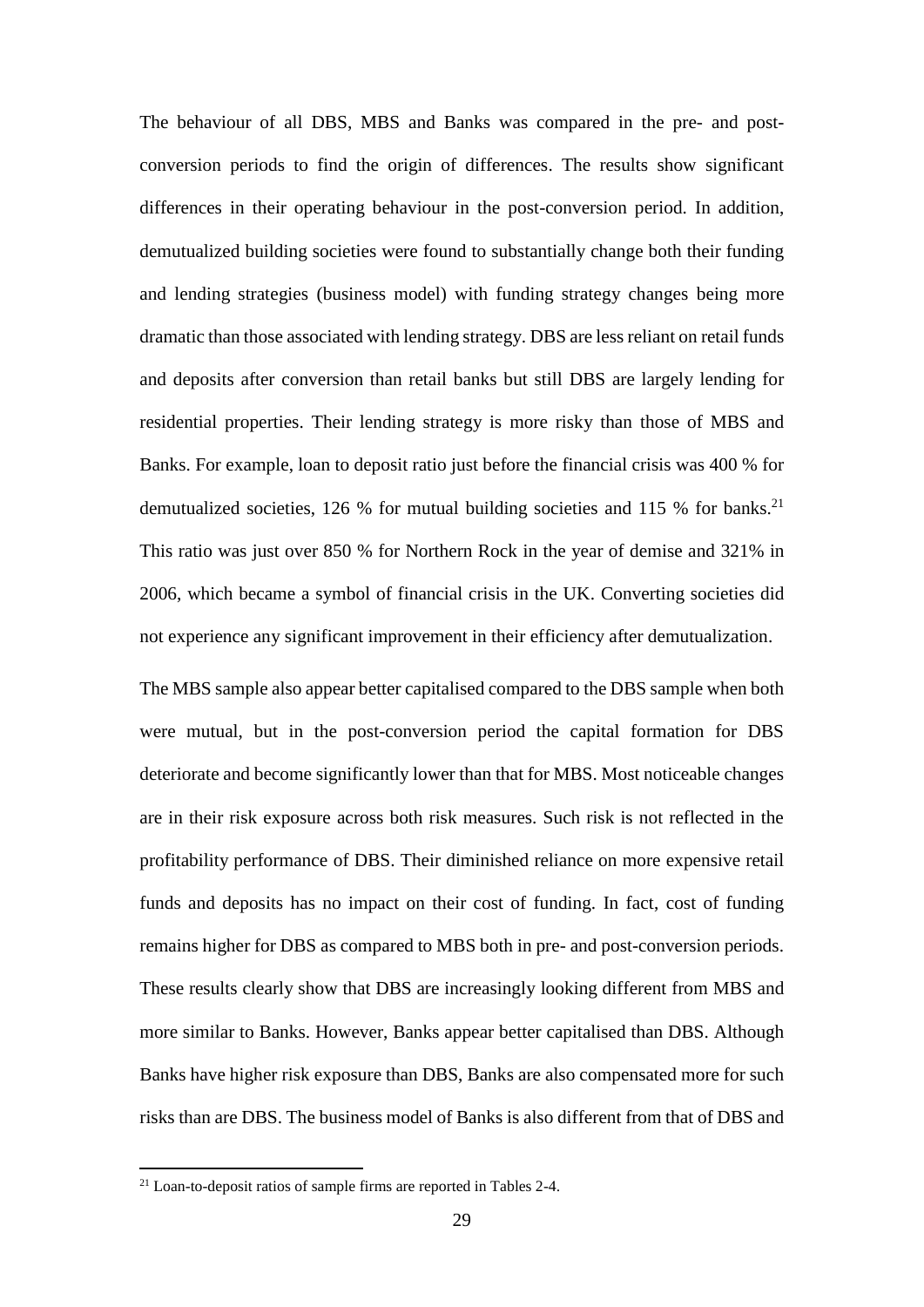their cost of capital is significantly lower than that for DBS. These results show changes in the business model of DBS which might have contributed to the demise of a once successful financial institution in the UK.

Regression results further confirm indifferent performance of DBS after conversion. Indicator variables for pre-post dummy and DBS dummy are positive but insignificant. Results also confirm that DBS have changed their business model after demutualization. Once interacted, proxies for funding and lending variables changed the sign and results are significant. Regression with efficiency variable (cost to income ratio) shows no significant changes in efficiency after demutualization. Overall, a deteriorating capital base and problematic capital formation during the postdemutualization period, the inability to reduce the cost of funding and failure to get funding from the market during the financial crisis have contributed to the demise of demutualized societies.

The study finds a weak relationship between the form of ownership and performance of the firm. The results suggest that demutualization does not produce success that could have been achieved in the mutual form of ownership and this might have contributed to a reluctance for further demutualizations. Another possible reason might have been the preventive measures taken by most of the remaining building societies by establishing a charitable foundation where new members are required to surrender their rights to windfall gains to the charitable foundation in the case of conversion to a company or takeover of the society.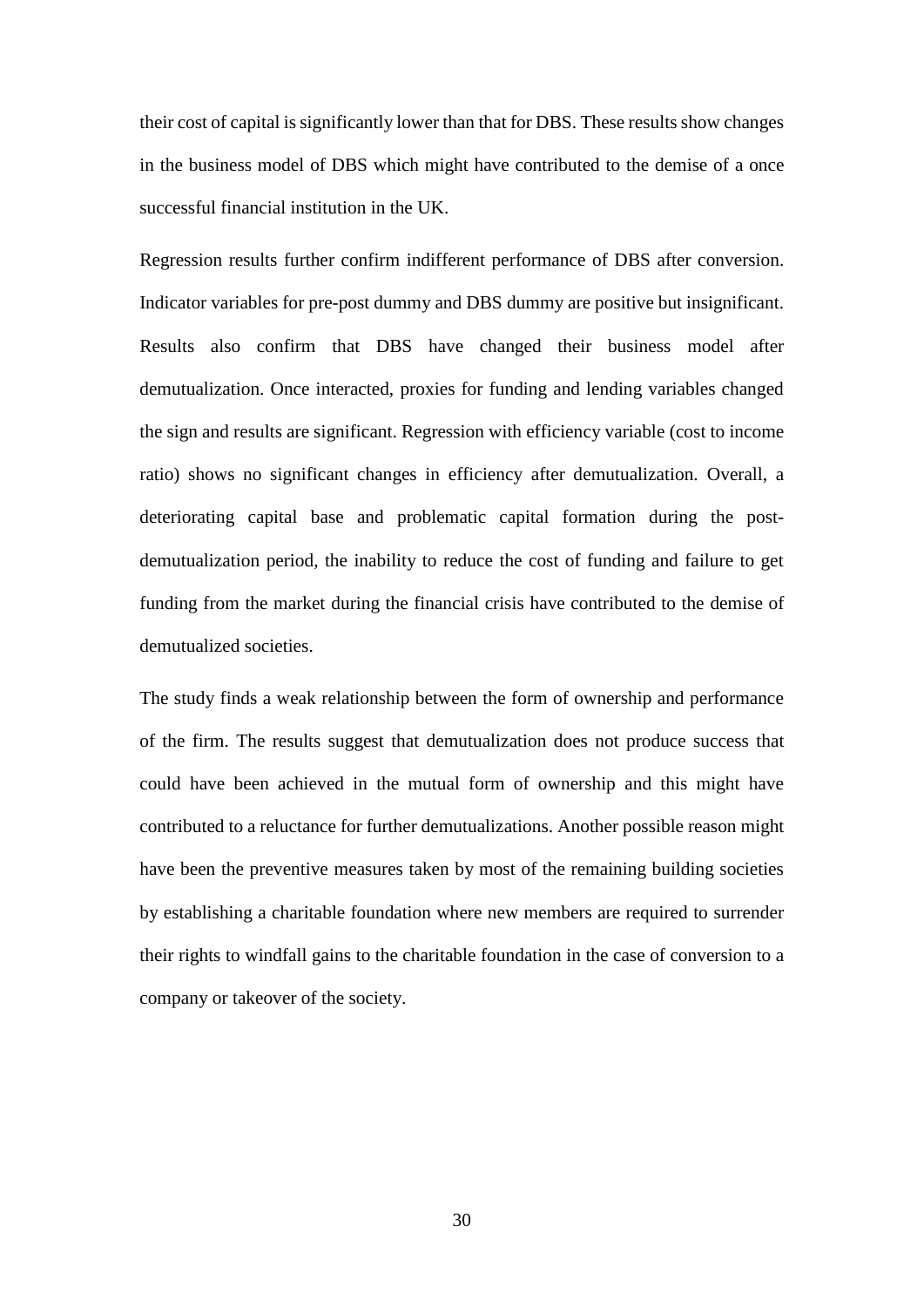#### **References:**

- All-Party Parliamentary Group for Building Societies & Financial Mutuals (Short Inquiry) 2011. Fostering diversity: Promoting mutual: [http://www.mutuo.co.uk/wp](http://www.mutuo.co.uk/wp-content/uploads/2011/09/Fostering-diversity-APPG-Report.pdf)[content/uploads/2011/09/Fostering-diversity-APPG-Report.pdf](http://www.mutuo.co.uk/wp-content/uploads/2011/09/Fostering-diversity-APPG-Report.pdf) (accessed on 01.05.2013).
- Altunbas, Y., Evans, L., Molyneux, P., 2001. Bank ownership and efficiency. Journal of Money, Credit, and Banking 33 (4), 926-54.
- Ayadi, R., D., Llewellyn, T., R., Schmidt, H., Arbak, E., De Groen, W. P., 2010. Investigating diversity in the banking sector in Europe: Key developments, performance and role of cooperative banks. Centre for European Policy Studies, Brussels.
- Barber, B., M., Lyon, J., D., 1996. Detecting abnormal operating performance: The empirical power and specification of test statistics. Journal of Financial Economics 41 (3), 359-399.
- Beltratti, A., Stulz, R. M., 2012. The credit crisis around the globe: Why did some banks perform better? Journal of Financial Economics 105 (1), 1-17.
- Berger, A. N., Hasan, I., Zhou, M., 2010. The effects of focus versus diversification on bank performance: Evidence from Chinese banks. Journal of Banking & Finance 34, 1417-1435.
- Bramley, G., 1994. An affordability crisis in British Housing: Dimensions, causes and policy impact. Housing Studies 9 (1), 103-124
- Branston, J. R., Tomlinson, P.R., Wulson, J.R., 2009. 'Strategic failure' and the case of the UK's former building societies: Lessons for the reform of governance in the banking sector. University of Bath, School of Management, Working Paper Series 2009.09.
- Building Societies Association. 2017. Latest statistics, BSA [https://www.bsa.org.uk/statistics/bsa-statistics#](https://www.bsa.org.uk/statistics/bsa-statistics) (accessed 30/05/2017).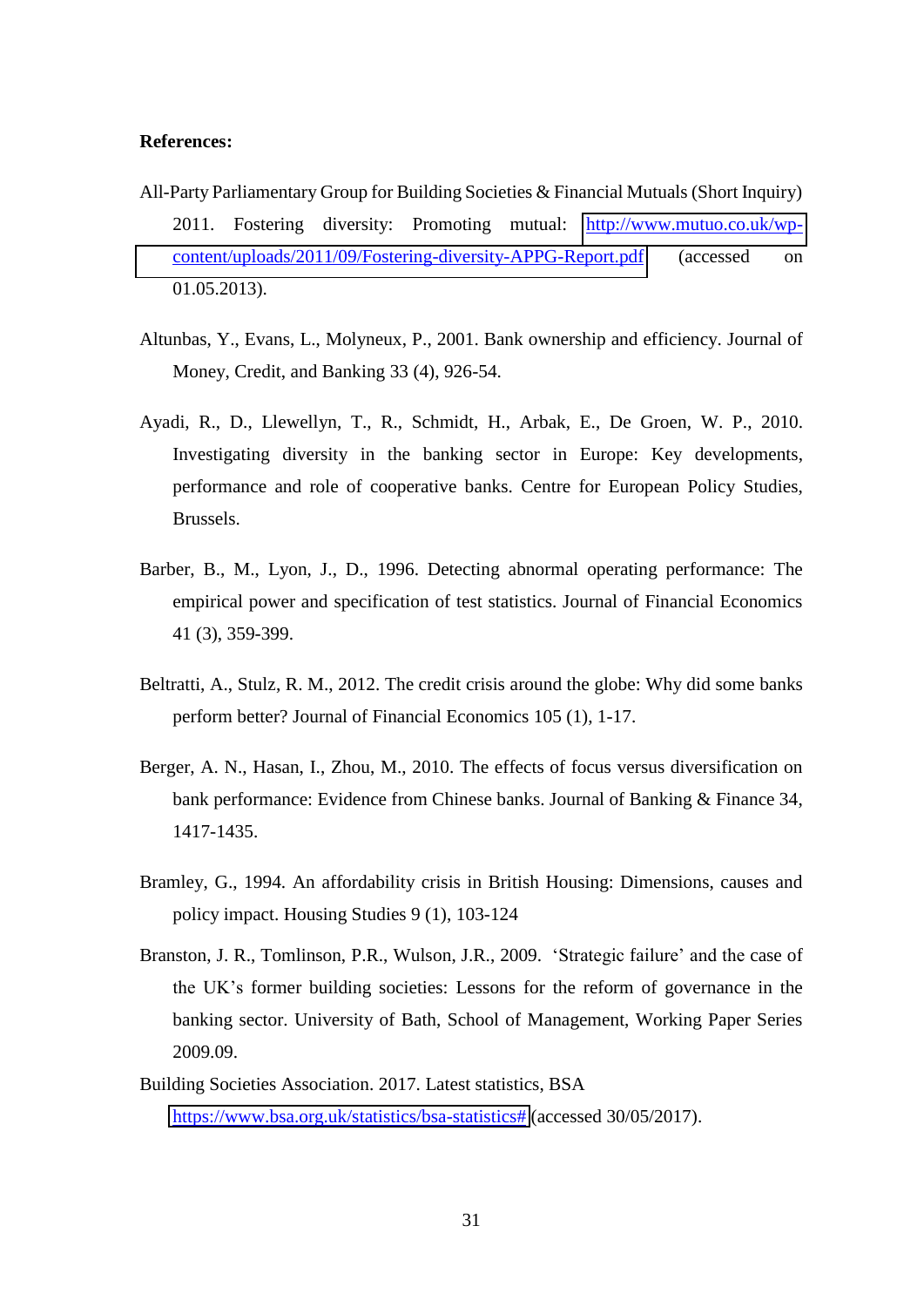- Carhill, M., Hasan, I., 1997. Mutual to stock conversion, information cost, and thrift performance. The Financial Review 32 (3), 545-568.
- Casu B., Girardone, C., 2009. Testing the relationship between competition and efficiency in banking: A panel data analysis. Economics Letters 105, 134-37.
- Casu, B., Gall, A., 2016. Building societies in the financial services industry. Plagrave Macmillan, London.
- Chaddad, R. F., Cook, M. L., 2004. The economics of organization structure changes: A US perspective on demutualization. Annals of Public and Cooperative Economies 75 (4), 575-94.
- Cole, R. A., Mehran, H., 1998. The effect of changes in ownership structure on performance: Evidence from the thrift industry. Journal of Financial Economics 50 (3), 219-317.
- Cowling, K., Sugden, R., 1998. The essence of the modern corporation: Markets, strategic decision-making and the theory of the firm. The Manchester School 66 (1), 59-86.
- Demirguc-Kunt, A., Huizinga, H., 2010. Bank activity and funding strategies: The impact on risk and returns. Journal of Financial Economics 98 (3), 626-50.
- Dietrich, A., Wanzenried, G., 2011. Determinants of bank profitability before and during the crisis: Evidence from Switzerland. Journal of International Financial Markets, Institutions & Money 21 307-27.
- Drake, L., Simper, R., 2003. Competition and efficiency in the UK banking: The impact of corporate ownership structure. Research paper No 03-07, Loughborough University, Loughborough.
- Eisenbeis, R. A., Kaufman, G. G., 2009. Lessons from the demise of the UK's Northern Rock and the US's Countrywide and IndyMac. In F. Bruno, David. T. Llewellyn (eds) The Failure of Northern rock: A Multidimensional Case Study, (pp.73-98. Vienna: SUERF- The European Money and Finance Forum: <http://www.suerf.org/download/studies/study20091.pdf>(Accessed 22.11. 2012).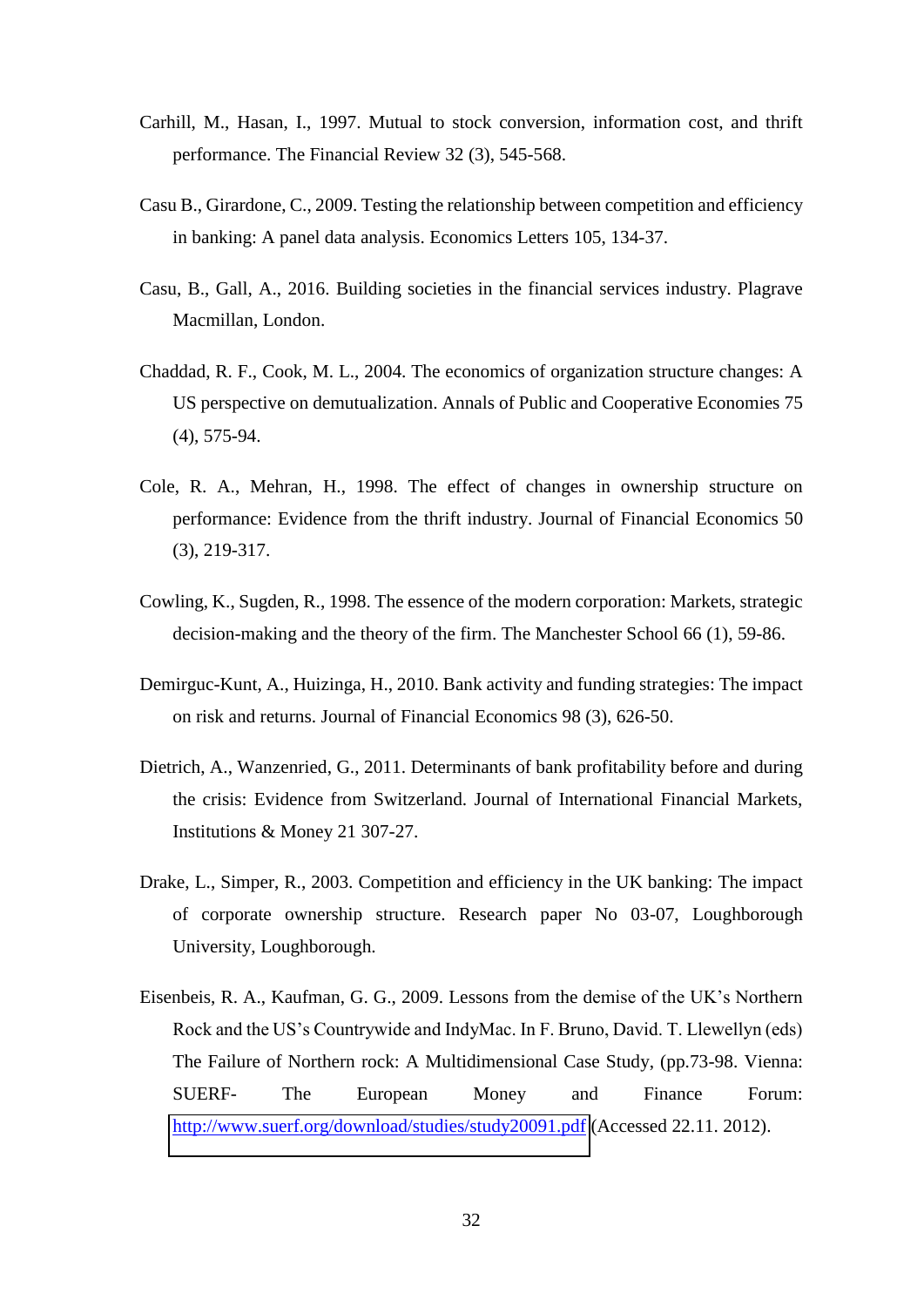- Erhemjamts, O., Leverty, J. T., 2010. The demise of the mutual organizational form: An investigation of the life insurance industry. Journal of Money, Credit, and Banking, 42 (6), 1011-36.
- Esty, B. C., 1997a. A case study of organizational form and risk shifting in the savings and loan industry. Journal of Financial Economics 44 (1), 57-76.
- Esty, B. C., 1997b. Organizational form and risk taking in the savings and loan industry. Journal of Financial Economics 44 (1), 25-55.
- Fama, E. F., 1980. Agency problems and the theory of the firm. Journal of Political Economy 88 (2), 288-307.
- Fama, E. F., Jensen, M. C., 1983. Separation of ownership and control. Journal of Law and Economic 26 (2), 301-25.
- Garcia-Marco, T., Robles-Fernandez, M. D., 2008. Risk-taking behaviour and ownership in the banking industry: The Spanish evidence. Journal of Economics and Business 60 (4), 332-54.
- Girardone, C., Nankervis, J. C., Valentza, E., 2009. Efficiency, ownership and financial structure in European banking: A cross-country comparison. Managerial Finance 35 (3), 227-45.
- Halkos, G. E., Salamouris, D. S., 2004. Efficiency measurement of the Greek commercial banks with the use of financial ratios: A data envelopment analysis approach. Management Accounting Research 15 (2), 201–224.
- Hadaway, B. L., Hadaway, S. C., 1981. An analysis of the performance characteristics of converted savings and loan associations. The Journal of Financial Research 4 (3), 195-206.
- Haynes, M., Thompson, S., 1999. The productivity effects of bank mergers: Evidence from the UK building societies. Journal of Banking & Finance 23 (5), 825-46.
- Heffernan, S., 2005. The effect of UK building society conversion on pricing behaviour. Journal of Banking & Finance 29 (3), 779-97.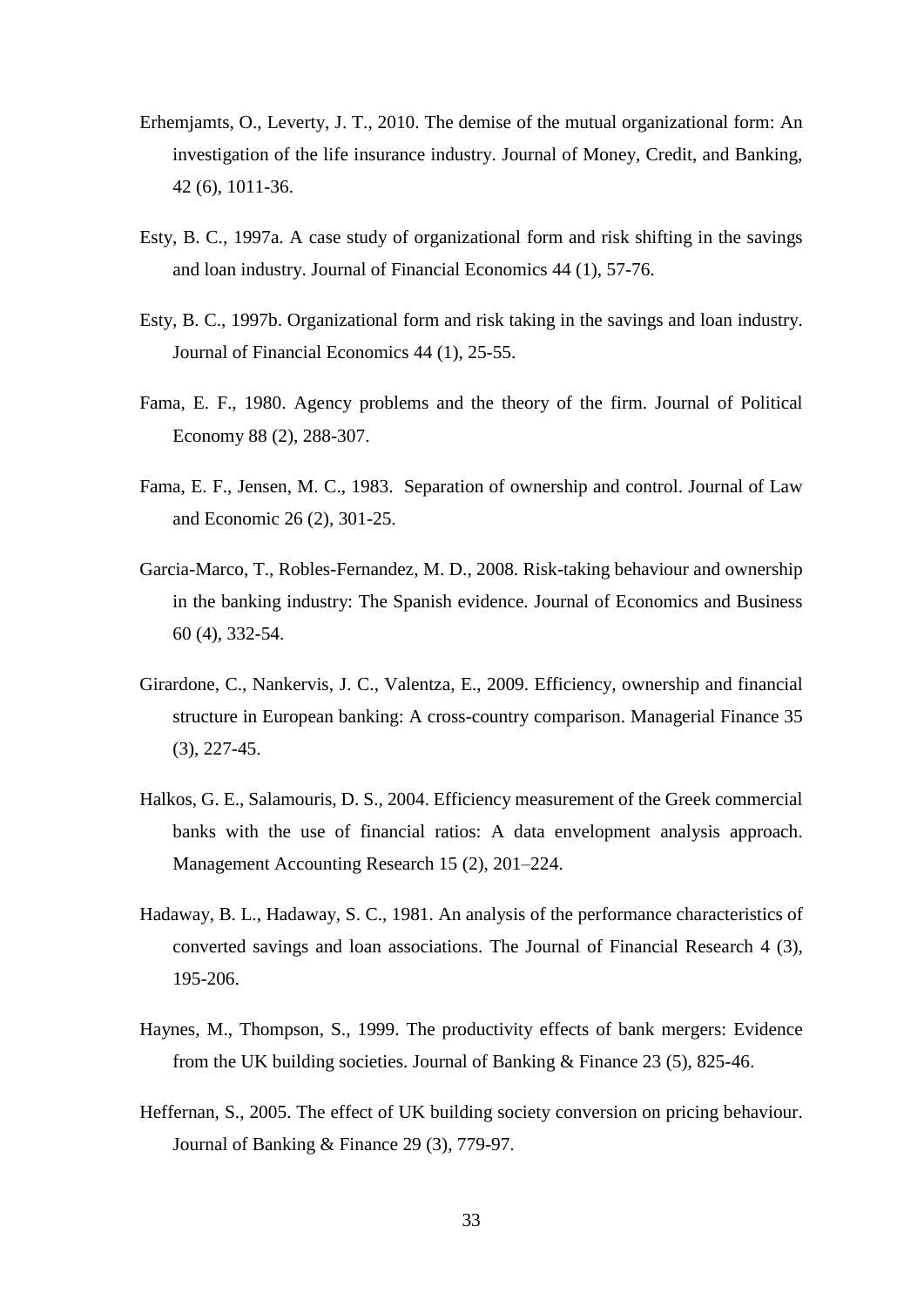- Hoggarth, G., Pain, D., 2002. Bank provisioning: The UK experience. Financial Stability Review June, 116-27.
- Jeng, V., Lai, G. C., McNamara, M. J., 2007. Efficiency and demutualization: Evidence from the US life insurance industry in the 1980s and 1990s. Journal of Risk and Insurance 74 (3), 683-711.
- Jensen, M. C., Meckling, W. H., 1976. Theory of the firm: Managerial behaviour, agency costs and ownership structure. Journal of Financial Economics, 3 (4), 305-60.
- Klimecki, R., Willmott, H., 2009. From demutualisation to meltdown: A tale of two wannabe banks. Critical Perspective on Internal Business 5 (1/2), 120-40.
- Kothari, S. P., Leone, A. J., Wasley, C. E., 2005. Performance matched discretionary accrual measures. Journal of Accounting and Economics 39 (1), 163-197.
- Llewellyn, D. T., Holmes, M. J., 1991. In defence of mutuality: A redress to an emerging conventional wisdom. Annals of Public and Co-operative Economics 62 (2), 319-54.
- Marshall, J.N., Pike, A., Pollard, J. S., Tomaney, J., Dawley, S., Gray, J., 2011. Placing the run on Northern Rock. Journal of Economic Geography 12, 157-81.
- Martin, R., Turner, D., 2000. Demutualization and the remapping of financial landscapes. Transactions of the Institute of British Geographers 25 (2), 221-241.
- Masulis, R.W., 1987. Changes in ownership structure: Conversions of mutual savings and loans to stock charter. Journal of Financial Economics 18 (1), 29–59.
- Matthews, K., Murinde, V., Zhao, T., 2007. Competitive conditions among the major British banks. Journal of Banking & Finance 31, 2025-2042.
- Mayers, D., Smith, Jr. C. W., 1986. Ownership structure and control: The mutualization of stock life insurance companies. Journal of Financial Economics 16 (1), 73-98.
- McNamara, M. J., Rhee, S. G., 1992. Ownership structure and performance: The demutualization of life insurers. Journal of risk and Insurance 59 (2), 221-38.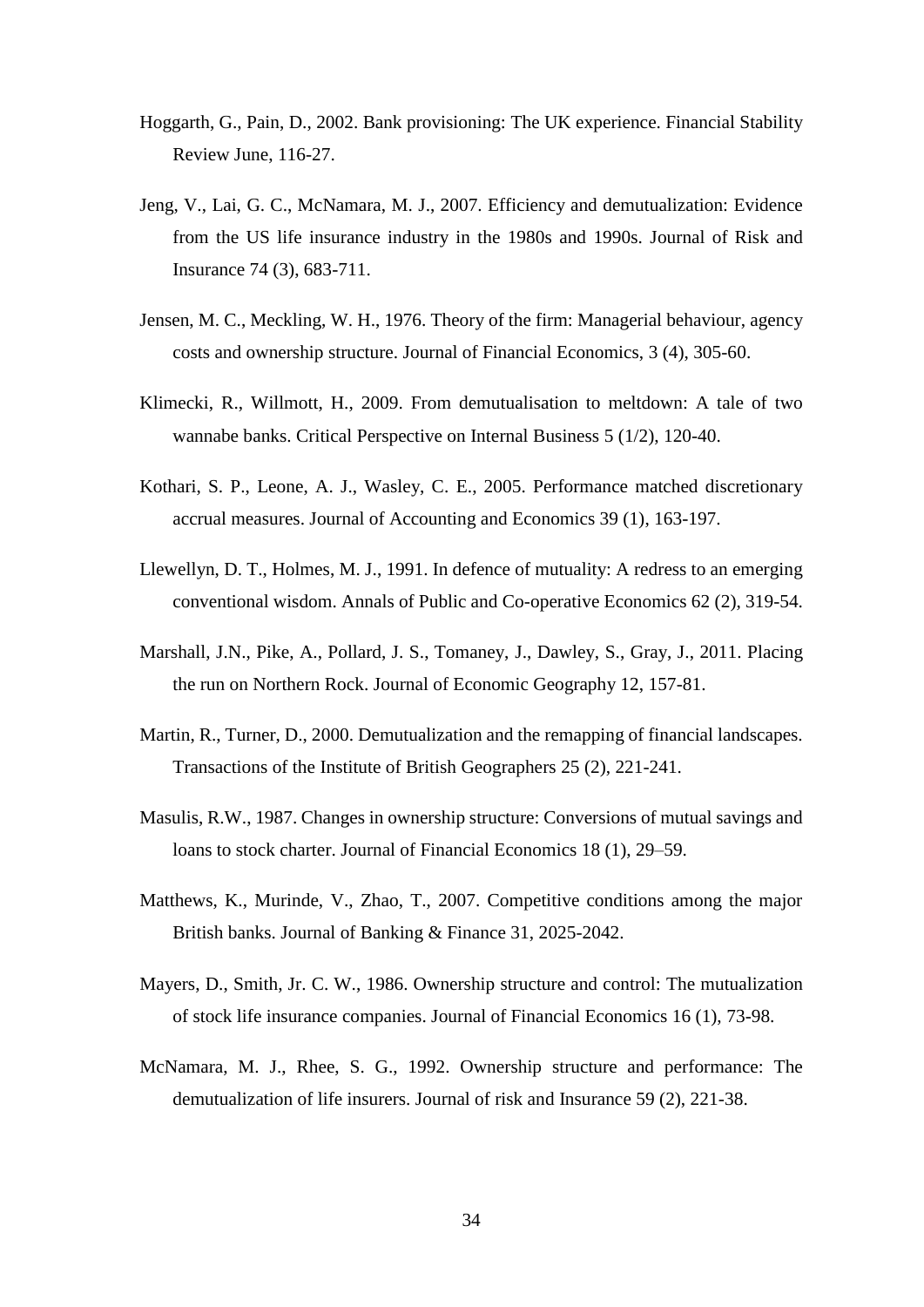- Mesa, R. B., Snachez, H. M., Sobrino, J. N., R., 2014. Main determinants of efficiency and implications on banking concentration in the European Union. Spanish Accounting Review 17 (1), 78-87
- Mester, L. J., 1993. Efficiency in the savings and loan industry. Journal of Banking & Finance 17 (2-3), 267-286.
- Murphy, N. B., Salandro, D., 1997. Form of ownership and risk taking in banking: Some evidence from Massachusetts savings banks. Journal of Economics and Finance 21 (3), 19-28.
- O'Hara, M., 1981. Property rights and the financial firm. Journal of Law and Economics 24 (2), 313-33.
- Pain, D., 2003. The provisioning experience of the major UK banks: A small panel investigation. Bank of England, Working Paper No. 177 (accessed on 28/11/2017,www.bankofengland.co.uk/archive/Documents/historicpubs/.../2003/wp 177.pdf)
- San-Jose, L., Retolaza, J. L., Prunonosa, J. T., 2014. Efficiency in Spanish banking: A multistakeholder approach analysis. Journal of International Financial Markets, Institutions and Money 32, 240-55.
- Saunders, A., Strock, E., Travlos, N. G., 1990. Ownership structure, deregulation, and bank risk taking. Journal of Finance 45 (2), 643-54.
- Shin, H. S., 2009. Reflections on Northern Rock: The bank run that heralded the global financial crisis. Journal of Economic Perspective 23 (1), 101-19.
- Shinozawa, Y., 2007. The effect of organizational form on investment products: An empirical analysis of the UK unit trust industry. Corporate Governance: An International Review 15(6), 1244-58.
- Shiwakoti, R. K., Ashton, J.K., Keasey, K., 2004. Conversion, performance and executive compensation in UK building societies. Corporate Governance: An International Review 12, 361-370.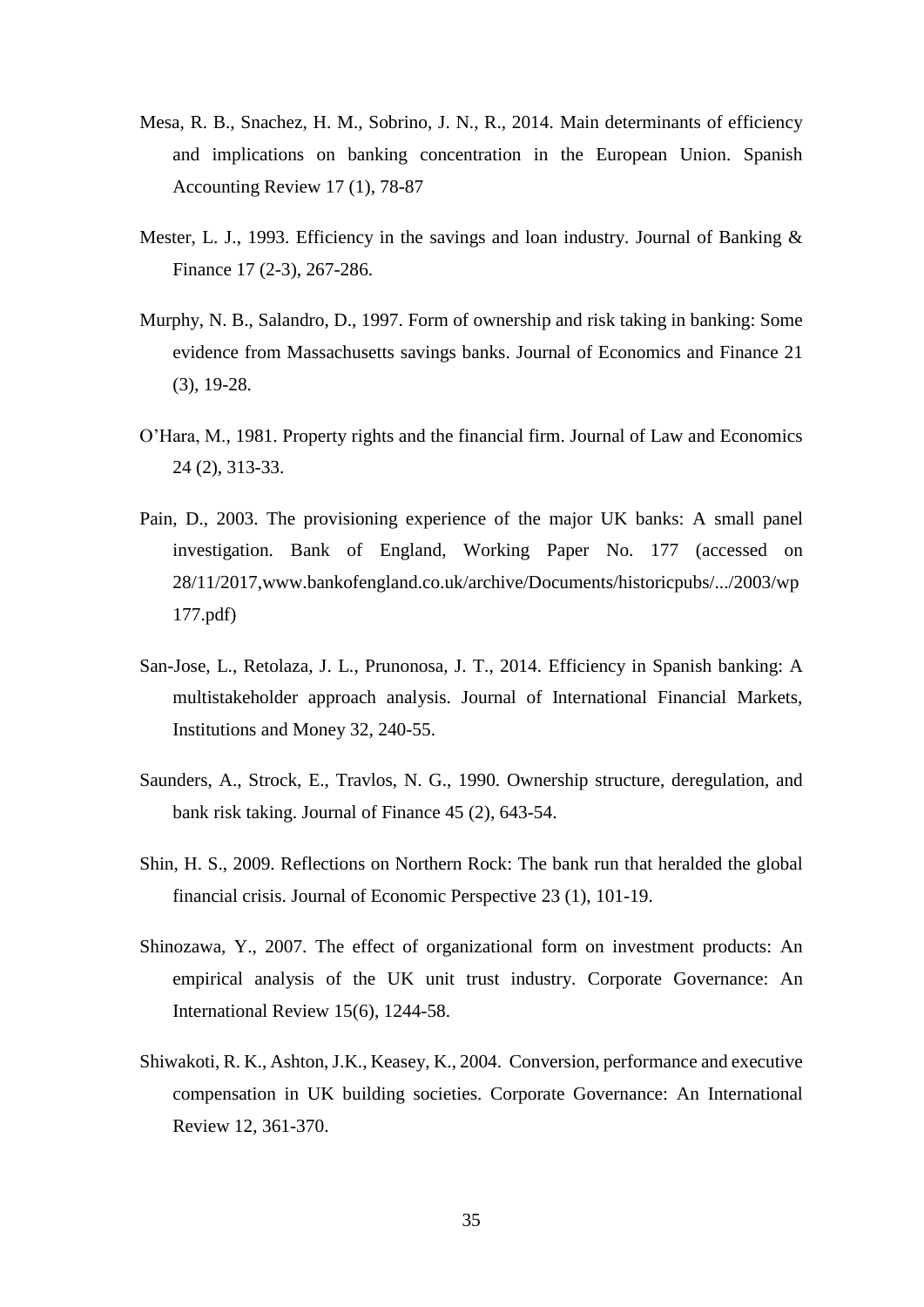- Shiwakoti, R.K., Keasey, K., Hudson, R., 2008. Comparative performance of UK mutual building societies and stock retail banks: Further evidence. Accounting & Finance 48, 319-336.
- Speight, G., Parkinson, S., 2003. Large UK-owned banks' funding patterns: Recent changes and implications. Financial Stability Review December, 135-42.
- Stephens, M., 2001. Building society demutualisation in the UK. Housing Studies 16 (3), 335-352.
- Stiroh, K. J., 2004. Diversification in banking: Is noninterest income the answer? Journal of Money Credit and Banking 36 (5), 853-882.
- Tayler, G., 2003. UK building society demutualisation motives. Business Ethics: A European Review 12 (4), 394-402.
- Valnek, T., 1999. The comparative performance of mutual building societies and stock retail banks. Journal of Banking & Finance 23 (6), 925-38.
- Vittas, D., 1991. Measuring commercial bank efficiency: Use and misuse of bank operating ratios (English). Policy, Research working papers; no. WPS 806. Financial policy and systems. Washington, DC: World Bank.
- Wilson, J. O.S., Casu, B., Girardone, C., Molyneux, P., 2010. Emerging themes in banking: Recent literature and directions for future research. The British Accounting Review 42 (3), 153-69.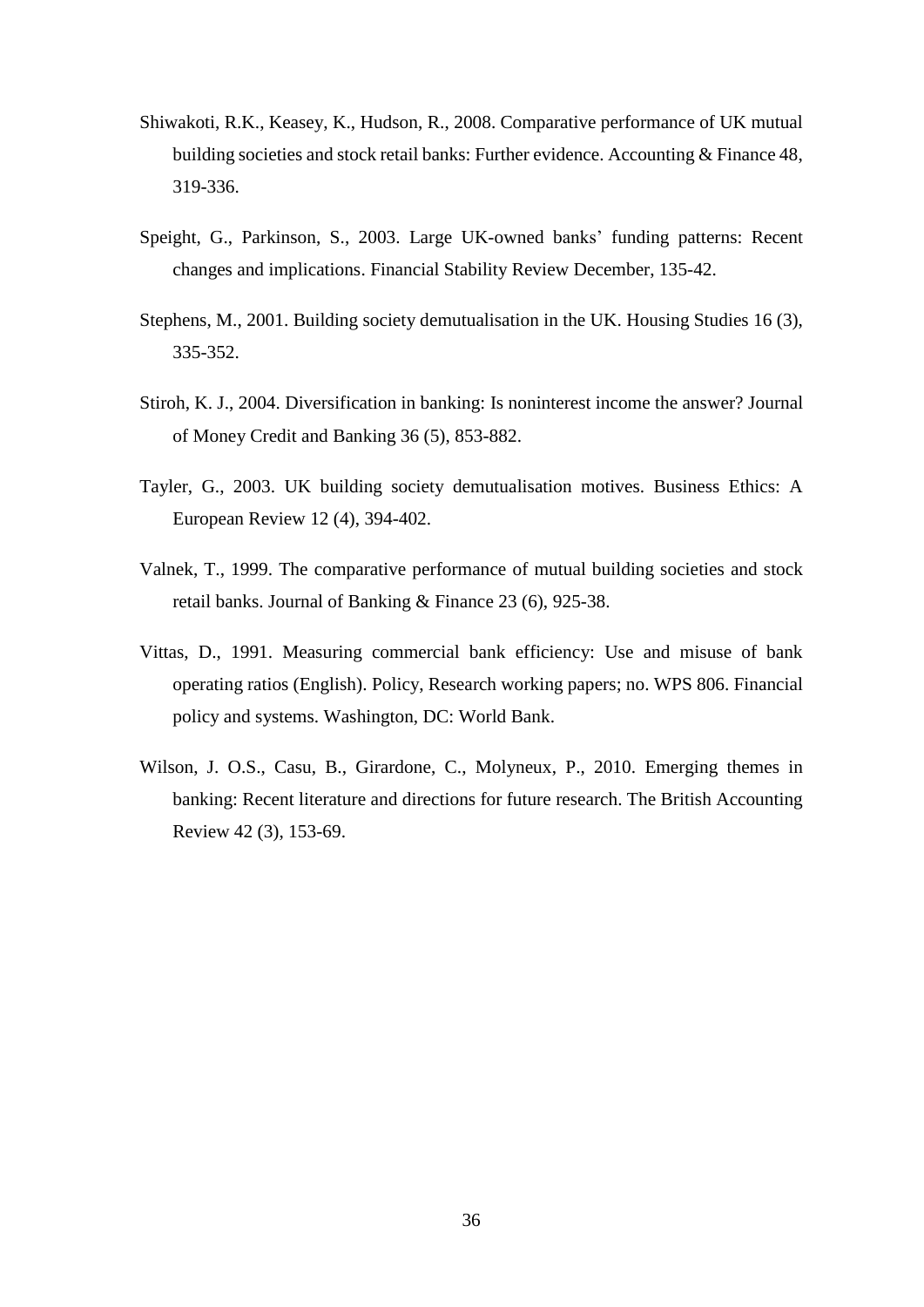#### **Table 1: List of demutualized building societies, sample mutual building societies, and banks**

| Year of<br>demutualiza- | Name of<br>demutualized | <b>Total assets of</b><br><b>DBS</b> at the start | <b>Total assets of all</b><br>building societies | Percentage<br>of total |
|-------------------------|-------------------------|---------------------------------------------------|--------------------------------------------------|------------------------|
| tion                    | building society        | of                                                | (DBS and MBS) at the                             | <b>assets</b>          |
|                         | (DBS)                   | demutualization                                   | start of                                         | demutuali-             |
|                         |                         | year                                              | demutualization year                             | zed sample             |
|                         |                         | £ million                                         | £ million                                        | only                   |
| 1989                    | *Abbey National         | 315,36.9                                          | 193,332.5                                        | 16.31%                 |
| 1995                    | Cheltenham and          | 19,403.4                                          | 300,606.4                                        | 6.45%                  |
|                         | Gloucester              |                                                   |                                                  |                        |
| 1996                    | National and            | 14,133.0                                          | 301,306.3                                        | 4.69%                  |
|                         | Provincial              |                                                   |                                                  |                        |
| 1997                    | *Alliance and           |                                                   |                                                  |                        |
|                         | Leicester               |                                                   |                                                  |                        |
|                         | *Halifax                |                                                   |                                                  |                        |
|                         | *Woolwich               | 193,523.5                                         | 320,640.3                                        | 60.36%                 |
|                         | *Northern Rock          |                                                   |                                                  |                        |
|                         | <b>Bristol and West</b> |                                                   |                                                  |                        |
| 1999                    | Birmingham and          | 82,28.2                                           | 162,405.0                                        | 5.07%                  |
|                         | Midshires               |                                                   |                                                  |                        |
| 2000                    | *Bradford and           | 23,885.2                                          | 168,783.4                                        | 14.15%                 |
|                         | <b>Bingley</b>          |                                                   |                                                  |                        |

Panel A: Total assets of building societies and the percentage of assets demutualized

DBS shown with an \* were floated on the London Stock Exchange and the remaining DBS were taken over by other demutualized building societies or retail banks.

Panel B: Names of matched mutual building societies (MBS) and banks

|                  | <b>Mutual building societies (MBS)</b> |                         | <b>Banks</b>                   |
|------------------|----------------------------------------|-------------------------|--------------------------------|
| <b>Britannia</b> | Nationwide                             | <b>Bank of Scotland</b> | <b>Standard Chartered Bank</b> |
| Chelsea          | Portman                                | <b>Barclays Bank</b>    | National Westminster Bank      |
| Coventry         | Skipton                                | Lloyds TSB Bank         | The Royal Bank of              |
|                  |                                        |                         | Scotland                       |
| Derbyshire       | <b>West Bromwich</b>                   | <b>HSBC</b> Bank        |                                |
| Leeds            | Yorkshire                              |                         |                                |

Panel A of the table provides names of the building societies which demutualized (DBS) and the year of their demutualization. It also reports total assets of the demutualized building society and of all building societies at the start of the year in which they demutualize. The last column reports the percentage of total assets which demutualize in that particular year. Panel B reports the names of the next ten largest building societies which maintained their mutualized form (MBS) and the banks included in the sample.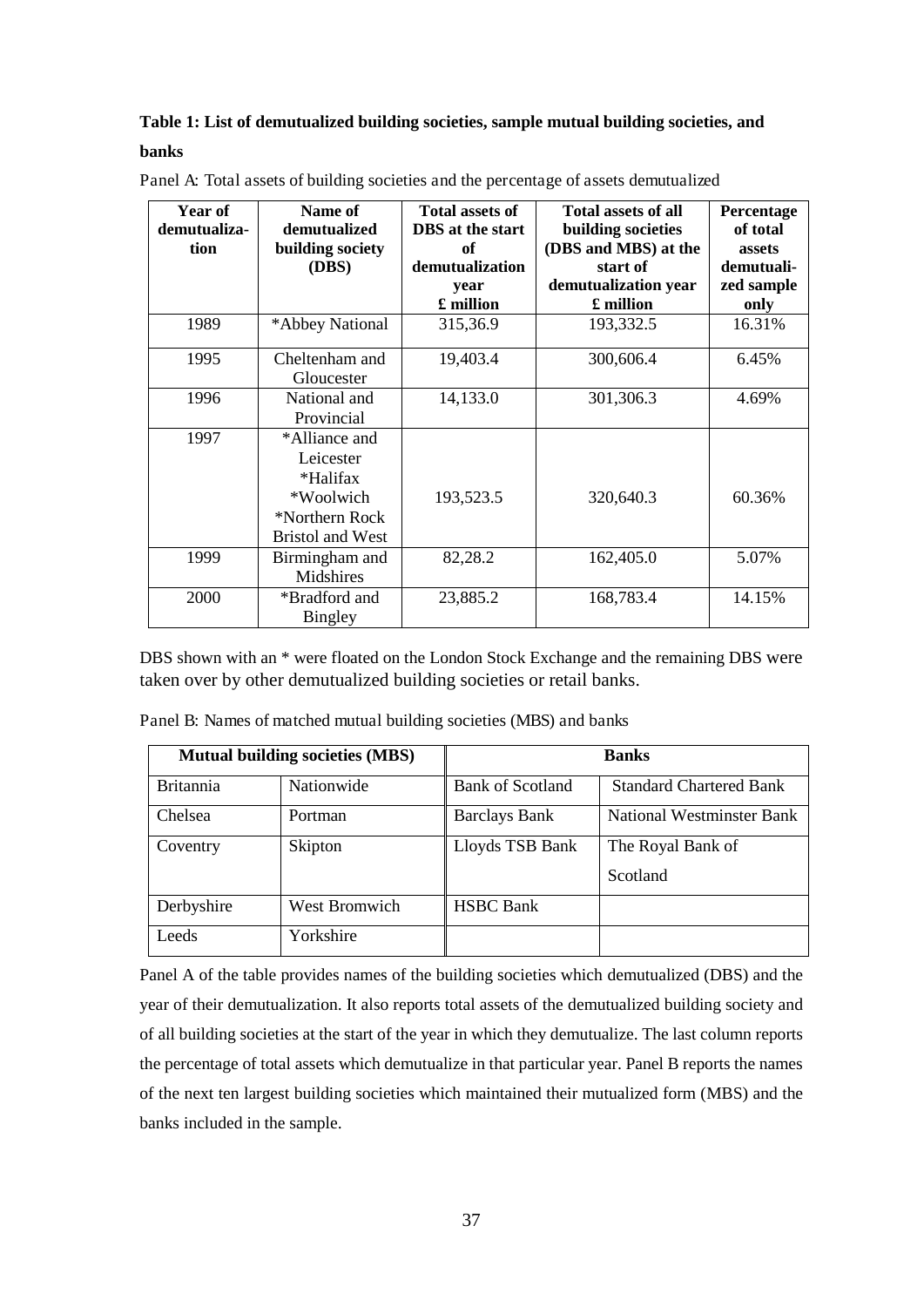| Group         |                            |        | <b>DBS</b> |      |         |                                   | <b>MBS</b> |      |         | <b>Banks</b> |           |      |
|---------------|----------------------------|--------|------------|------|---------|-----------------------------------|------------|------|---------|--------------|-----------|------|
| Variable      | Mean                       | Median | Std. Dev.  | Obs. | Mean    | Median                            | Std. Dev.  | Obs. | Mean    | Median       | Std. Dev. | Obs. |
|               | Measures of Profitability: |        |            |      |         |                                   |            |      |         |              |           |      |
| <b>ROA</b>    | 7.301                      | 6.420  | 2.592      | 156  | 6.563   | 5.710                             | 2.470      | 210  | 5.542   | 5.110        | 2.761     | 155  |
| PBTinc        | 11.847                     | 13.510 | 36.833     | 146  | 12.447  | 11.160                            | 38.011     | 200  | 19.799  | 11.830       | 56.250    | 138  |
| PATinc        | 13.863                     | 13.260 | 47.918     | 146  | 13.263  | 11.500                            | 38.705     | 200  | 21.162  | 15.810       | 50.074    | 138  |
| <b>ROE</b>    | 23.523                     | 24.750 | 7.306      | 156  | 15.949  | 14.250                            | 6.993      | 209  | 24.270  | 23.778       | 10.742    | 154  |
| <b>GY</b>     | 8.217                      | 7.360  | 2.685      | 156  | 7.388   | 6.520                             | 2.718      | 210  | 6.895   | 6.830        | 2.386     | 154  |
| <b>NITM</b>   | 3.340                      | 3.270  | 1.680      | 156  | 2.570   | 2.270                             | 1.626      | 210  | 2.519   | 2.579        | 0.712     | 158  |
|               |                            |        |            |      |         | Measures of growth:               |            |      |         |              |           |      |
| asstgro       | 14.900                     | 12.960 | 12.878     | 146  | 13.802  | 12.975                            | 13.097     | 200  | 15.888  | 9.723        | 34.256    | 152  |
| TOInc         | 20.087                     | 14.800 | 40.791     | 146  | 14.311  | 10.925                            | 26.180     | 200  | 18.708  | 14.230       | 38.025    | 138  |
| <b>TOITI</b>  | 9.750                      | 7.350  | 7.077      | 156  | 7.555   | 5.760                             | 7.324      | 209  | 25.827  | 25.442       | 9.889     | 154  |
| CF            | 10.702                     | 11.060 | 6.817      | 155  | 10.432  | 9.720                             | 4.239      | 209  | 6.986   | 7.839        | 6.068     | 158  |
|               |                            |        |            |      |         | Measures of operating efficiency: |            |      |         |              |           |      |
| Mgtexp        | 1.423                      | 1.280  | 0.661      | 156  | 1.201   | 1.010                             | 0.637      | 210  | 2.442   | 2.460        | 0.716     | 134  |
| Costi         | 56.877                     | 54.920 | 15.604     | 156  | 58.399  | 56.580                            | 11.764     | 210  | 64.667  | 64.400       | 8.513     | 129  |
|               |                            |        |            |      |         | Measures of risk:                 |            |      |         |              |           |      |
| <b>DWOCA</b>  | 0.221                      | 0.150  | 0.260      | 156  | 0.164   | 0.030                             | 0.322      | 210  | 0.217   | 0.039        | 0.264     | 160  |
| <b>PROCA</b>  | 0.246                      | 0.160  | 0.291      | 156  | 0.186   | 0.050                             | 0.356      | 210  | 0.277   | 0.245        | 0.286     | 158  |
| <b>NWrat</b>  | 4.616                      | 4.620  | 0.938      | 156  | 5.354   | 5.330                             | 0.784      | 210  | 4.906   | 4.650        | 1.198     | 160  |
| CC            | 4.405                      | 4.450  | 0.971      | 156  | 5.050   | 5.090                             | 0.908      | 210  | 4.789   | 4.570        | 1.191     | 160  |
|               |                            |        |            |      |         | Measures of funding and lending:  |            |      |         |              |           |      |
| resCA         | 90.594                     | 94.570 | 9.860      | 156  | 95.371  | 97.180                            | 4.736      | 210  | 24.568  | 22.010       | 12.517    | 160  |
| <b>RFPSDL</b> | 69.203                     | 74.130 | 14.825     | 156  | 76.872  | 77.980                            | 9.924      | 210  | 65.762  | 67.416       | 11.760    | 160  |
| Costfund      | 6.787                      | 5.750  | 2.573      | 155  | 6.216   | 5.320                             | 2.424      | 210  | 4.561   | 4.357        | 2.107     | 153  |
| LntoDep       | 128.80                     | 115.34 | 65.16      | 156  | 111.501 | 109.580                           | 13.378     | 209  | 101.205 | 95.810       | 22.987    | 160  |

**Table 2: Descriptive statistics of all variables based on firm year observations, 1987 to 2007** 

This table provides some descriptive statistics of the variables used in the paper. DBS represents demutualized building societies, MBS mutualized building societies and Banks, commercial banks. Variables shown in table are defined in Appendix I.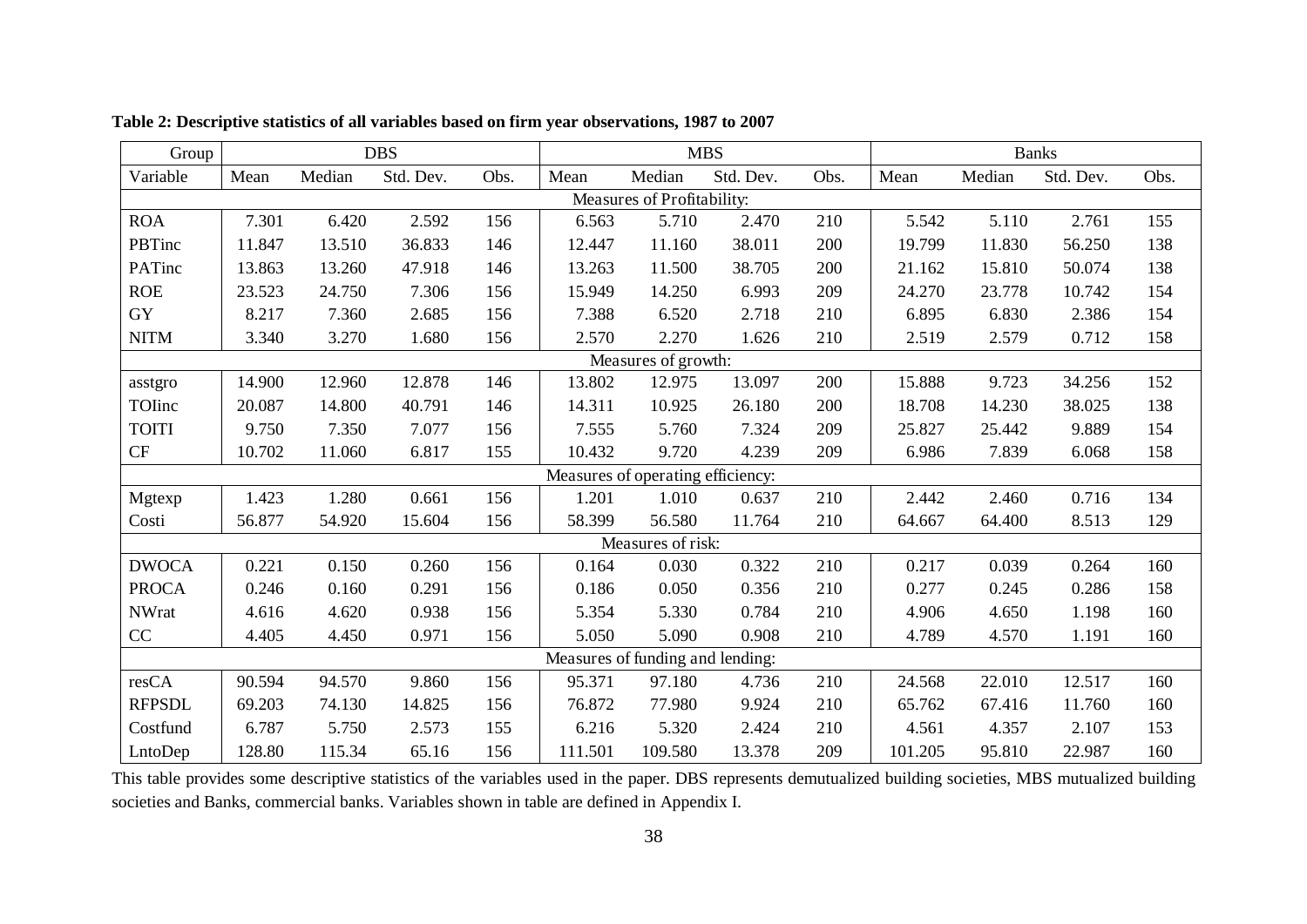|               | Demutualised Building Societies (DBS) Sample |                               |                                   |                               |                           |  |  |  |  |  |  |
|---------------|----------------------------------------------|-------------------------------|-----------------------------------|-------------------------------|---------------------------|--|--|--|--|--|--|
|               |                                              | Mean                          | Median                            | WMW z-stat                    |                           |  |  |  |  |  |  |
| Variable      | Pre-<br>demutuali-<br>zation                 | Post-<br>demutuali-<br>zation | Pre-<br>demutuali-<br>zation      | Post-<br>demutuali-<br>zation | Full sample<br>(pre-post) |  |  |  |  |  |  |
|               |                                              |                               |                                   |                               |                           |  |  |  |  |  |  |
| <b>ROA</b>    | 6.563                                        | 6.401                         | 6.350                             | 5.960                         | 0.886                     |  |  |  |  |  |  |
| PBTinc        | 18.216                                       | 10.412                        | 12.785                            | 7.395                         | 1.395                     |  |  |  |  |  |  |
| PATinc        | 16.776                                       | 18.978                        | 11.430                            | 10.630                        | 0.203                     |  |  |  |  |  |  |
| <b>ROE</b>    | 22.307                                       | 25.576                        | 22.410                            | 26.020                        | $-2.779$ <sup>a</sup>     |  |  |  |  |  |  |
| <b>GY</b>     | 7.396                                        | 7.300                         | 7.180                             | 6.705                         | 0.974                     |  |  |  |  |  |  |
| <b>NITM</b>   | 3.407                                        | 2.508                         | 3.280                             | 2.000                         | 3.173 <sup>a</sup>        |  |  |  |  |  |  |
|               |                                              |                               | Measures of growth:               |                               |                           |  |  |  |  |  |  |
| asstgro       | 10.854                                       | 11.927                        |                                   | 12.065                        | $-1.170$                  |  |  |  |  |  |  |
| TOIinc        | 12.194                                       | 16.863                        | 6.885                             | 16.460                        | $-1.193$                  |  |  |  |  |  |  |
| <b>TOITI</b>  | 9.480                                        | 12.448                        | 7.960                             | 11.395                        | $-1.970^{b}$              |  |  |  |  |  |  |
| CF            | 12.439                                       | 8.102                         | 12.445                            | 9.300                         | 3.838 <sup>a</sup>        |  |  |  |  |  |  |
|               |                                              |                               | Measures of operating efficiency: |                               |                           |  |  |  |  |  |  |
| Mgtexp        | 1.425                                        | 1.398                         | 1.350                             | 1.345                         | 0.241                     |  |  |  |  |  |  |
| costi         | 53.966                                       | 51.879                        | 56.610                            | 47.955                        | 1.204                     |  |  |  |  |  |  |
|               |                                              |                               | Measures of risk:                 |                               |                           |  |  |  |  |  |  |
| <b>DWOCA</b>  | 0.348                                        | 0.108                         | 0.220                             | 0.090                         | 3.373a                    |  |  |  |  |  |  |
| <b>PROCA</b>  | 0.243                                        | 0.154                         | 0.170                             | 0.110                         | 1.556                     |  |  |  |  |  |  |
| <b>NWrat</b>  | 5.419                                        | 4.772                         | 5.420                             | 4.945                         | 2.057 <sup>b</sup>        |  |  |  |  |  |  |
| CC            | 4.891                                        | 4.963                         | 4.890                             | 4.960                         | 0.109                     |  |  |  |  |  |  |
|               |                                              |                               | Measures of funding and lending:  |                               |                           |  |  |  |  |  |  |
| resCA         | 93.434                                       | 90.274                        | 93.570                            | 91.195                        | 1.904 <sup>b</sup>        |  |  |  |  |  |  |
| <b>RFPSDL</b> | 75.054                                       | 68.742                        | 74.790                            | 69.000                        | 3.206 <sup>a</sup>        |  |  |  |  |  |  |
| Costfund      | 5.827                                        | 5.818                         | 5.640                             | 5.225                         | 0.733                     |  |  |  |  |  |  |
| LntoDep       | 115.762                                      | 122.069                       | 114.430                           | 120.470                       | $-1.598$                  |  |  |  |  |  |  |

**Table 3: Pre- and post-demutualization mean and median values for different variables for DBS sample, in event time** 

The table reports mean and median values of different variables, in event time, for three years before (−3 to −1) and three years after (+1 to +3 as) demutualization for the demutualized building societies (DBS) sample. The year of demutualization (year 0) is as reported in Table 1 and the variables are as defined in Table 2 (or Appendix I). It also reports z-stat for equality of medians using Wilcoxon-Mann-Whitney (WMW) test for the full sample. Superscripts a, b, and c represent significance at 1%, 5%, and 10% levels.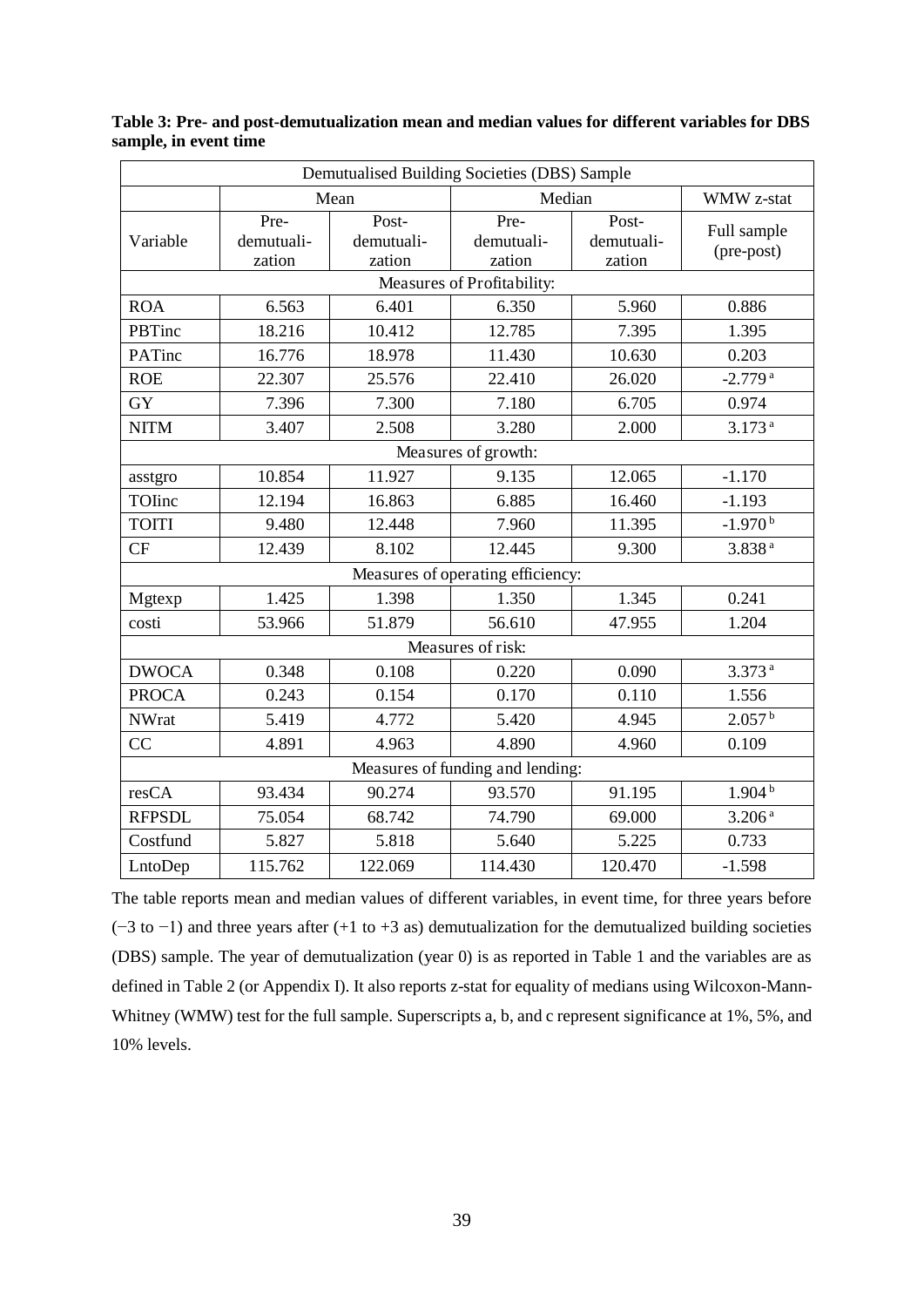| Variable      |           | Mean    |            |           | Median                                                                                                        |          | WMW z-stat            |                       |                       |
|---------------|-----------|---------|------------|-----------|---------------------------------------------------------------------------------------------------------------|----------|-----------------------|-----------------------|-----------------------|
| Column $(1)$  | DBS $(2)$ | MBS(3)  | Bank $(4)$ | DBS $(5)$ | MBS(6)                                                                                                        | Bank (7) | DBS-MBS (8)           | DBS-Banks (9)         | MBS-Banks (10)        |
| <b>ROA</b>    | 6.563     | 6.136   | 5.945      | 6.350     | 5.820                                                                                                         | 5.710    | 1.561                 | 2.566 <sup>a</sup>    | 1.008                 |
| <b>ROE</b>    | 22.307    | 17.015  | 31.398     | 22.410    | 16.100                                                                                                        | 29.569   | 3.717 <sup>a</sup>    | $-4.403$ <sup>a</sup> | $-5.960$ <sup>a</sup> |
| <b>NITM</b>   | 3.407     | 3.036   | 2.877      | 3.280     | 3.040                                                                                                         | 2.687    | 1.734c                | 2.386 <sup>b</sup>    | 0.902                 |
| <b>TOITI</b>  | 9.480     | 6.804   | 24.024     | 7.960     | 6.020                                                                                                         | 25.020   | 2.535 <sup>a</sup>    | $-5.928$ <sup>a</sup> | $-6.354$ <sup>a</sup> |
| Mgtexp        | 1.425     | 1.327   | 2.746      | 1.350     | 1.360                                                                                                         | 2.684    | 0.506                 | $-5.182$ <sup>a</sup> | $-6.184$ <sup>a</sup> |
| <b>PROCA</b>  | 0.243     | 0.332   | 0.278      | 0.170     | 0.260                                                                                                         | 0.330    | $-1.081$              | $-0.402$              | 0.697                 |
| CC            | 4.891     | 5.457   | 4.394      | 4.890     | 5.490                                                                                                         | 4.197    | $-1.983^{b}$          | 3.157 <sup>a</sup>    | 3.714a                |
| resCA         | 93.434    | 94.929  | 25.498     | 93.570    | 95.180                                                                                                        | 20.363   | $-1.112$              | 6.420 <sup>a</sup>    | 6.420 <sup>a</sup>    |
| <b>RFPSDL</b> | 75.054    | 80.697  | 68.639     | 74.790    | 78.870                                                                                                        | 70.535   | $-3.227$ <sup>a</sup> | 3.714 <sup>a</sup>    | 5.862 <sup>a</sup>    |
| LntoDep       | 115.762   | 106.382 | 99.196     | 114.430   | 107.740                                                                                                       | 97.281   | $3.375$ <sup>a</sup>  | 4.591 <sup>a</sup>    | 2.861 <sup>a</sup>    |
|               |           |         |            |           | Panel B: DBS vs MBS vs Banks in the post-demutualisation period $(+1$ to $+3$ years relative to event year 0) |          |                       |                       |                       |
| <b>ROA</b>    | 6.401     | 5.963   | 5.721      | 5.960     | 5.620                                                                                                         | 5.163    | 1.107                 | 1.871c                | 1.342                 |
| ROE           | 25.576    | 13.592  | 26.195     | 26.020    | 13.630                                                                                                        | 28.470   | 5.431 <sup>a</sup>    | $-0.700$              | $-4.564$ <sup>a</sup> |
| <b>NITM</b>   | 2.508     | 1.687   | 2.708      | 2.000     | 1.330                                                                                                         | 2.715    | 3.163 <sup>a</sup>    | $-2.615$ <sup>a</sup> | $-4.716$ <sup>a</sup> |
| <b>TOITI</b>  | 12.448    | 8.974   | 24.593     | 11.395    | 6.670                                                                                                         | 25.010   | 2.556 <sup>a</sup>    | $-4.815$ <sup>a</sup> | $-5.868$ <sup>a</sup> |
| Mgtexp        | 1.398     | 1.104   | 2.434      | 1.345     | 0.995                                                                                                         | 2.450    | 1.917 <sup>b</sup>    | $-4.751$ <sup>a</sup> | $-6.079a$             |
| <b>PROCA</b>  | 0.154     | 0.064   | 0.357      | 0.110     | 0.080                                                                                                         | 0.480    | 2.079 <sup>b</sup>    | $-1.664$ <sup>c</sup> | $-3.269$ <sup>a</sup> |
| CC            | 4.963     | 5.361   | 4.983      | 4.960     | 5.330                                                                                                         | 4.720    | $-2.045^{\mathrm{b}}$ | 0.460                 | 2.411 <sup>b</sup>    |
| resCA         | 90.274    | 95.306  | 24.997     | 91.195    | 97.655                                                                                                        | 22.092   | $-2.790$ <sup>a</sup> | 5.713 <sup>a</sup>    | 6.596 <sup>a</sup>    |
| <b>RFPSDL</b> | 68.742    | 75.763  | 66.046     | 69.000    | 76.965                                                                                                        | 67.822   | $-2.023b$             | 0.569                 | 3.063 <sup>a</sup>    |
| LntoDep       | 122.069   | 112.964 | 105.389    | 120.470   | 111.040                                                                                                       | 95.810   | $1.725$ <sup>c</sup>  | 3.611 <sup>a</sup>    | $2.441$ <sup>a</sup>  |

**Table 4: Mean and median values of selected variables for DBS, ROA matched MBS, and ROA matched Banks, in event time** 

Panel A: DBS vs MBS vs Banks in the pre-demutualisation period (*−3* to *−*1 years relative to event year 0)

The table reports mean and median values of selected variables (see Appendix I) for DBS, MBS, and Banks during the three pre- (Panel A) and three post- (Panel B) demutualization years. It also reports Wilcoxon-Mann-Whitney (WMW) z-stat for equality in medians for DBS vs MBS, DBS vs Banks, and for MBS vs Banks. Superscripts a, b, and c represent significance at 1%, 5%, and 10% levels. The number in parenthesis shows column number.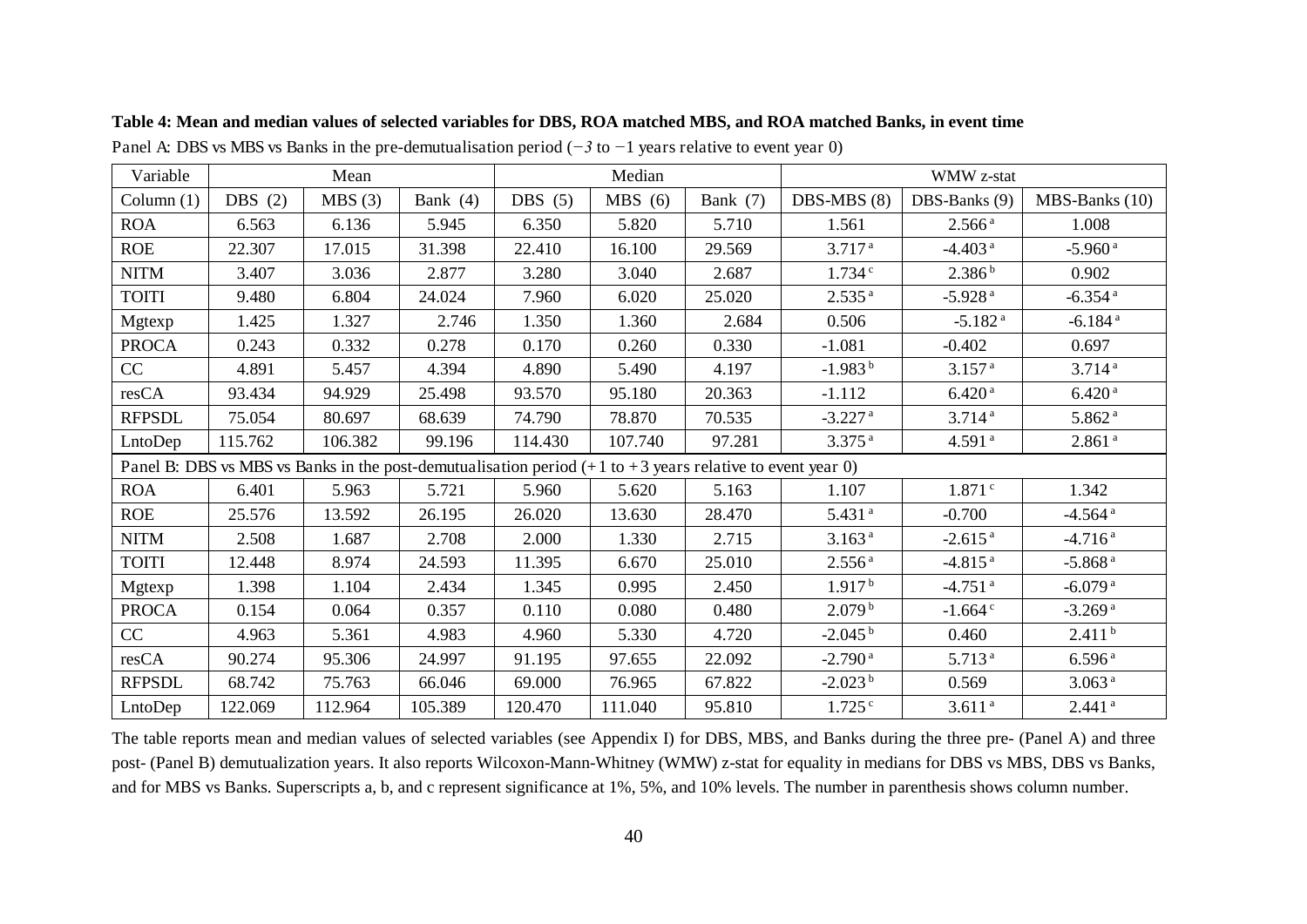

**Figures 1 to 3: Graph of median values of selected variables (as defined in Appendix-I) for DBS, ROA matched MBS, and ROA matched Banks for years –3 to +10 in event time**



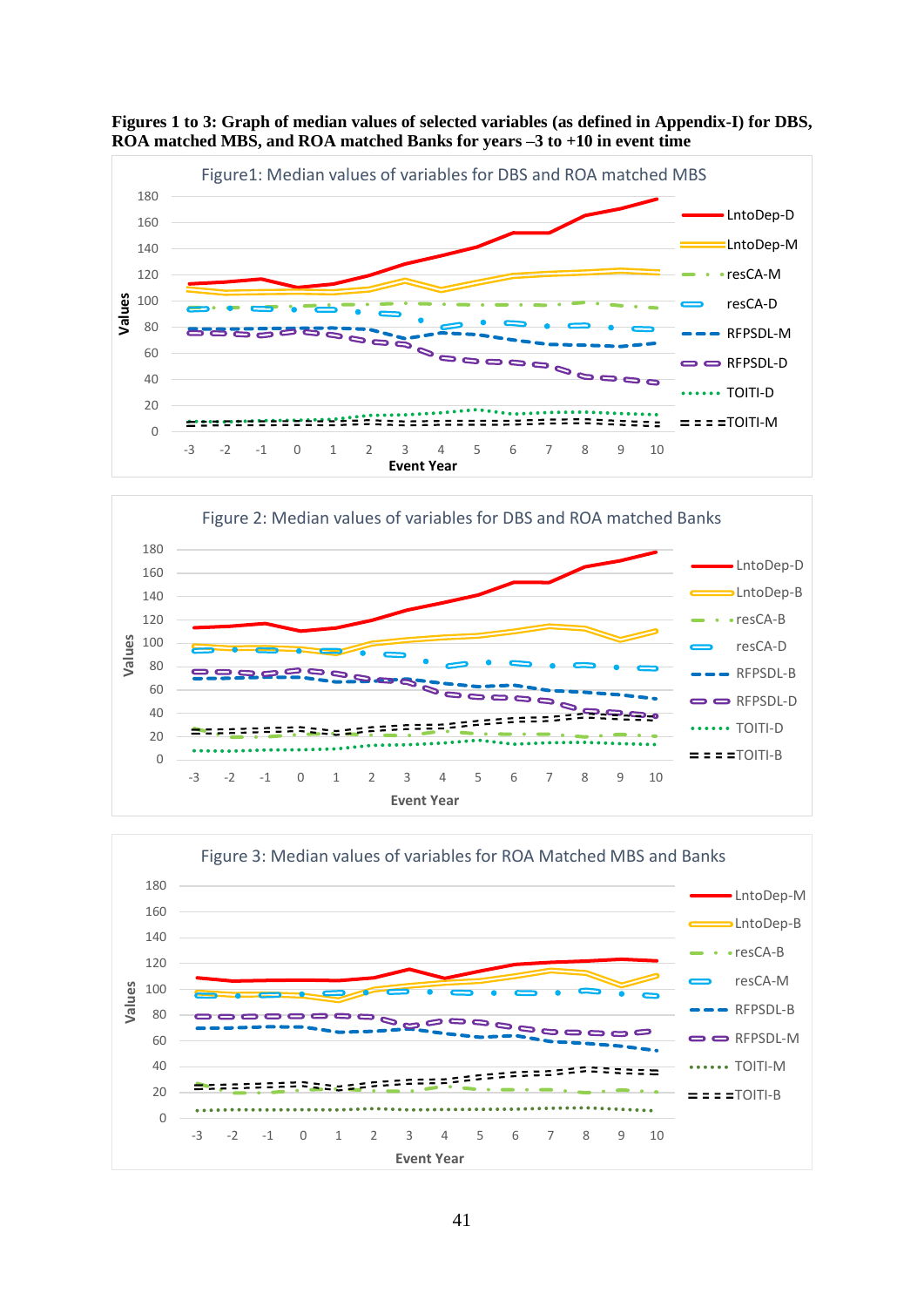#### **Table 5: Least square dummy variable (LSDV) regression results**

ROA<sub>it</sub> or costi<sub>it</sub> =  $\gamma_1$ DBSdum +  $\gamma_2$  Bankdum +  $\beta_1$  Prpodum +  $\beta_2$  Lnta<sub>it</sub> +  $\beta_3$  TOITI<sub>it</sub> +  $\beta_4$  resCA<sub>it</sub> +  $\beta_5$  RFPSDL<sub>it</sub> +  $\beta_6$  Prpodum\*DBSdum +  $\beta_7$  Prpodum\*Bankdum +  $\beta_8$  Prpodum\*Lnta<sub>it</sub> +  $\beta_9$  Prpodum\*TOITI<sub>it</sub> +  $\beta_{10}$  Prpodum\*resCA<sub>it</sub> +  $\beta_{11}$  Prpodum\*RFPSDL<sub>it</sub> +  $\delta_1$  Year Dummies<sub>t</sub> +  $\beta_0$  +  $\varepsilon_{\text{t}}$ 

|                           |                | <b>ROA</b> |          |          | Costi   |         |
|---------------------------|----------------|------------|----------|----------|---------|---------|
| Column                    | $\overline{2}$ | 3          | 4        | 5        | 6       | 7       |
|                           | Coeff.         | C.R.S.E    | p-value  | Coeff.   | C.R.S.E | p-value |
| Prpodum                   | 3.75           | 2.29       | 0.11     | $-4.54$  | 19.88   | 0.82    |
| <b>DBSdum</b>             | 1.46           | 1.64       | 0.38     | $-5.37$  | 14.15   | 0.71    |
| <b>Bankdum</b>            | 3.25           | 2.94       | 0.28     | $-30.78$ | 19.41   | 0.12    |
| Lnta                      | $-0.12$        | 0.16       | 0.47     | 0.10     | 1.30    | 0.94    |
| <b>TOITI</b>              | $-0.03$        | 0.03       | 0.23     | 1.06     | 0.17    | 0.00    |
| resCA                     | 0.03           | 0.02       | 0.09     | $-0.23$  | 0.14    | 0.10    |
| <b>RFPSDL</b>             | $-0.03$        | 0.02       | 0.05     | $-0.27$  | 0.13    | 0.05    |
| Prpodum*DBSdum            | 5.22           | 2.11       | 0.02     | $-8.00$  | 16.40   | 0.63    |
| Prpodum*Bankdum           | 2.98           | 3.18       | 0.36     | 17.80    | 20.96   | 0.40    |
| Prpodum*Lnta              | $-0.49$        | 0.20       | 0.02     | 0.01     | 1.56    | 0.99    |
| Prpodum*TOITI             | 0.04           | 0.02       | 0.15     | $-0.58$  | 0.19    | 0.01    |
| Prpodum*resCA             | $-0.03$        | 0.02       | 0.09     | 0.16     | 0.14    | 0.27    |
| Prpodum*RFPSDL            | 0.04           | 0.01       | 0.02     | $-0.11$  | 0.17    | 0.53    |
| Intercept                 | 11.08          | 1.68       | 0.00     | 91.91    | 15.74   | 0.00    |
| Year Dummies (1988-2007)  |                | included   | included |          |         |         |
| No of observations        | 519            |            |          | 519      |         |         |
| <b>Adjusted R-squared</b> | 68%            |            |          | 32%      |         |         |

This table reports coefficients, clustered robust standard errors (C.R.S.E) and p-values using a Least Square Dummy Variable (LSDV) model and controls for fixed effects across three types of firms (DBS, MBS, and Banks). The dependent variable in each model is either ROA or costi, where ROA is return on assets (measure of profitability) and costi is cost-to-income ratio (measure of operating efficiency). The data is clustered around DBS, MBS, and Banks for which we use two dummies: DBSdum (a dummy variable for demutualized firms) and Bankdum (a dummy variable for commercial banks). The group of firms which remain mutual (MBS) is the reference group. Prpodum is also a dummy representing pre- and post-demutualization periods relevant to the demutualization year 0. Lnta is natural log of total assets. TOITI, CC, resCA, and RFPSDL are as defined in Appendix I). All the variables are interacted with Prpodum to model cross-sectional heterogeneity. The models also include year dummies to control for time effects but are not reported for brevity.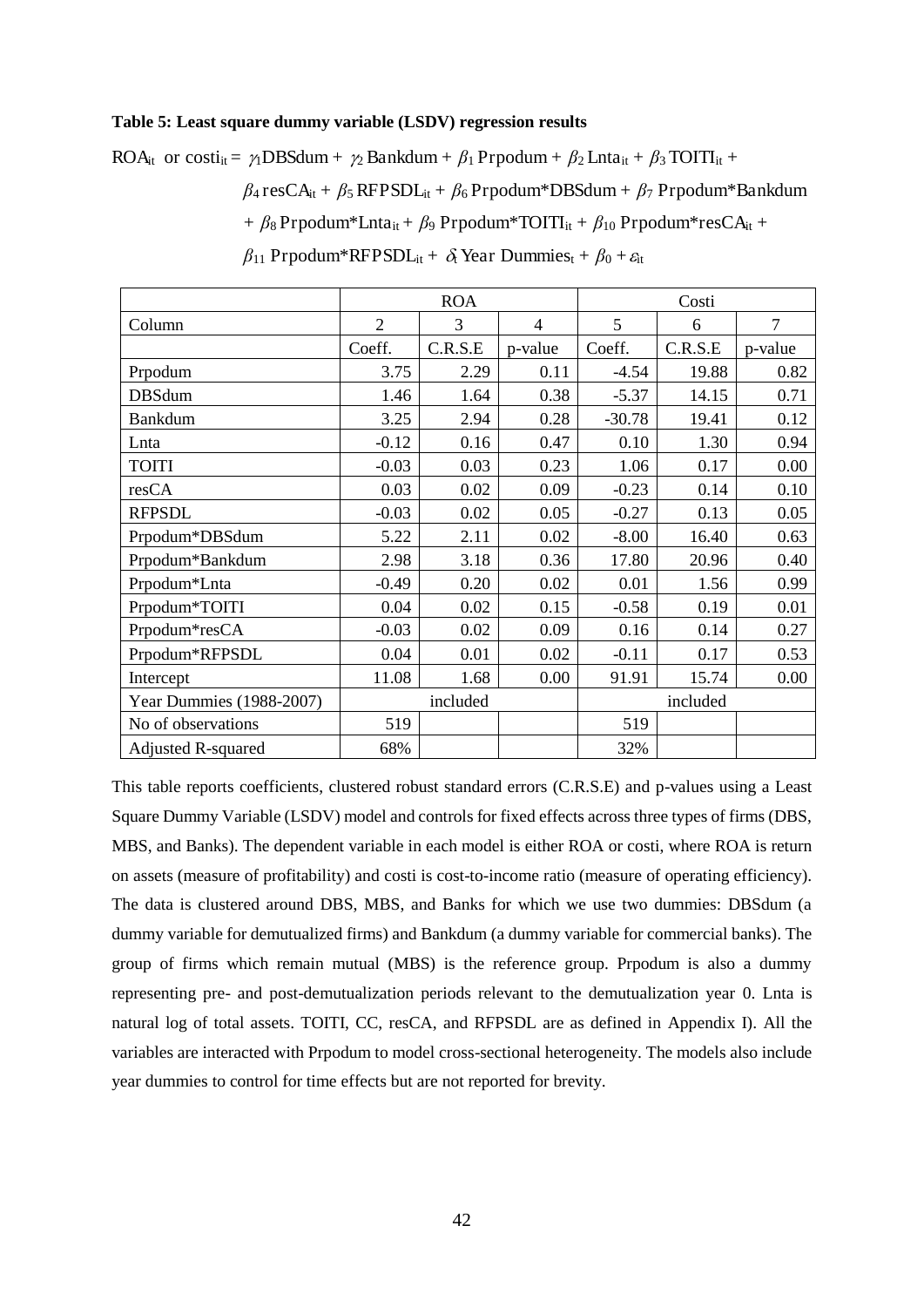### **Appendix I: Definition of variables**

| Variable               | Definition                                                            |
|------------------------|-----------------------------------------------------------------------|
| Return on assets       | Total income minus total operating expenses divided by total          |
| (ROA)                  | assets.                                                               |
| Profit before tax      | Profit before tax for the current year minus profit before tax in the |
| increase (PBTinc)      | previous year divided by profit before tax in the previous year.      |
| Profit after tax       | Same as PBTinc but here profit after tax figure is considered.        |
| increase (PATinc)      |                                                                       |
| Return on equity       | Profit before tax plus extraordinary expenses divided by total        |
| (ROE)                  | equity and reserves.                                                  |
| Gross yield (GY)       | Ratio of total interest and similar income divided by interest        |
|                        | earnings assets                                                       |
| Net interest margin    | Ratio of net interest receivable divided by interest earnings assets. |
| (NITM)                 |                                                                       |
| Capital formation      | Retained earnings for the year divided by total shareholders'         |
| (CF)                   | funds.                                                                |
| Asset growth           | Similar to PBTinc but here assets are used instead of profit.         |
| (asstgro)              |                                                                       |
| Total other income     | Similar to PBTinc but here total other income is used.                |
| increase (TOIinc)      |                                                                       |
| Total other income to  | Ratio of total other income divided by total income.                  |
| total income (TOITI)   |                                                                       |
| Management expense     | Total operating expenses divided by total assets.                     |
| ratio (Mgtexp)         |                                                                       |
| Cost to income (costi) | Ratio of total operating expenses divided by total income minus       |
|                        | cost of funding.                                                      |
| Debt written off       | Debt written-off amount during the year divided by total              |
| (DWOCA)                | commercial assets.                                                    |
| Provision for          | Ratio of the provision for bad and doubtful debts for the year        |
| doubtful debts         | divided by total commercial assets.                                   |
| (PROCA)                |                                                                       |
| Net worth ratio        | Total assets minus total liabilities (net worth) divided by total     |
| (NWrat)                | assets.                                                               |
| Core capital (CC)      | Ratio of total equity and reserves (shareholder's fund) divided by    |
|                        | total assets.                                                         |
| Residential mortgage   | Ratio of loan on residential mortgage to total commercial assets.     |
| (resCA)                |                                                                       |
| Retail funds and       | Ratio of retail funds and deposits to total share deposits and loan.  |
| deposits (RFPSDL)      |                                                                       |
| Cost of funding        | Ratio of total interest and similar charges plus fees and             |
| (costfund)             | commission payable and other charges divided by total share           |
|                        | deposits and loans.                                                   |
| Loan to deposit ratio  | Ratio of total loans to total deposits                                |
| (LntoDep)              |                                                                       |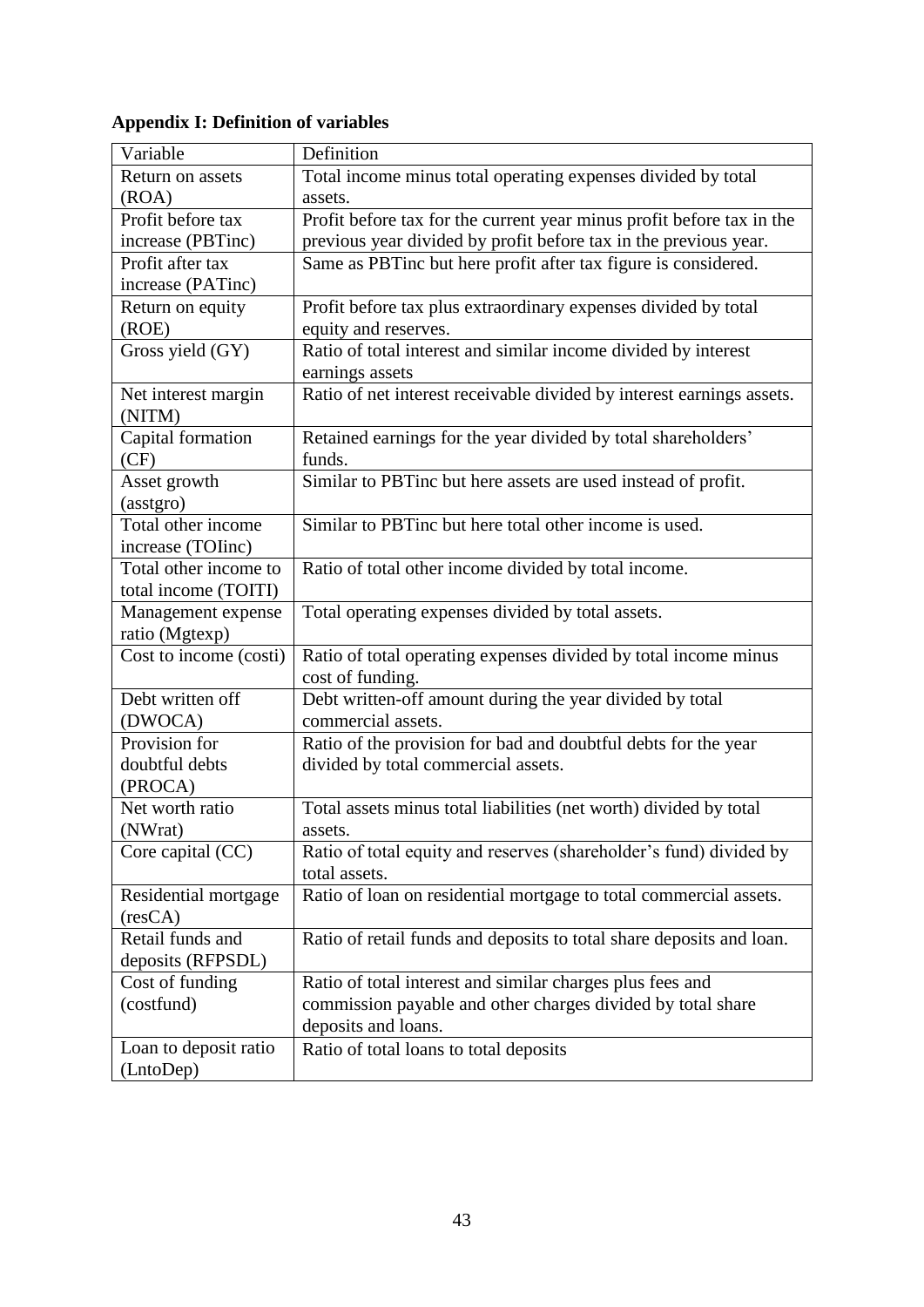| Variable      |           | Mean    |            |           | Median   |            |                       | WMW z-stat            |                       |
|---------------|-----------|---------|------------|-----------|----------|------------|-----------------------|-----------------------|-----------------------|
| Column $(1)$  | DBS $(2)$ | MBS(3)  | Bank $(4)$ | DBS $(5)$ | MBS(6)   | Bank $(7)$ | DBS-MBS (8)           | DBS-Banks (9)         | MBS-Banks (10)        |
| <b>ROA</b>    | 6.563     | 6.136   | 5.945      | 6.350     | 5.820    | 5.710      | 1.561                 | 2.566 <sup>a</sup>    | 1.008                 |
| PBTinc        | 18.216    | 21.905  | 39.543     | 12.785    | 19.465   | 24.377     | $-0.623$              | $-1.087$              | $-0.502$              |
| PATinc        | 16.776    | 24.040  | 50.394     | 11.430    | 23.735   | 28.886     | $-1.163$              | $-1.527$              | $-0.627$              |
| <b>ROE</b>    | 22.307    | 17.015  | 31.398     | 22.410    | 16.100   | 29.569     | 3.717 <sup>a</sup>    | $-4.403$ <sup>a</sup> | $-5.960$ <sup>a</sup> |
| GY            | 7.396     | 7.256   | 7.349      | 7.180     | 7.010    | 7.430      | 0.467                 | $-0.517$              | $-0.828$              |
| <b>NITM</b>   | 3.407     | 3.036   | 2.877      | 3.280     | 3.040    | 2.687      | 1.734c                | 2.386 <sup>b</sup>    | 0.902                 |
| asstgro       | 10.854    | 7.075   | 9.672      | 9.135     | 7.895    | 7.301      | 0.885                 | 0.537                 | $-0.294$              |
| TOInc         | 12.194    | 12.261  | 10.630     | 6.885     | $-0.225$ | 4.699      | 0.836                 | 0.356                 | $-0.648$              |
| TOITI         | 9.480     | 6.804   | 24.024     | 7.960     | 6.020    | 25.020     | 2.535 <sup>a</sup>    | $-5.928$ <sup>a</sup> | $-6.354$ <sup>a</sup> |
| CF            | 12.439    | 10.811  | 10.727     | 12.445    | 10.850   | 11.946     | 2.059 <sup>b</sup>    | 0.892                 | $-0.894$              |
| Mgtexp        | 1.425     | 1.327   | 2.746      | 1.350     | 1.360    | 2.684      | 0.506                 | $-5.182$ <sup>a</sup> | $-6.184$ <sup>a</sup> |
| costi         | 53.966    | 58.441  | 64.744     | 56.610    | 57.090   | 65.052     | $-0.925$              | $-3.199$ <sup>a</sup> | $-2.520$ <sup>a</sup> |
| <b>DWOCA</b>  | 0.348     | 0.450   | N/A        | 0.220     | 0.360    | N/A        | $-0.327$              |                       |                       |
| <b>PROCA</b>  | 0.243     | 0.332   | 0.278      | 0.170     | 0.260    | 0.330      | $-1.081$              | $-0.402$              | 0.697                 |
| <b>NWrat</b>  | 5.419     | 5.704   | 4.479      | 5.420     | 5.760    | 4.263      | $-1.555$              | 4.206 <sup>a</sup>    | 4.386 <sup>a</sup>    |
| CC            | 4.891     | 5.457   | 4.394      | 4.890     | 5.490    | 4.197      | $-1.983b$             | 3.157 <sup>a</sup>    | 3.714a                |
| resCA         | 93.434    | 94.929  | 25.498     | 93.570    | 95.180   | 20.363     | $-1.112$              | 6.420 <sup>a</sup>    | 6.420 <sup>a</sup>    |
| <b>RFPSDL</b> | 75.054    | 80.697  | 68.639     | 74.790    | 78.870   | 70.535     | $-3.227$ <sup>a</sup> | 3.714 <sup>a</sup>    | 5.862 <sup>a</sup>    |
| costfund      | 5.827     | 5.752   | 4.977      | 5.640     | 5.410    | 4.890      | 0.490                 | 2.911 <sup>a</sup>    | 2.853 <sup>a</sup>    |
| LntoDep       | 115.762   | 106.382 | 99.196     | 114.430   | 107.740  | 97.281     | $3.375$ <sup>a</sup>  | $4.591$ <sup>a</sup>  | $2.861$ <sup>a</sup>  |

#### **Appendix II: Mean and median values of different variables for DBS, ROA matched MBS, and ROA matched Banks, in event time**

Panel A: DBS vs MBS vs Banks in the pre-demutualisation period (*−*3 to *−*1 years relative to event year 0)

(Appendix II continued on next page)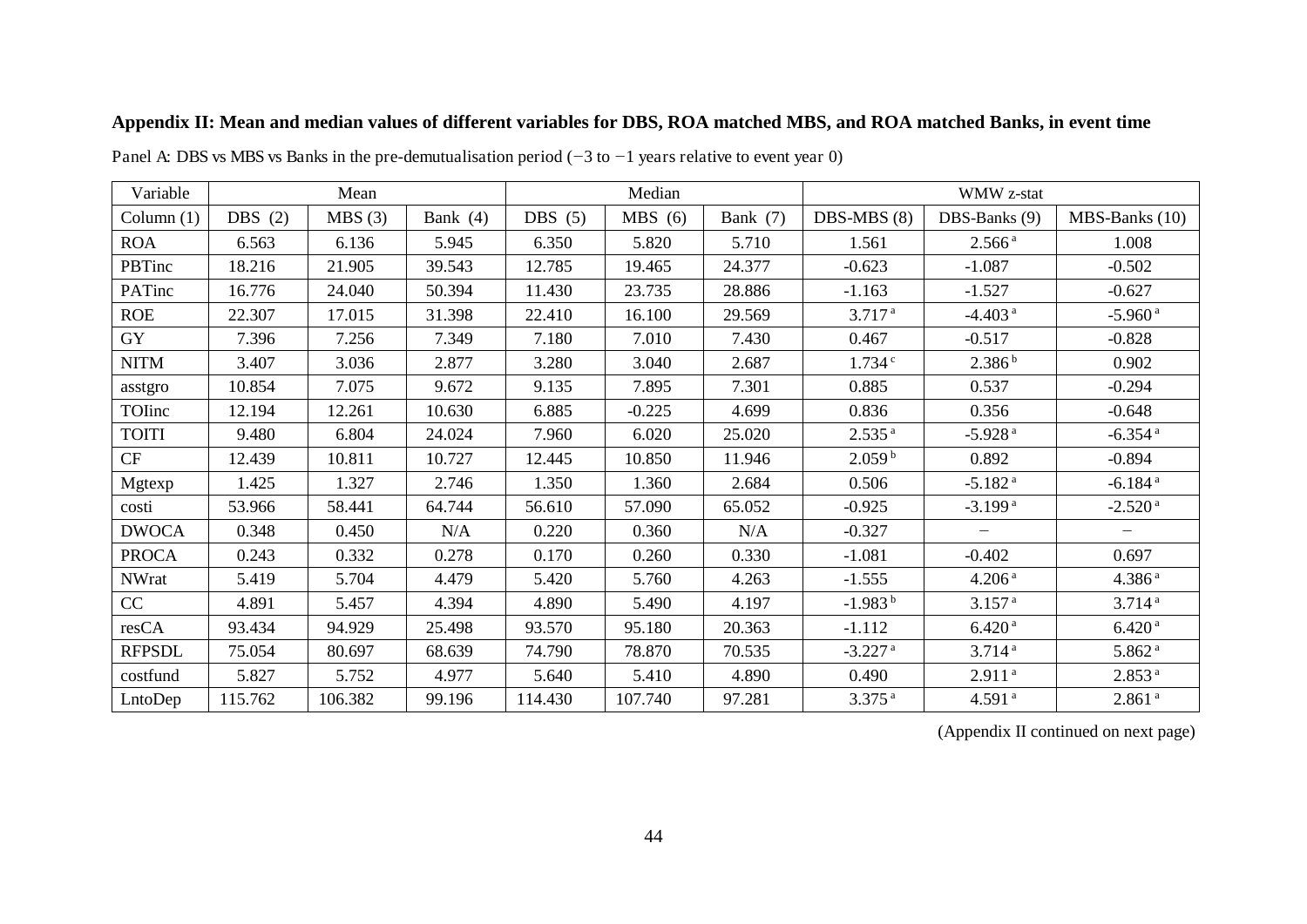| Variable      |           | Mean    |            |           | Median  |          | WMW z-stat            |                       |                       |  |
|---------------|-----------|---------|------------|-----------|---------|----------|-----------------------|-----------------------|-----------------------|--|
| Column(1)     | DBS $(2)$ | MBS(3)  | Bank $(4)$ | DBS $(5)$ | MBS(6)  | Bank (7) | $DBS-MBS(8)$          | DBS-Banks (9)         | MBS-Banks (10)        |  |
| <b>ROA</b>    | 6.401     | 5.963   | 5.721      | 5.960     | 5.620   | 5.163    | 1.107                 | 1.871c                | 1.342                 |  |
| PBTinc        | 10.412    | 14.203  | 28.744     | 7.395     | 9.665   | 13.270   | $-0.745$              | $-0.974$              | $-0.637$              |  |
| PATinc        | 18.978    | 15.950  | 28.742     | 10.630    | 11.230  | 15.720   | 0.128                 | $-0.481$              | $-0.819$              |  |
| <b>ROE</b>    | 25.576    | 13.592  | 26.195     | 26.020    | 13.630  | 28.470   | $5.431$ <sup>a</sup>  | $-0.700$              | $-4.564$ <sup>a</sup> |  |
| <b>GY</b>     | 7.300     | 6.584   | 6.984      | 6.705     | 6.060   | 6.714    | 2.034 <sup>b</sup>    | 0.481                 | $-1.107$              |  |
| <b>NITM</b>   | 2.508     | 1.687   | 2.708      | 2.000     | 1.330   | 2.715    | 3.163 <sup>a</sup>    | $-2.615$ <sup>a</sup> | $-4.716$ <sup>a</sup> |  |
| asstgro       | 11.927    | 13.868  | 19.837     | 12.065    | 13.750  | 8.229    | $-1.214$              | 1.029                 | 2.199 <sup>b</sup>    |  |
| TOInc         | 16.863    | 13.837  | 17.631     | 16.460    | 15.275  | 14.520   | 0.447                 | 0.514                 | 0.136                 |  |
| <b>TOITI</b>  | 12.448    | 8.974   | 24.593     | 11.395    | 6.670   | 25.010   | 2.556 <sup>a</sup>    | $-4.815$ <sup>a</sup> | $-5.868$ <sup>a</sup> |  |
| CF            | 8.102     | 9.845   | 8.089      | 9.300     | 9.395   | 8.670    | $-1.139$              | $-0.569$              | 0.622                 |  |
| Mgtexp        | 1.398     | 1.104   | 2.434      | 1.345     | 0.995   | 2.450    | 1.917 <sup>b</sup>    | $-4.751$ <sup>a</sup> | $-6.079$ <sup>a</sup> |  |
| Costi         | 51.879    | 58.238  | 62.737     | 47.955    | 60.265  | 62.275   | $-2.290b$             | $-3.343$ <sup>a</sup> | $-1.906c$             |  |
| <b>DWOCA</b>  | 0.108     | 0.097   | 0.328      | 0.090     | 0.065   | 0.360    | 0.661                 | $-2.452$ <sup>a</sup> | $-3.565$ <sup>a</sup> |  |
| <b>PROCA</b>  | 0.154     | 0.064   | 0.357      | 0.110     | 0.080   | 0.480    | 2.079 <sup>b</sup>    | $-1.664$ <sup>c</sup> | $-3.269$ <sup>a</sup> |  |
| <b>NWrat</b>  | 4.772     | 5.561   | 5.128      | 4.945     | 5.550   | 4.940    | $-2.801$ <sup>a</sup> | $-0.252$              | 2.593 <sup>a</sup>    |  |
| CC            | 4.963     | 5.361   | 4.983      | 4.960     | 5.330   | 4.720    | $-2.045^{\mathrm{b}}$ | 0.460                 | 2.411 <sup>b</sup>    |  |
| resCA         | 90.274    | 95.306  | 24.997     | 91.195    | 97.655  | 22.092   | $-2.790$ <sup>a</sup> | 5.713 <sup>a</sup>    | 6.596 <sup>a</sup>    |  |
| <b>RFPSDL</b> | 68.742    | 75.763  | 66.046     | 69.000    | 76.965  | 67.822   | $-2.023b$             | 0.569                 | 3.063 <sup>a</sup>    |  |
| Costfund      | 5.818     | 5.590   | 4.818      | 5.225     | 5.115   | 4.720    | 0.405                 | 2.057 <sup>b</sup>    | 2.161 <sup>a</sup>    |  |
| LntoDep       | 122.069   | 112.964 | 105.389    | 120.470   | 111.040 | 95.810   | $1.725$ <sup>c</sup>  | 3.611 <sup>a</sup>    | $2.441$ <sup>a</sup>  |  |

Panel B (Table 4): DBS vs MBS vs Banks in the post-demutualisation period  $(+1 \text{ to } +3 \text{ years}$  relative to event year 0)

(Appendix II continued on next page)